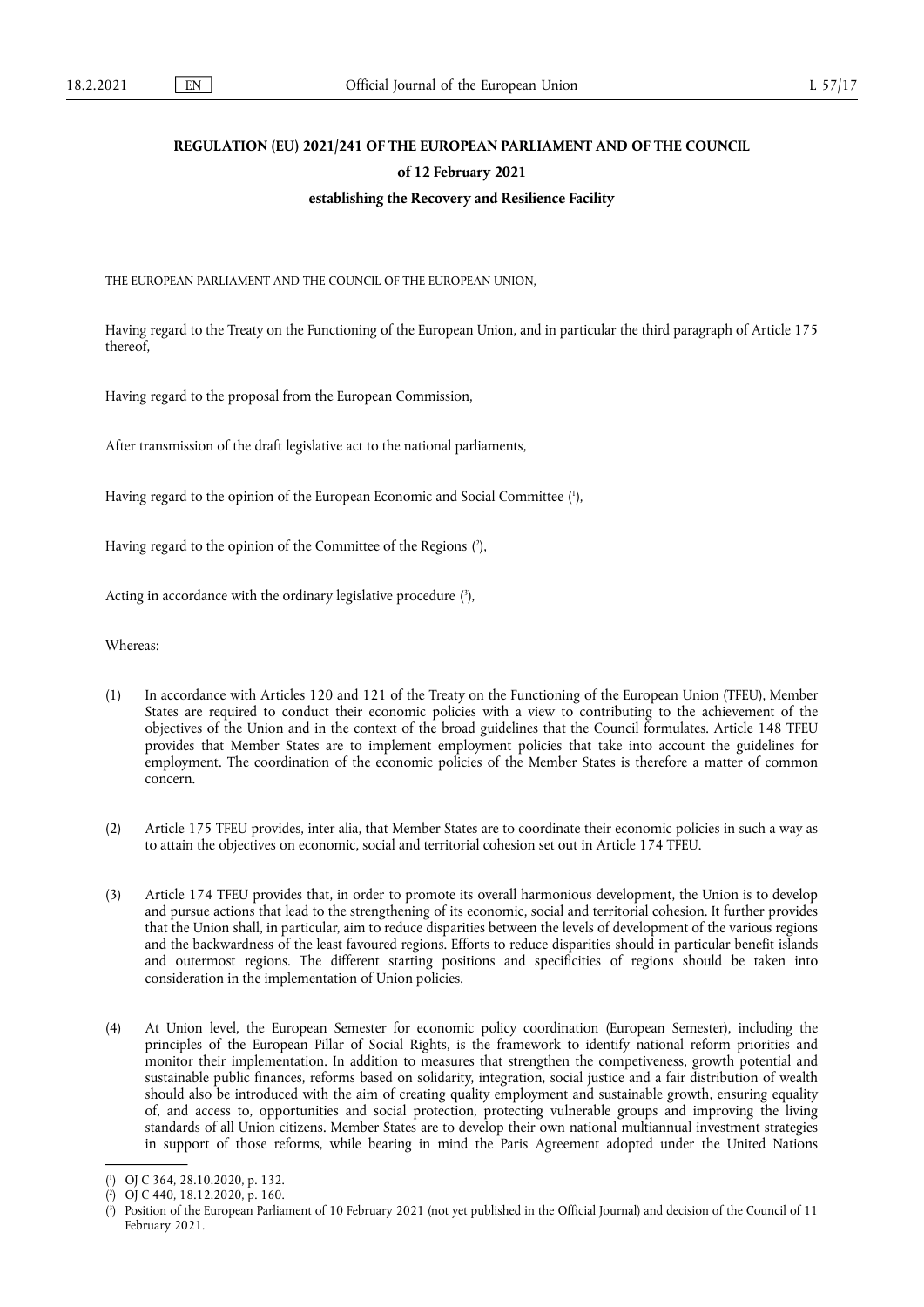<span id="page-1-3"></span><span id="page-1-2"></span>Framework Convention on Climate Chang[e \(4](#page-1-0) ) (the 'Paris Agreement'), the National Energy and Climate Plans adopted in the framework of the Governance of the Energy Union and Climate Action as established by Regulation (EU) 2018/1999 of the European Parliament and of the Counci[l \(5](#page-1-1) ), the just transition plans and the Youth Guarantee implementation plans, as well as the UN Sustainable Development Goals. Those strategies should be presented, where relevant, alongside the yearly National Reform Programmes as a way to outline and coordinate priority investment projects to be supported by national and/or Union funding.

- (5) The Commission outlined in the Annual Sustainable Growth Strategy 2020 and the European Semester Spring and Summer Package 2020 that the European Semester should help achieve the implementation of the European Green Deal, the European Pillar of Social Rights and the UN Sustainable Development Goals.
- (6) The COVID-19 outbreak in early 2020 changed the economic, social and budgetary outlook in the Union and in the world, calling for an urgent and coordinated response both at Union and national level in order to cope with the enormous economic and social consequences as well as asymmetrical effects for Member States. The COVID-19 crisis as well as the previous economic and financial crisis have shown that developing sound, sustainable and resilient economies as well as financial and welfare systems built on strong economic and social structures helps Member States respond more effectively and in a fair and inclusive way to shocks and recover more swiftly from them. A lack of resilience can also lead to negative spill-over effects of shocks between Member States or within the Union as a whole, thereby posing challenges to convergence and cohesion in the Union. Reductions in spending on sectors, such as the education sector, cultural sector and creative sector, and on healthcare can prove counterproductive to achieving a swift recovery. The medium and long-term consequences of the COVID-19 crisis will critically depend on how quickly Member States' economies and societies will recover from that crisis, which in turn depends on the available fiscal space of Member States to take measures to mitigate the social and economic impact of the crisis, and on the resilience of their economies and social structures. Sustainable and growthenhancing reforms and investments that address structural weaknesses of Member State economies, and that strengthen the resilience, increase productivity and lead to higher competitiveness of Member States, will therefore be essential to set those economies back on track and reduce inequalities and divergences in the Union.
- (7) Past experiences have shown that investment is often drastically cut during crises. However, it is essential to support investment in this particular situation to speed up the recovery and strengthen long-term growth potential. A wellfunctioning internal market and investing in green and digital technologies, in innovation and research including in a knowledge-based economy, in the clean energy transition, and in boosting energy efficiency in housing and other key sectors of the economy are important to achieve fair, inclusive and sustainable growth, help create jobs, and reach EU climate neutrality by 2050.
- (8) In the context of the COVID-19 crisis, it is necessary to strengthen the current framework for the provision of support to Member States and provide direct financial support to Member States through an innovative tool. To that end, a recovery and resilience facility (the 'Facility') should be established to provide effective and significant financial support to step up the implementation of sustainable reforms and related public investments in the Member States. The Facility should be a dedicated instrument designed to tackle the adverse effects and consequences of the COVID-19 crisis in the Union. It should be comprehensive and should benefit from the experience gained by the Commission and the Member States from the use of the other instruments and programmes. Private investment could also be incentivised through public investment schemes, including financial instruments, subsidies and other instruments, provided State aid rules are complied with.

<span id="page-1-0"></span><sup>(</sup> 4 [\) O](#page-1-2)J L 282, 19.10.2016, p. 4.

<span id="page-1-1"></span><sup>(</sup> 5 [\) R](#page-1-3)egulation (EU) 2018/1999 of the European Parliament and of the Council of 11 December 2018 on the Governance of the Energy Union and Climate Action, amending Regulations (EC) No 663/2009 and (EC) No 715/2009 of the European Parliament and of the Council, Directives 94/22/EC, 98/70/EC, 2009/31/EC, 2009/73/EC, 2010/31/EU, 2012/27/EU and 2013/30/EU of the European Parliament and of the Council, Council Directives 2009/119/EC and (EU) 2015/652 and repealing Regulation (EU) No 525/2013 of the European Parliament and of the Council (OJ L 328, 21.12.2018, p. 1).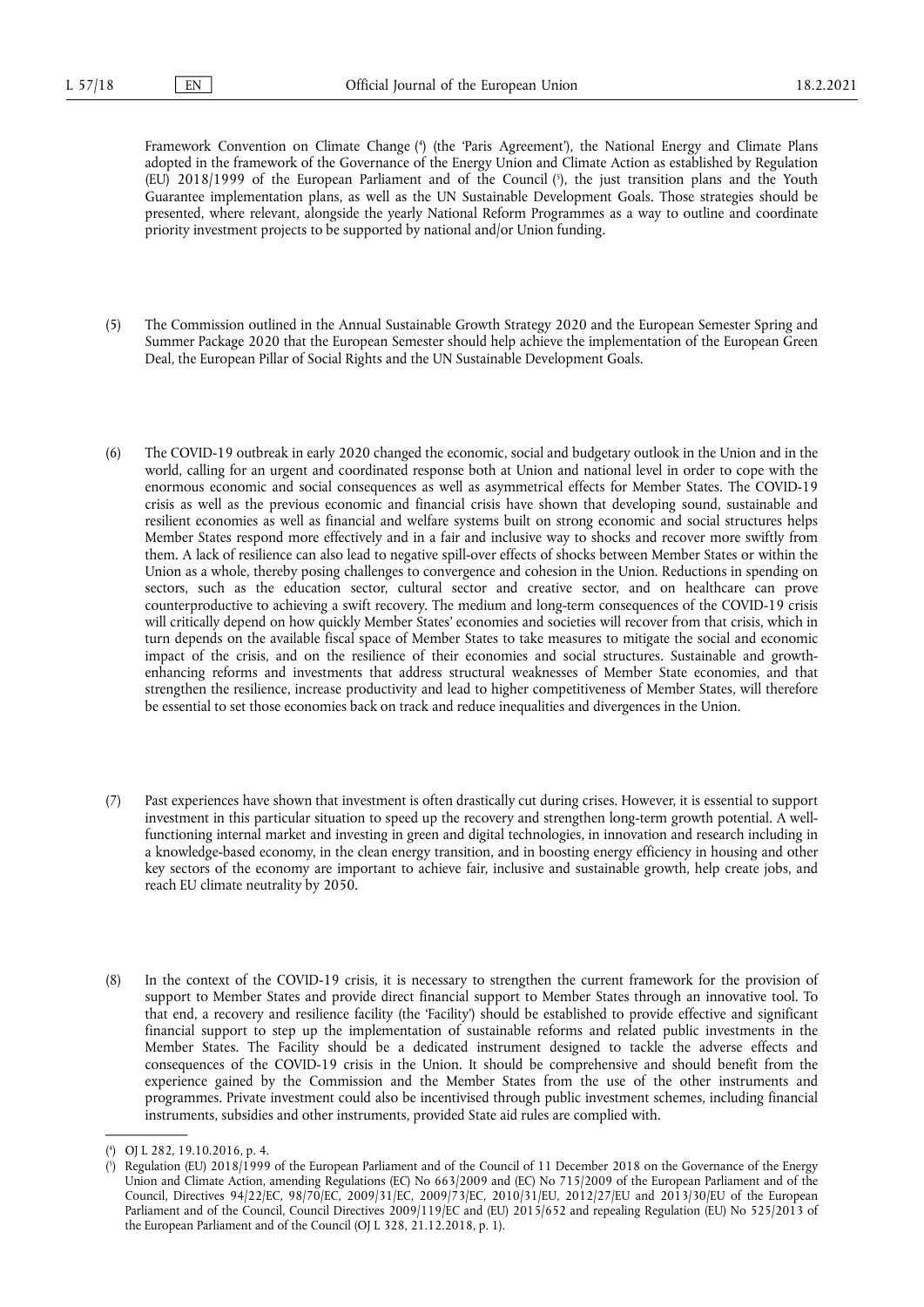- (9) Reforms and investments under the Facility should help make the Union more resilient and less dependent by diversifying key supply chains and thereby strengthening the strategic autonomy of the Union alongside an open economy. Reforms and investments under the Facility should also generate European added value.
- (10) Recovery should be achieved, and the resilience of the Union and its Member States enhanced, through the support for measures that refer to the policy areas of European relevance structured in six pillars (the 'six pillars'), namely: green transition; digital transformation; smart, sustainable and inclusive growth, including economic cohesion, jobs, productivity, competitiveness, research, development and innovation, and a well-functioning internal market with strong small and medium enterprises (SMEs); social and territorial cohesion; health, and economic, social and institutional resilience with the aim of, inter alia, increasing crisis preparedness and crisis response capacity; and policies for the next generation, children and the youth, such as education and skills.
- (11) The green transition should be supported by reforms and investments in green technologies and capacities, including in biodiversity, energy efficiency, building renovation and the circular economy, while contributing to the Union's climate targets, fostering sustainable growth, creating jobs and preserving energy security.
- (12) Reforms and investments in digital technologies, infrastructure and processes will increase the Union's competitiveness at global level and will also help make the Union more resilient, more innovative and less dependent by diversifying key supply chains. Reforms and investments should in particular promote the digitalisation of services, the development of digital and data infrastructure, clusters and digital innovation hubs and open digital solutions. The digital transition should also incentivise the digitalisation of SMEs. Investments in digital technologies should respect the principles of interoperability, energy efficiency and personal data protection, allow for the participation of SMEs and start-ups, and promote the use of open-source solutions.
- (13) Reforms and investments in smart, sustainable and inclusive growth, including economic cohesion, jobs, productivity, competitiveness, research, development and innovation, and a well-functioning internal market with strong SMEs should aim to enhance the growth potential and enable a sustainable recovery of the Union's economy. Those reforms and investments should also promote entrepreneurship, social economy, the development of sustainable infrastructure and transport, and industrialisation and reindustrialisation, and mitigate the effect of the COVID-19 crisis on the economy.
- (14) Reforms and investments in social and territorial cohesion should also contribute to fighting poverty and tackling unemployment in order for Member State economies to rebound while leaving nobody behind. Those reforms and investments should lead to the creation of high-quality and stable jobs, the inclusion and integration of disadvantaged groups, and enable the strengthening of social dialogue, infrastructure and services, as well as of social protection and welfare systems.
- (15) The COVID-19 crisis has also highlighted the importance of reforms and investments in health, and economic, social and institutional resilience, that aim to, inter alia, increase crisis preparedness and crisis response capacity, in particular by improving business and public service continuity, the accessibility and capacity of health and care systems, the effectiveness of public administration and national systems, including minimising the administrative burden, and the effectiveness of judicial systems as well as fraud prevention and anti-money laundering supervision.
- (16) Reforms and investments in the next generation, children and the youth are essential to promote education and skills, including digital skills, upskilling, reskilling and requalification of the active labour force, integration programmes for the unemployed, policies of investing in access and opportunity for children and the youth related to education, health, nutrition, jobs and housing, and policies that bridge the generational gap in line with the objectives of the Child Guarantee and Youth Guarantee. Those actions should ensure that the next generation of Europeans is not permanently affected by the impact of the COVID-19 crisis and that the generational gap is not further deepened.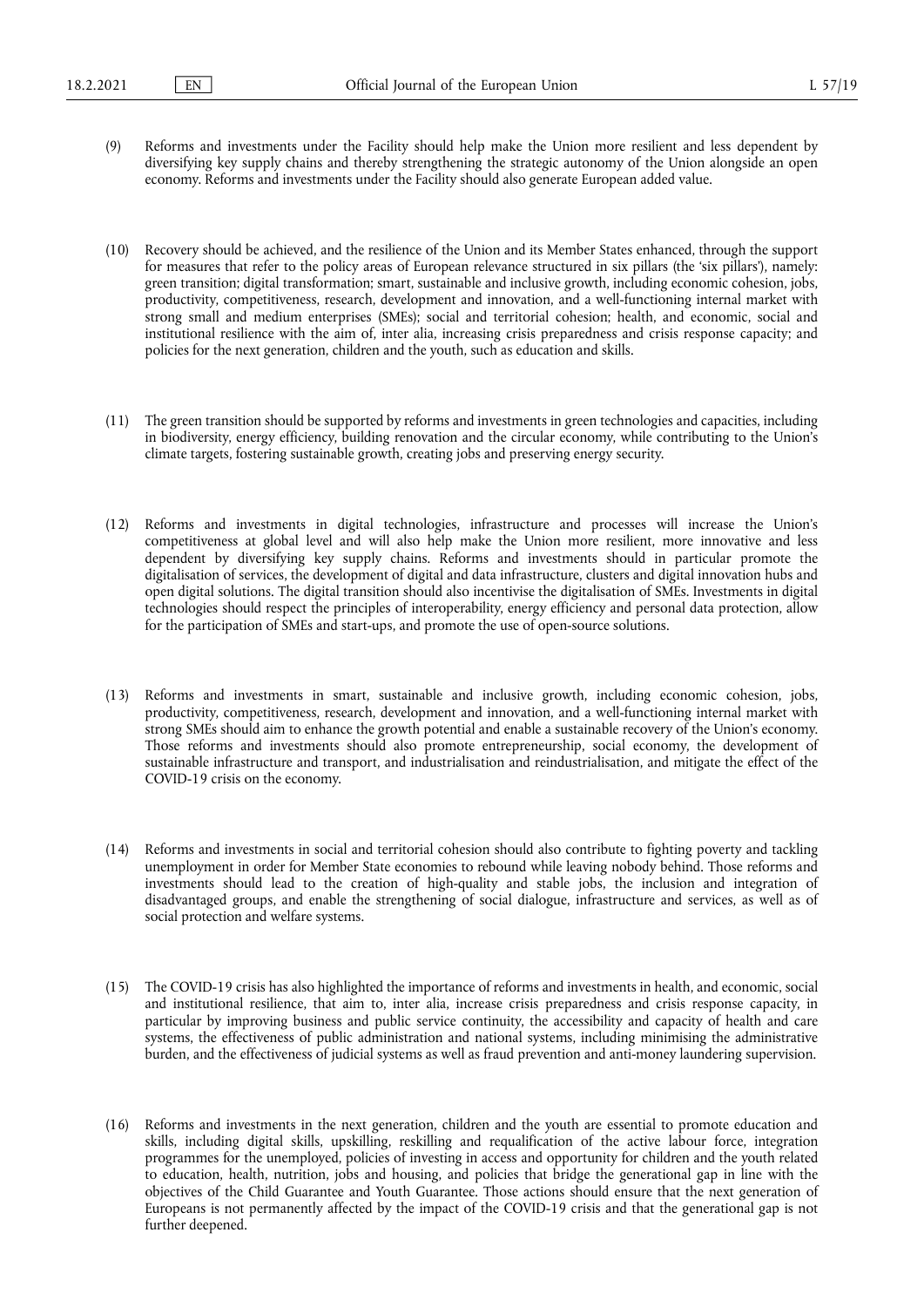- (17) Currently, no instrument foresees direct financial support linked to the achievement of results and to the implementation of reforms and public investments of the Member States in response to challenges identified in the context of the European Semester, including the European Pillar of Social Rights and the UN Sustainable Development Goals, and with a view to having a lasting impact on the productivity and economic, social and institutional resilience of the Member States.
- <span id="page-3-3"></span>(18) The types of financing and the methods of implementation under this Regulation should be chosen on the basis of their ability to achieve the specific objectives of the actions and to deliver results, taking into account, in particular, the costs of controls, the administrative burden, and the expected risk of non-compliance. Non-repayable financial support under the Facility should take the form of a sui generis Union contribution to be determined on the basis of a maximum financial contribution calculated for each Member State and taking into account the estimated total costs of the recovery and resilience plan, which should be paid based on the achievement of results by reference to milestones and targets of the recovery and resilience plans. Therefore, such contribution should be established in accordance with the sector-specific rules provided in this Regulation, pursuant to the rules on simplification relating to financing not linked to costs laid down in Article 125(1) of Regulation (EU, Euratom) 2018/1046 of the European Parliament and of the Council (°) (the 'Financial Regulation'). Specific rules and procedure should therefore be laid down in this Regulation, subject to the general principles of budgetary management under the Financial Regulation, concerning the allocation, implementation and control of non-repayable financial support under this Regulation. Financing not linked to costs should apply at the level of payments from the Commission to Member States as beneficiaries, irrespective of the reimbursement in any form of financial contributions from Member States to final recipients. Member States should be able to use all forms of financial contributions, including simplified cost options. Without prejudice to the right of the Commission to take action in the event of fraud, corruption, conflicts of interests or double funding from the Facility and other Union programmes, payments should not be subject to controls on the costs actually incurred by the beneficiary.
- <span id="page-3-4"></span>(19) In accordance with Council Regulation (EU) 2020/2094 [\(7](#page-3-1) ) and within the limits of resources allocated therein, recovery and resilience measures under the Facility should be carried out to address the unprecedented impact of the COVID-19 crisis. Those additional resources should be used in such a way as to ensure compliance with the time limits provided for in Regulation (EU) 2020/2094.
- (20) The Facility should support projects that respect the principle of additionality of Union funding. The Facility should not, unless in duly justified cases, be a substitute for recurring national expenditures.
- (21) Guaranteeing a high level of cybersecurity and trust in technologies is a pre-requisite for a successful digital transformation in the Union. In its conclusions of 1 and 2 October 2020, the European Council called on the Union and its Member States to make full use of the 5G cybersecurity toolbox adopted on 29 January 2020, and in particular to apply the relevant restrictions on high-risk suppliers for key assets defined as critical and sensitive in the Union coordinated risk assessments. The European Council underlined that potential 5G suppliers need to be assessed on the basis of common, objective criteria.
- <span id="page-3-5"></span>(22) In order to foster synergies between the Facility, the InvestEU Programme established by a Regulation of the European Parliament and of the Council establishing the InvestEU Programme and amending Regulation (EU) 2015/1017 (the 'InvestEU Regulation') and the Technical Support Instrument established by Regulation (EU) 2021/ 240 of the European Parliament and of the Counci[l \(8](#page-3-2) ), the recovery and resilience plans might include, within a certain ceiling, contributions to the Member State compartments under the InvestEU Programme and to the Technical Support Instrument, in compliance with this Regulation.

<span id="page-3-0"></span><sup>(</sup> 6 [\) R](#page-3-3)egulation (EU, Euratom) 2018/1046 of the European Parliament and of the Council of 18 July 2018 on the financial rules applicable to the general budget of the Union, amending Regulations (EU) No 1296/2013, (EU) No 1301/2013, (EU) No 1303/2013, (EU) No 1304/2013, (EU) No 1309/2013, (EU) No 1316/2013, (EU) No 223/2014, (EU) No 283/2014, and Decision No 541/2014/EU and repealing Regulation (EU, Euratom) No 966/2012 (OJ L 193, 30.7.2018, p. 1).

<span id="page-3-1"></span><sup>(</sup> 7 [\) C](#page-3-4)ouncil Regulation (EU) 2020/2094 of 14 December 2020 establishing a European Union Recovery Instrument to support the recovery in the aftermath of the COVID-19 crisis (OJ L 433 I, 22.12.2020, p. 23).

<span id="page-3-2"></span><sup>(</sup> 8 [\) R](#page-3-5)egulation (EU) 2021/240 of the European Parliament and of the Council of 10 February 2021 establishing a Technical Support Instrument (See page 1 of this Official Journal).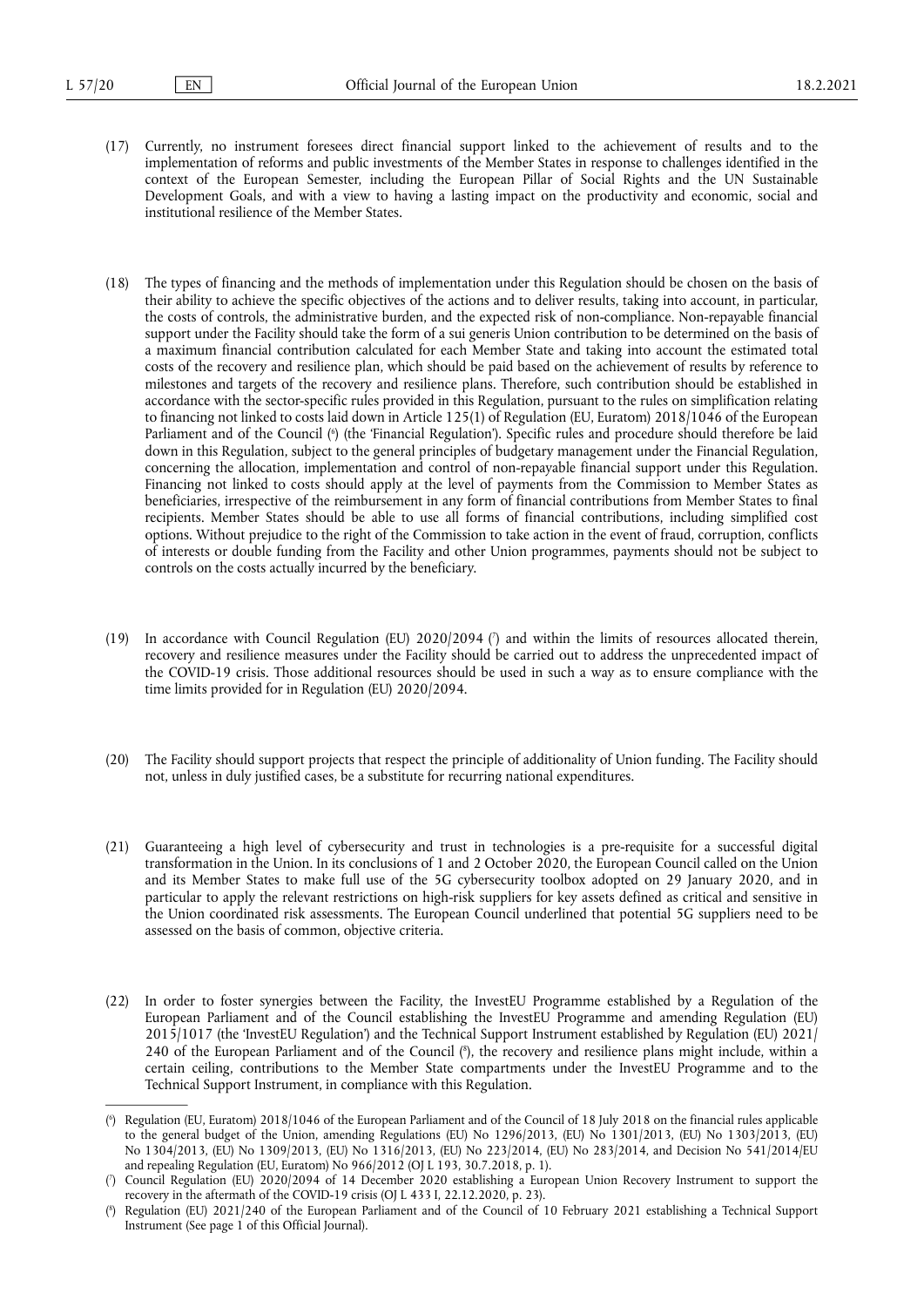- (23) Reflecting the European Green Deal as Europe's sustainable growth strategy and the importance of tackling climate change in line with the Union's commitments to implement the Paris Agreement and the UN Sustainable Development Goals, the Facility is to contribute to the mainstreaming of climate action and environmental sustainability and to the achievement of an overall target of 30 % of Union budget expenditure supporting climate objectives. To that end, the measures supported by the Facility and included in recovery and resilience plans of the individual Member States should contribute to the green transition, including biodiversity, or to addressing the challenges resulting therefrom, and should account for an amount that represents at least 37 % of the recovery and resilience plan's total allocation based on the methodology for climate tracking set out in an annex to this Regulation. That methodology should be used accordingly for measures that cannot be directly assigned to an intervention field listed in the annex to this Regulation. If the Member State concerned and the Commission agree, it should be possible to increase the coefficients for support for the climate objectives to 40 % or 100 % for individual investments, as explained in the recovery and resilience plan, to take account of accompanying reform measures that credibly increase their impact on the climate objectives. To that end, it should be possible to increase the coefficients for support for the climate objectives up to a total amount of 3 % of the allocation of the recovery and resilience plan for individual investments. The Facility should support activities that fully respect the climate and environmental standards and priorities of the Union and the principle of 'do no significant harm' within the meaning of Article 17 of Regulation (EU) 2020/852 of the European Parliament and of the Council [\(9](#page-4-0) ) (the principle of 'do no significant harm').
- <span id="page-4-1"></span>(24) Reflecting the importance of tackling the dramatic loss of biodiversity, this Regulation should contribute to the mainstreaming of biodiversity action in Union policies.
- (25) Member States should ensure that the measures included in their recovery and resilience plans comply with the principle of 'do no significant harm' within the meaning of Article 17 of Regulation (EU) 2020/852. The Commission should provide technical guidance to that effect. The entry into force of the delegated acts referred to in point (d) of Article 3 of Regulation (EU) 2020/852 should not affect that guidance.
- (26) The measures supported by the Facility and included in the recovery and resilience plans of the individual Member States should also account for an amount that represents at least 20 % of the recovery and resilience plan's allocation for digital expenditure. To that end, Member States should calculate the coefficient for support for the digital objectives based on a methodology which reflects the extent to which support under the Facility makes a contribution to digital objectives. The coefficients for individual measures should be determined on the basis of the intervention fields established in an annex to this Regulation. The methodology should be used accordingly for measures that cannot be directly assigned to an intervention field. If the Member State concerned and the Commission agree, it should be possible to increase those coefficients to 40 % or 100 % for individual investments to take account of accompanying reforms that increase the impact of the measures on digital objectives.
- (27) For the purpose of determining the contribution of the relevant measures under the recovery and resilience plans to the climate and digital targets, it should be possible to count such measures under both objectives in accordance with their respective methodologies.
- (28) Women have been particularly affected by the COVID-19 crisis as they represent the majority of healthcare workers across the Union and balance unpaid care work with their employment responsibilities. The situation is especially difficult for single parents, 85 % of whom are women. Gender equality and equal opportunities for all, and the mainstreaming of those objectives should be taken into account and promoted throughout the preparation and implementation of recovery and resilience plans submitted pursuant to this Regulation. Investment in robust care infrastructure is also essential in order to ensure gender equality and the economic empowerment of women, in order to build resilient societies, combat precarious conditions in a female-dominated sector, boost job creation, prevent poverty and social exclusion, and in order to have a positive effect on Gross Domestic Product (GDP), as it allows more women to take part in paid work.

<span id="page-4-0"></span><sup>(</sup> 9 [\) R](#page-4-1)egulation (EU) 2020/852 of the European Parliament and of the Council of 18 June 2020 on the establishment of a framework to facilitate sustainable investment, and amending Regulation (EU) 2019/2088 (OJ L 198, 22.6.2020, p. 13).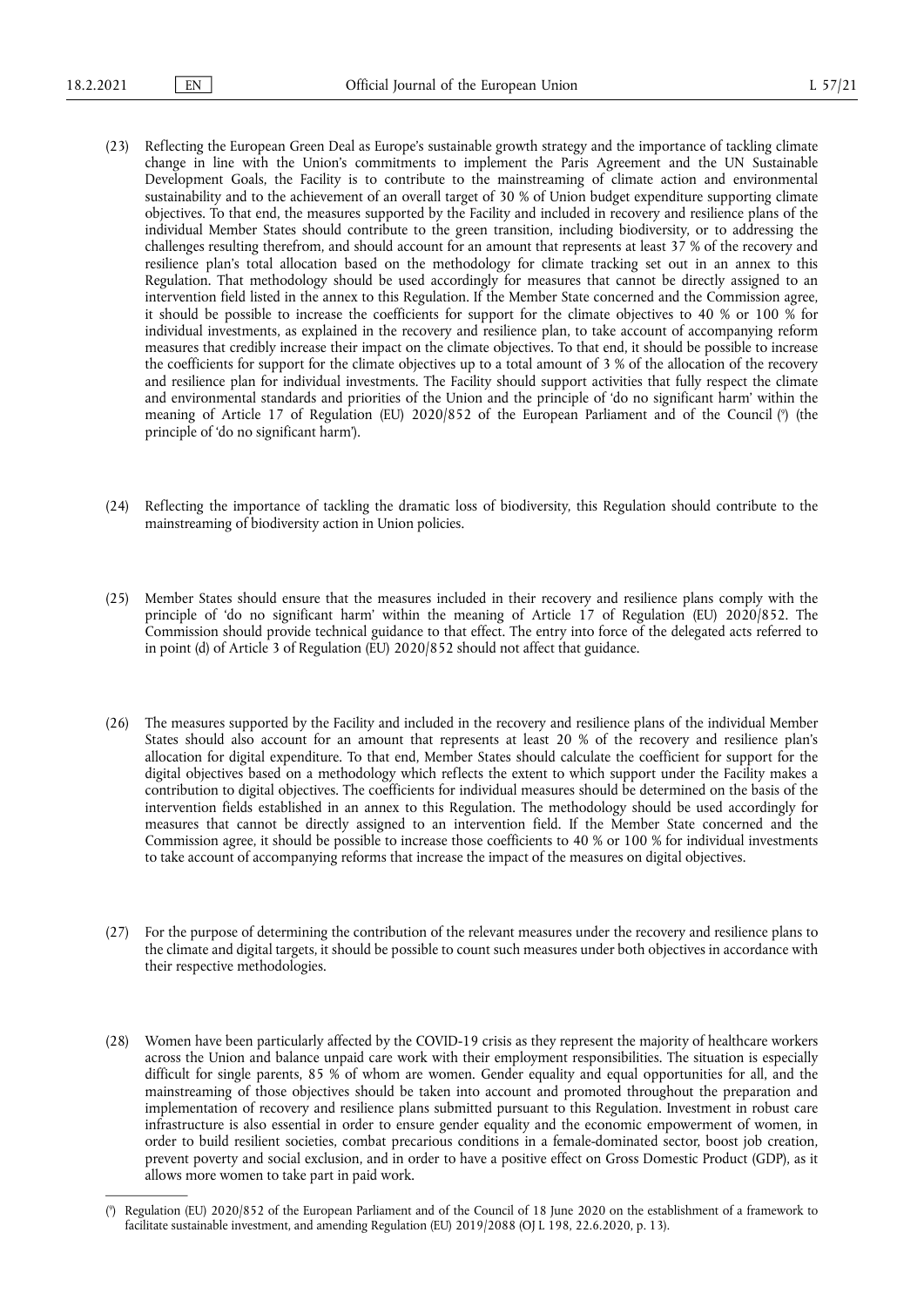- (29) A mechanism to ensure the link between the Facility and sound economic governance should be established, allowing the Commission to make a proposal to the Council to suspend all or part of the commitments or payments under the Facility. The obligation of the Commission to propose a suspension should be suspended when and for as long as the so-called 'general escape clause' under the Stability and Growth Pact has been activated. In order to ensure uniform implementation and in view of the importance of the financial effects of the measures imposed, implementing powers should be conferred on the Council which should act on the basis of a Commission proposal. To facilitate the adoption of decisions which are required to ensure effective action in the context of the economic governance framework, reversed qualified majority voting should be used for the suspension of commitments. The competent committee of the European Parliament should be able to invite the Commission to discuss the application of that mechanism in the context of a structured dialogue to allow the European Parliament to express its views. In order for the Commission to give due consideration to the views expressed by the European Parliament, the structured dialogue should take place within four weeks after the Commission informing the European Parliament of the application of that mechanism.
- (30) The specific objective of the Facility should be to provide financial support with a view to achieving the milestones and targets of reforms and investments set out in recovery and resilience plans. That objective should be pursued in close cooperation with the Member States concerned.
- (31) By 31 July 2022, the Commission should present a review report on the implementation of the Facility to the European Parliament and to the Council. For that purpose, the Commission should take into account the common indicators and the recovery and resilience scoreboard provided under this Regulation as well as other available relevant information. The competent committee of the European Parliament might invite the Commission to present the main findings of its review report in the context of the recovery and resilience dialogue established under this Regulation.
- (32) To ensure their contribution to the objectives of the Facility, recovery and resilience plans should comprise measures for the implementation of reforms and public investment projects through a coherent package. Measures started from 1 February 2020 onwards should be eligible. Recovery and resilience plans should be consistent with the relevant country-specific challenges and priorities identified in the context of the European Semester, as well as challenges and priorities identified in the most recent Council recommendation on the economic policy of the euro area for Member States whose currency is the euro. Recovery and resilience plans should also be consistent with National Reform Programmes, National Energy and Climate Plans, just transition plans, the Youth Guarantee Implementation Plan and the partnership agreements and operational programmes adopted under the Union funds. To boost actions that fall within the priorities of the European Green Deal and the Digital Agenda, recovery and resilience plans should also set out measures that are relevant for the green and digital transitions. Such measures should enable a swift delivery of the targets, objectives and contributions set out in National Energy and Climate Plans and updates thereof. All supported activities should be pursued in full respect of the climate and environmental standards and priorities of the Union. Recovery and resilience plans should also respect the horizontal principles of the Facility.
- (33) Recovery and resilience plans should not affect the right to conclude or enforce collective agreements or to take collective action in accordance with the Charter of Fundamental Rights of the European Union, and Union and national law and practices.
- (34) Regional and local authorities can be important partners in the implementation of reforms and investments. In that regard, they should be appropriately consulted and involved, in accordance with the national legal framework.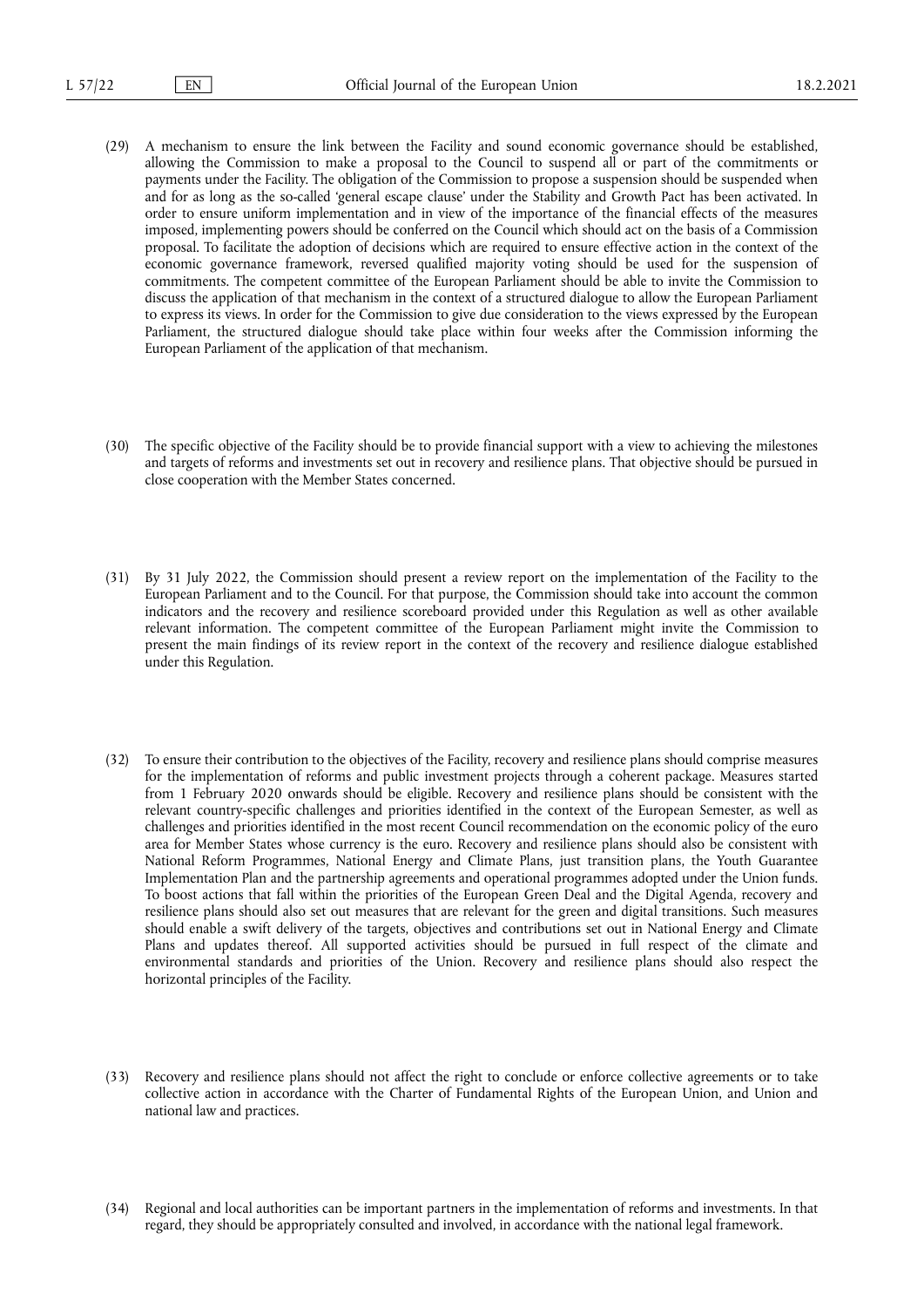- <span id="page-6-4"></span><span id="page-6-3"></span>(35) Where a Member State is exempted from the monitoring and assessment in the context of the European Semester pursuant to Article 12 of Regulation (EU) No 472/2013 of the European Parliament and of the Council (<sup>10</sup>) or is subject to surveillance under Council Regulation (EC) No 332/2002 (<sup>11</sup>), it should be possible to apply this Regulation to the Member State concerned in relation to the challenges and priorities identified by those Regulations.
- (36) To inform the preparation and the implementation of the recovery and resilience plans by Member States, the Council should be able to discuss, in the context of the European Semester, the state of the recovery, resilience and adjustment capacity in the Union. That discussion should be based on the strategic and analytical information available to the Commission in the context of the European Semester and, if available, on the basis of the information on the implementation of the recovery and resilience plans in the preceding years.
- (37) In order to ensure a meaningful financial contribution commensurate to the actual needs of Member States to undertake and complete the reforms and investments included in the recovery and resilience plan, it is appropriate to establish a maximum financial contribution available to them under the Facility as non-repayable financial support. 70 % of that maximum financial contribution should be calculated on the basis of the population, the inverse of the GDP per capita and the relative unemployment rate of each Member State. 30 % of that maximum financial contribution should be calculated on the basis of the population, the inverse of the GDP per capita, and, in equal proportion, the change in real GDP in 2020 and the aggregated change in real GDP during the period 2020- 2021 based on the Commission Autumn 2020 forecasts for data not available at the time of calculation, to be updated by 30 June 2022 with actual outturns.
- (38) It is necessary to establish a process for the submission of recovery and resilience plans by the Member States, and the content thereof. Member States should officially submit their recovery and resilience plans, as a rule, by 30 April, and could do so in a single integrated document together with their National Reform Programme. To ensure fast implementation of the Facility, Member States should be able to submit a draft recovery and resilience plan from 15 October of the preceding year.
- (39) In order to ensure the national ownership and a focus on relevant reforms and investments, Member States wishing to receive support should submit to the Commission a recovery and resilience plan that is duly reasoned and substantiated. That plan should detail how, taking into account the measures included therein, it represents a comprehensive and adequately balanced response to the economic and social situation of the Member State concerned, thereby contributing appropriately to the six pillars, taking into account the specific challenges of the Member State concerned. The recovery and resilience plan should set out the detailed set of measures for its monitoring and implementation, including targets and milestones and estimated costs, as well as the expected impact of the recovery and resilience plan on growth potential, job creation and economic, social and institutional resilience, including through the promotion of policies for children and the youth, and on the mitigation of the economic and social impact of the COVID-19 crisis, contributing to the implementation of the European Pillar of Social Rights, thereby enhancing the economic, social and territorial cohesion and convergence within the Union. It should also include measures that are relevant for the green transition, including biodiversity, and the digital transition. It should also include an explanation of how it contributes to effectively addressing the relevant countryspecific challenges and priorities identified in the context of the European Semester, including fiscal aspects and recommendations made pursuant to Article 6 of Regulation (EU) No 1176/2011 of the European Parliament and of the Counci[l \(12\)](#page-6-2). It should also include an explanation of how the recovery and resilience plan ensures that no measure for the implementation of reforms and investments included in that plan does significant harm to environmental objectives within the meaning of Article 17 of Regulation (EU) 2020/852 (the principle of 'do no significant harm').

<span id="page-6-5"></span><span id="page-6-0"></span><sup>(</sup> [10\) R](#page-6-3)egulation (EU) No 472/2013 of the European Parliament and of the Council of 21 May 2013 on the strengthening of economic and budgetary surveillance of Member States in the euro area experiencing or threatened with serious difficulties with respect to their financial stability (OJ L 140, 27.5.2013, p. 1).

<span id="page-6-1"></span><sup>(</sup> [11\) C](#page-6-4)ouncil Regulation (EC) No 332/2002 of 18 February 2002 establishing a facility providing medium-term financial assistance for Member States' balances of payments (OJ L 53, 23.2.2002, p. 1).

<span id="page-6-2"></span><sup>(</sup> [12\) R](#page-6-5)egulation (EU) No 1176/2011 of the European Parliament and of the Council of 16 November 2011 on the prevention and correction of macroeconomic imbalances (OJ L 306, 23.11.2011, p. 25).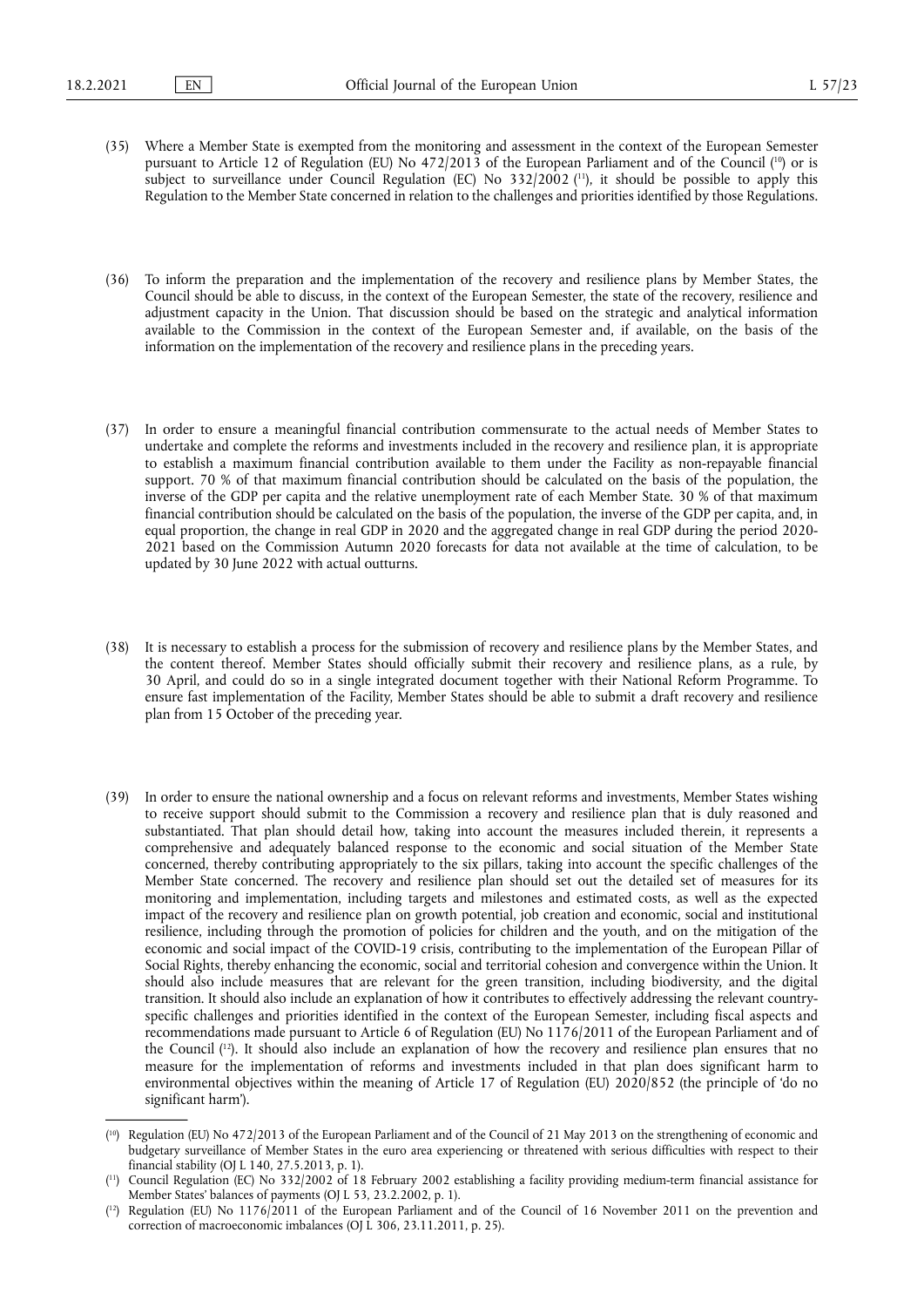The recovery and resilience plan should set out the expected contribution to gender equality and equal opportunities for all as well as a summary of the conducted consultation process with relevant national stakeholders. The recovery and resilience plan should contain an explanation of the Member State's plans, systems and concrete measures to prevent, detect and correct conflicts of interest, corruption and fraud, and to avoid double funding from the Facility and other Union programmes. The recovery and resilience plan might also include cross-border or multi-country projects. Close cooperation between the Commission and the Member States should be sought and achieved throughout the process.

- (40) The implementation of the Facility should be carried out in line with the principle of sound financial management, including the effective prevention and prosecution of fraud, including tax fraud, tax evasion, corruption and conflicts of interest.
- (41) The Commission should assess the recovery and resilience plan proposed by each Member State and should act in close cooperation with the Member State concerned. The Commission should fully respect the national ownership of the plan and should therefore take into account the justifications and elements provided by the Member State concerned. The Commission should assess the relevance, effectiveness, efficiency and coherence of the recovery and resilience plan proposed by the Member State, based on the list of criteria set out in this Regulation. The Commission should assess the recovery and resilience plans proposed, and, where applicable, their updates, within two months of the official submission of the recovery and resilience plans. The Member State concerned and the Commission should be able to agree to extend that deadline by a reasonable period if necessary.
- (42) Appropriate guidelines should be set out in an annex to this Regulation to serve as a basis for the Commission to assess in a transparent and equitable manner the recovery and resilience plans and to determine the financial contribution in line with the objectives and any other relevant requirements laid down in this Regulation. In the interest of transparency and efficiency, a rating system for the assessment of the proposals for recovery and resilience plans should be established to that effect. The criteria related to the country-specific recommendations, to the strengthening of the growth potential, job creation and economic, social and institutional resilience, and to contributing to the implementation of the European Pillar of Social Rights, should require the highest score of the assessment. Effective contribution to the green and digital transitions should also be a prerequisite for a positive assessment.
- (43) In order to contribute to the preparation of high-quality recovery and resilience plans and assist the Commission in the assessment of the recovery and resilience plans submitted by the Member States and in the assessment of the degree of their achievement, provision should be made for the use of expert advice and, at the request of the Member State concerned, peer counselling and technical support. Member States might also request support under the Technical Support Instrument. Member States should be encouraged to foster synergies with recovery and resilience plans of other Member States.
- (44) For the purpose of simplification, the determination of the financial contribution should follow simple criteria. The financial contribution should be determined on the basis of the estimated total costs of the recovery and resilience plan proposed by the Member State concerned.
- (45) The Council should approve the assessment of the recovery and resilience plans by means of an implementing decision, based on a proposal by the Commission, which it should endeavour to adopt within four weeks of the adoption of that proposal. Provided that the recovery and resilience plan satisfactorily addresses the assessment criteria, the Member State concerned should be allocated the maximum financial contribution where the estimated total costs of the reform and investment included in the recovery and resilience plan is equal to, or higher than, the amount of the maximum financial contribution itself. The Member State concerned should instead be allocated an amount equal to the estimated total costs of the recovery and resilience plan where such estimated total costs are lower than the maximum financial contribution itself. No financial contribution should be awarded to the Member State if the recovery and resilience plan does not satisfactorily address the assessment criteria. The Council implementing decision should be amended, on a proposal by the Commission, to include the updated maximum financial contribution calculated on the basis of actual outturns in June 2022. The Council should adopt the relevant amending decision without undue delay.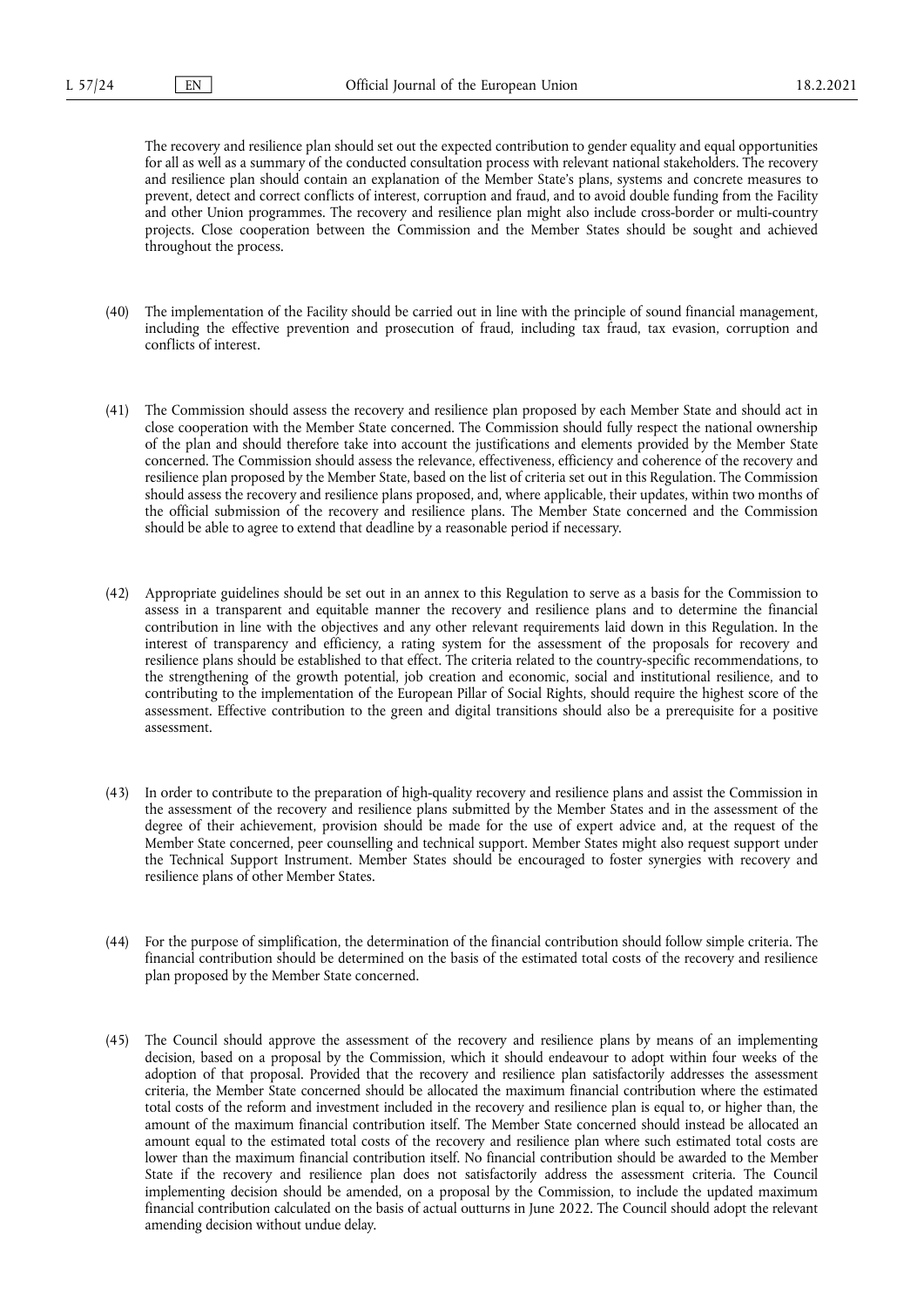- (46) To ensure that the financial support is frontloaded in the initial years after the COVID-19 crisis, and to ensure compatibility with the available funding for the Facility, the funds should be made available until 31 December 2023. To that end, it should be possible for 70 % of the amount available for non-repayable financial support to be legally committed by 31 December 2022 and 30 % between 1 January 2023 and 31 December 2023. By 31 December 2021, upon request of a Member State to be submitted together with the recovery and resilience plan, an amount of up to 13 % of the financial contribution and, where applicable, of up to 13 % of the loan of the Member State concerned can be paid in the form of a pre-financing within, to the extent possible, two months after the adoption by the Commission of the legal commitments.
- <span id="page-8-1"></span>(47) Financial support for a Member State's recovery and resilience plan should be possible in the form of a loan, subject to the conclusion of a loan agreement with the Commission, on the basis of a duly substantiated request by the Member State concerned. Loans supporting the implementation of national recovery and resilience plans should be provided until 31 December 2023 and should be provided at maturities that reflect the longer-term nature of such spending. Pursuant to Article 5(2) of Council Decision (EU, Euratom) 2020/2053 (<sup>13</sup>), repayments should be scheduled, in accordance with the principle of sound financial management, in a manner that ensures the steady and predictable reduction of liabilities. Those maturities might diverge from the maturities of the funds the Union borrows to finance the loans on capital markets. Therefore, it is necessary to provide for the possibility to derogate from the principle set out in Article 220(2) of the Financial Regulation, according to which maturities of loans for financial assistance should not be transformed.
- (48) The request for loan support should be justified by the higher financial needs linked to additional reforms and investments included in the recovery and resilience plan, relevant in particular for the green and digital transitions, and by a higher cost of the recovery and resilience plan than the maximum financial contribution allocated via the non-repayable contribution. It should be possible to submit the request for loan support together with the submission of the recovery and resilience plan. Where the request for loan support is made at a different moment in time, it should be accompanied by a revised recovery and resilience plan with additional milestones and targets. To ensure that resources are frontloaded, Member States should request loan support by 31 August 2023. For the purposes of sound financial management, the total amount of all loan support granted under this Regulation should be capped. In addition, the maximum volume of the loan for each Member State should not exceed 6,8 % of its 2019 Gross National Income (GNI), as per data from Eurostat with cut off date May 2020. An increase of the capped amount should be possible in exceptional circumstances subject to available resources. For the same reason, it should be possible to disburse the loan in instalments against the fulfilment of results. The Commission should assess the request for loan support within two months. Acting on a Commission proposal, the Council should be able to approve that assessment by qualified majority by means of an implementing decision which the Council should endeavour to adopt within four weeks of the adoption of that Commission proposal.
- (49) It should be possible for a Member State to make a reasoned request to amend the recovery and resilience plan within the period of implementation, where objective circumstances justify such a course of action. Where the Commission considers that the reasons put forward by the Member State concerned justify such an amendment it should assess the new recovery and resilience plan within two months. The Member State concerned and the Commission should be able to agree to extend that deadline by a reasonable period if necessary. The Council should approve the assessment of the new recovery and resilience plan by means of an implementing decision, based on a proposal by the Commission, and which it should endeavour to adopt within four weeks of the adoption of the proposal.
- (50) Union institutions should do their utmost to reduce processing time in order to ensure the smooth and rapid implementation of the Facility.

<span id="page-8-0"></span><sup>(</sup> [13\) C](#page-8-1)ouncil Decision (EU, Euratom) 2020/2053 of 14 December 2020 on the system of own resources of the European Union and repealing Decision 2014/335/EU, Euratom (OJ L 424, 15.12.2020, p. 1).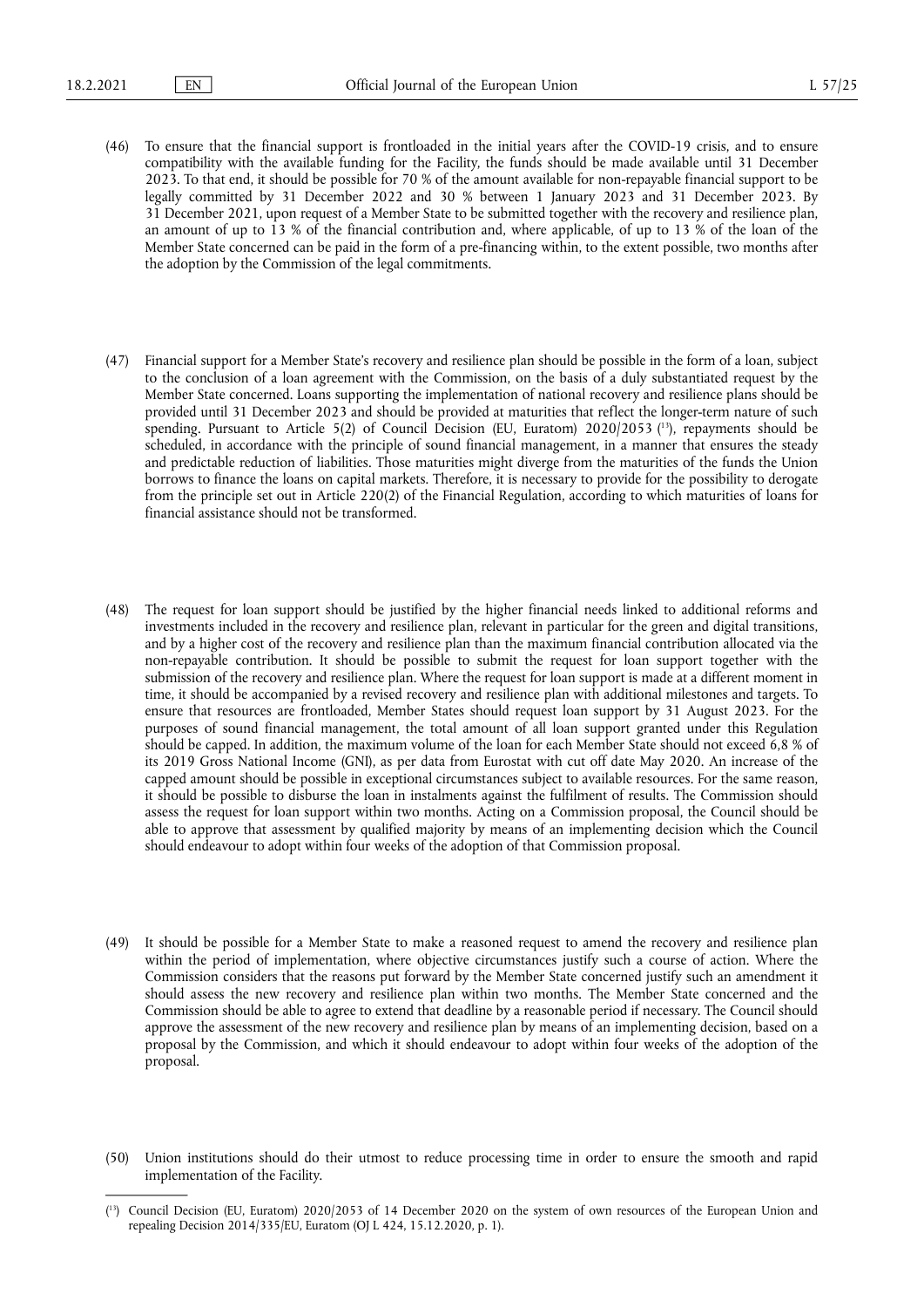- (51) For reasons of efficiency and simplification in the financial management of the Facility, Union financial support for recovery and resilience plans should take the form of financing based on the achievement of results measured by reference to milestones and targets indicated in the approved recovery and resilience plans. To that end, additional loan support should be linked to additional milestones and targets compared to those relevant for the financial support (that is, the non-repayable financial support).
- (52) The release of funds under the Facility is contingent on the satisfactory fulfilment of the relevant milestones and targets by the Member States set out in the recovery and resilience plans, the assessment of such plans having been approved by the Council. Before a decision authorising the disbursement of the financial contribution and, where applicable, of the loan, is adopted by the Commission, it should ask the Economic and Financial Committee for its opinion on the satisfactory fulfilment of the relevant milestones and targets by the Member States on the basis of a preliminary assessment by the Commission. In order for the Commission to take the opinion of the Economic and Financial Committee into account for its assessment, it should be delivered within four weeks of receiving the preliminary assessment by the Commission. In its deliberations, the Economic and Financial Committee shall strive to reach consensus. If, exceptionally, one or more Member States consider that there are serious deviations from the satisfactory fulfilment of the relevant milestones and targets, they may request the President of the European Council to refer the matter to the next European Council. The respective Member States should also inform the Council without undue delay, and the Council should, in turn, without delay inform the European Parliament. In such exceptional circumstances, no decision authorising the disbursement of the financial contribution and, where applicable, of the loan should be taken until the next European Council has exhaustively discussed the matter. That process should, as a rule, not take longer than three months after the Commission has asked the Economic and Financial Committee for its opinion.
- (53) For the purposes of sound financial management, while respecting the performance-based nature of the Facility, specific rules should be laid down for budget commitments, payments, suspension, and recovery of funds as well as the termination of agreements related to financial support. To ensure predictability, it should be possible for Member States to submit requests for payments twice a year. Payments should be made in instalments and be based on a positive assessment by the Commission of the implementation of the recovery and resilience plan by the Member State concerned. The Member States should take appropriate measures to ensure that the use of funds in relation to measures supported by the Facility complies with applicable Union and national law. In particular, they should ensure that fraud, corruption and conflicts of interests are prevented, detected and corrected, and that double funding from the Facility and other Union programmes is avoided. Suspension and the termination of agreements related to financial support as well as reduction and recovery of the financial contribution should be possible when the recovery and resilience plan has not been implemented in a satisfactory manner by the Member State concerned, or in the case of serious irregularities, meaning fraud, corruption and conflicts of interest in relation to the measures supported by the Facility, or a serious breach of an obligation under the agreements related to financial support. Recovery should, where possible, be ensured through offsetting outstanding payments under the Facility. Appropriate contradictory procedures should be established to ensure that the decision by the Commission in relation to suspension and recovery of amounts paid as well as the termination of agreements related to financial support respects the right of Member States to submit observations. All payments of financial contributions to Member States should be made by 31 December 2026, with the exception of measures referred to in the second sentence of Article 1(3) of Regulation (EU) 2020/2094 and cases where, although the legal commitment has been entered, or the decision adopted, in compliance with the deadlines referred to in Article 3 of that Regulation, it is necessary for the Union to be able to honour its obligations towards the Member States, including as a result of a definitive judgment against the Union.
- (54) The Commission should ensure that the financial interests of the Union are effectively protected. While it is primarily the responsibility of the Member State itself to ensure that the Facility is implemented in compliance with relevant Union and national law, the Commission should be able to receive sufficient assurance from Member States in that regard. To that end, in implementing the Facility, the Member States should ensure the functioning of an effective and efficient internal control system and recover amounts unduly paid or misused. In that regard, Member States should be able to rely on their regular national budget management systems. Member States should collect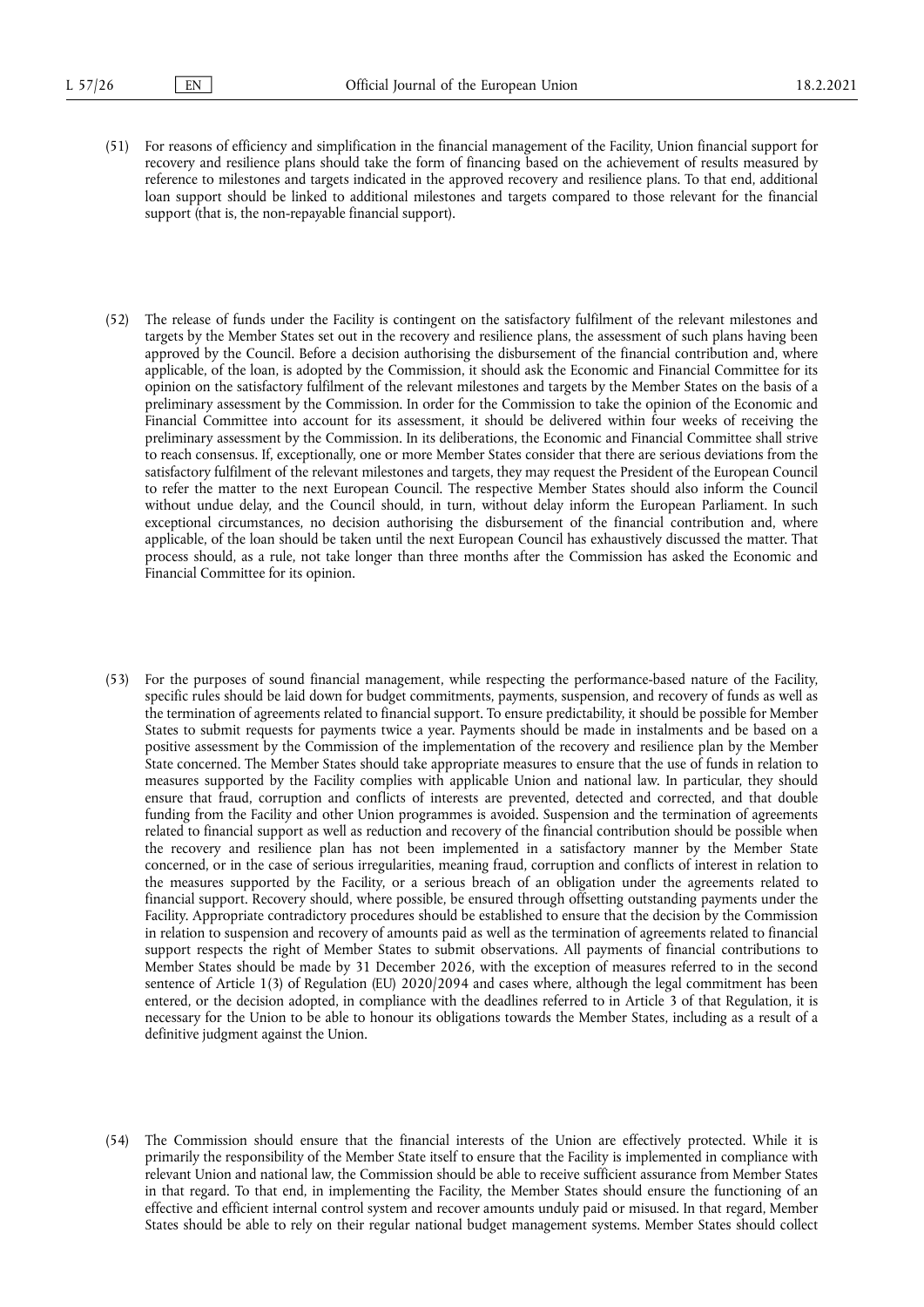standardised categories of data and information allowing the prevention, detection and correction of serious irregularities, meaning fraud, corruption and conflicts of interests, in relation to the measures supported by the Facility. The Commission should make available an information and monitoring system, including a single datamining and risk-scoring tool, to access and analyse this data and information, with a view to a generalised application by the Member States.

- (55) The Commission, the European Anti-Fraud Office (OLAF), the Court of Auditors and, where applicable, the European Public Prosecutor's Office (EPPO) should be able to use the information and monitoring system within their competences and rights.
- (56) In order to facilitate the implementation of Member State arrangements that aim to avoid double funding from the Facility and other Union programmes, the Commission should make available information on the recipients of funds financed from the Union budget, in accordance with Article 38(1) of the Financial Regulation.
- <span id="page-10-2"></span>(57) The Member States and the Commission should be allowed to process personal data only where necessary for the purpose of ensuring discharge, audit and control of the use of funds in relation to measures for the implementation of reforms and investment projects under the recovery and resilience plan. The personal data should be processed in accordance with Regulation (EU) 2016/679 ( $14$ ) or (EU) 2018/1725 ( $15$ ) of the European Parliament and of the Council, whichever of the two Regulations is applicable.
- (58) For the effective monitoring of implementation, Member States should report twice a year in the context of the European Semester on the progress made in the achievement of the recovery and resilience plan. Such reports prepared by the Member States concerned should be appropriately reflected in the National Reform Programmes, which should be used as a tool for reporting on progress towards completion of recovery and resilience plans.
- (59) Member States should be encouraged to seek the opinion of their national productivity boards and independent fiscal institutions on their recovery and resilience plans, including possible validation of elements of their recovery and resilience plan.
- (60) In order to ensure transparency and accountability in the implementation of the Facility, the Commission should transmit, subject to clearance of sensitive or confidential information, or to appropriate confidentiality arrangements if necessary, relevant documents and information simultaneously and on equal terms to the European Parliament and to the Council, such as the recovery and resilience plans, or their amendments, as submitted by the Member States, and the proposals for Council implementing decisions as made public by the Commission.
- (61) The competent committee of the European Parliament might every two months invite the Commission to discuss in a recovery and resilience dialogue matters that concern the implementation of the Facility, such as the recovery and resilience plans of the Member States, the assessment by the Commission, the main findings of the review report, the status of fulfilment of the milestones and targets, procedures related to payment and suspension, and any other relevant information and documentation provided by the Commission in relation to the implementation of the Facility. The Commission should take into account elements arising from the views expressed through the recovery and resilience dialogue, including the resolutions from the European Parliament if provided.
- (62) In order to ensure an efficient and coherent allocation of funds and to respect the principle of sound financial management, actions under this Regulation should be consistent with and be complementary to ongoing Union programmes, whilst avoiding double funding from the Facility and other Union programmes for the same expenditure. In particular, the Commission and the Member State should ensure, in all stages of the process,

<span id="page-10-0"></span><sup>(</sup> [14\) R](#page-10-2)egulation (EU) 2016/679 of the European Parliament and of the Council of 27 April 2016 on the protection of natural persons with regard to the processing of personal data and on the free movement of such data, and repealing Directive 95/46/EC (General Data Protection Regulation) (OJ L  $119, 4.5.2016, p. 1$ ).

<span id="page-10-1"></span><sup>(</sup> [15\) R](#page-10-2)egulation (EU) 2018/1725 of the European Parliament and of the Council of 23 October 2018 on the protection of natural persons with regard to the processing of personal data by the Union institutions, bodies, offices and agencies and on the free movement of such data, and repealing Regulation (EC) No 45/2001 and Decision No 1247/2002/EC (OJ L 295, 21.11.2018, p. 39).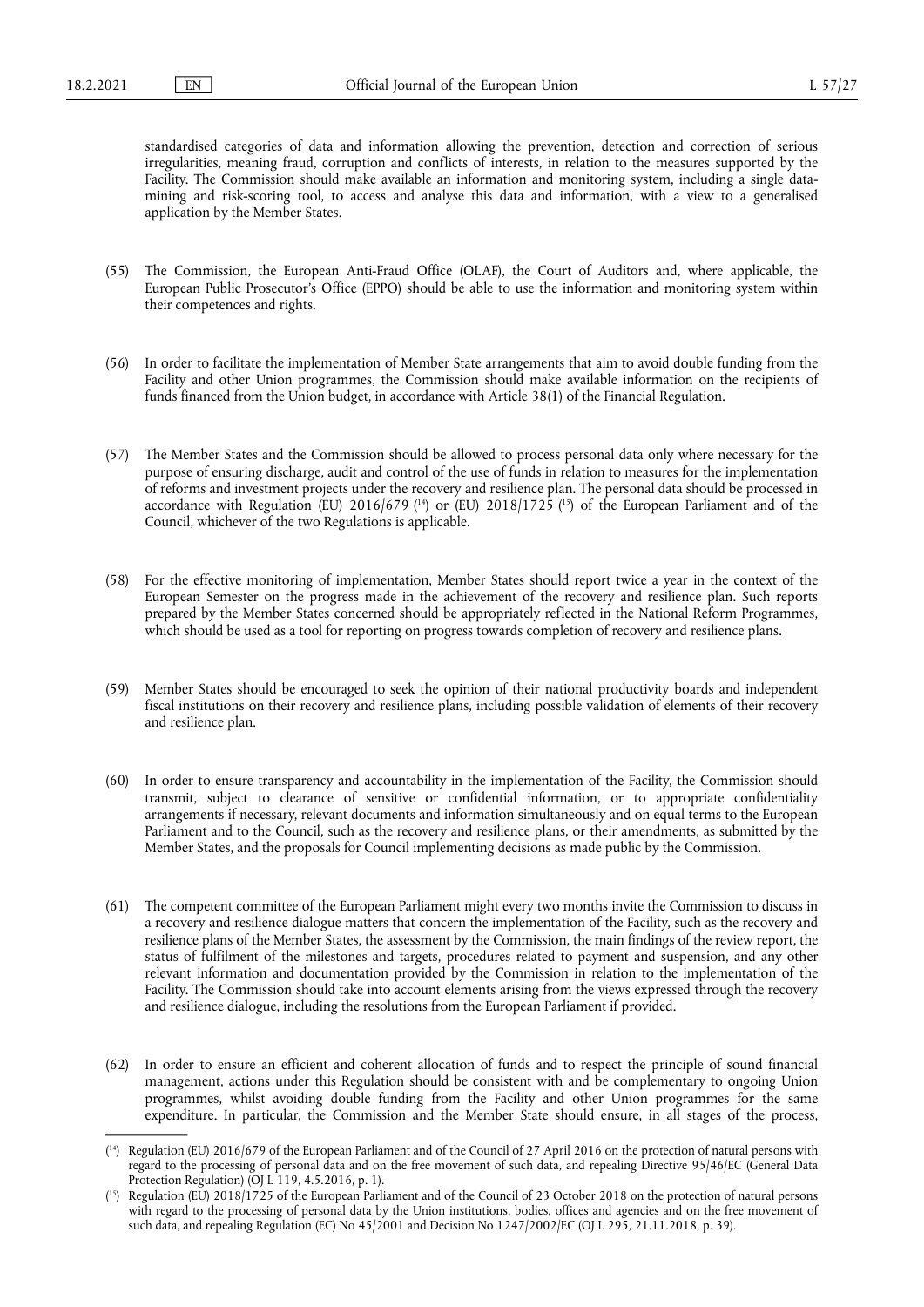effective coordination in order to safeguard the consistency, coherence, complementarity and synergy among sources of funding. To that effect, Member States should be required to present the relevant information on existing or planned Union financing when submitting their recovery and resilience plans to the Commission. Financial support under the Facility should be additional to the support provided under other Union programmes and instruments, including the InvestEU Programme. Reforms and investment projects financed under the Facility should be able to receive funding from other Union programmes and instruments provided that such support does not cover the same cost.

- (63) The Commission should monitor the implementation of the Facility and measure the achievement of the objectives under this Regulation in a targeted and proportionate manner. When monitoring the implementation of the Facility, the Commission should ensure that data for monitoring the implementation of the activities and results are collected efficiently, effectively and in a timely manner. To that end, proportionate reporting requirements should be imposed on recipients of Union funding. By way of delegated acts, the Commission should set out the common indicators to be used for reporting on progress and for the purpose of monitoring and evaluation of the Facility and define a methodology for reporting social expenditure, including on children and the youth, under the Facility.
- <span id="page-11-1"></span>(64) Pursuant to paragraphs 22 and 23 of the Interinstitutional Agreement of 13 April 2016 on Better Law-Makin[g \(16\)](#page-11-0), this Facility should be evaluated on the basis of information collected in accordance with specific monitoring requirements, while avoiding an administrative burden, in particular on Member States, and overregulation. Those requirements, where appropriate, should include measurable indicators as a basis for evaluating the effects of the Facility on the ground.
- (65) A dedicated scoreboard should be established by way of a delegated act to display the progress of the implementation of the recovery and resilience plans of the Member States in each of the six pillars and the progress made as regards the implementation of the recovery and resilience plans in respect of the common indicators of the Facility. The scoreboard should be operational by December 2021 and should be updated by the Commission twice a year.
- (66) In order to ensure appropriate performance reporting and monitoring of the implementation of the Facility, including on social expenditure, the power to adopt acts in accordance with Article 290 TFEU should be delegated to the Commission in respect of the dedicated scoreboard displaying the progress of the implementation and the common indicators to be used as well as the methodology for reporting social expenditure, including on children and the youth. It is of particular importance that the Commission carry out appropriate consultations during its preparatory work, including at expert level, and that those consultations be conducted in accordance with the principles laid down in the Interinstitutional Agreement of 13 April 2016 on Better Law-Making. In particular, to ensure equal participation in the preparation of delegated acts, the European Parliament and the Council receive all documents at the same time as Member States' experts, and their experts systematically have access to meetings of Commission expert groups dealing with the preparation of delegated acts.
- (67) The Commission should provide an annual report to the European Parliament and to the Council on the implementation of the Facility. That report should include information on the progress made by Member States under the recovery and resilience plans approved. It should also include information on the implementation of the milestones and targets, payments and suspensions, as well as on the contribution of the Facility to the climate and digital targets, common indicators and expenditure financed under the six pillars.

<span id="page-11-0"></span><sup>(</sup> [16\) O](#page-11-1)J L 123, 12.5.2016, p. 1.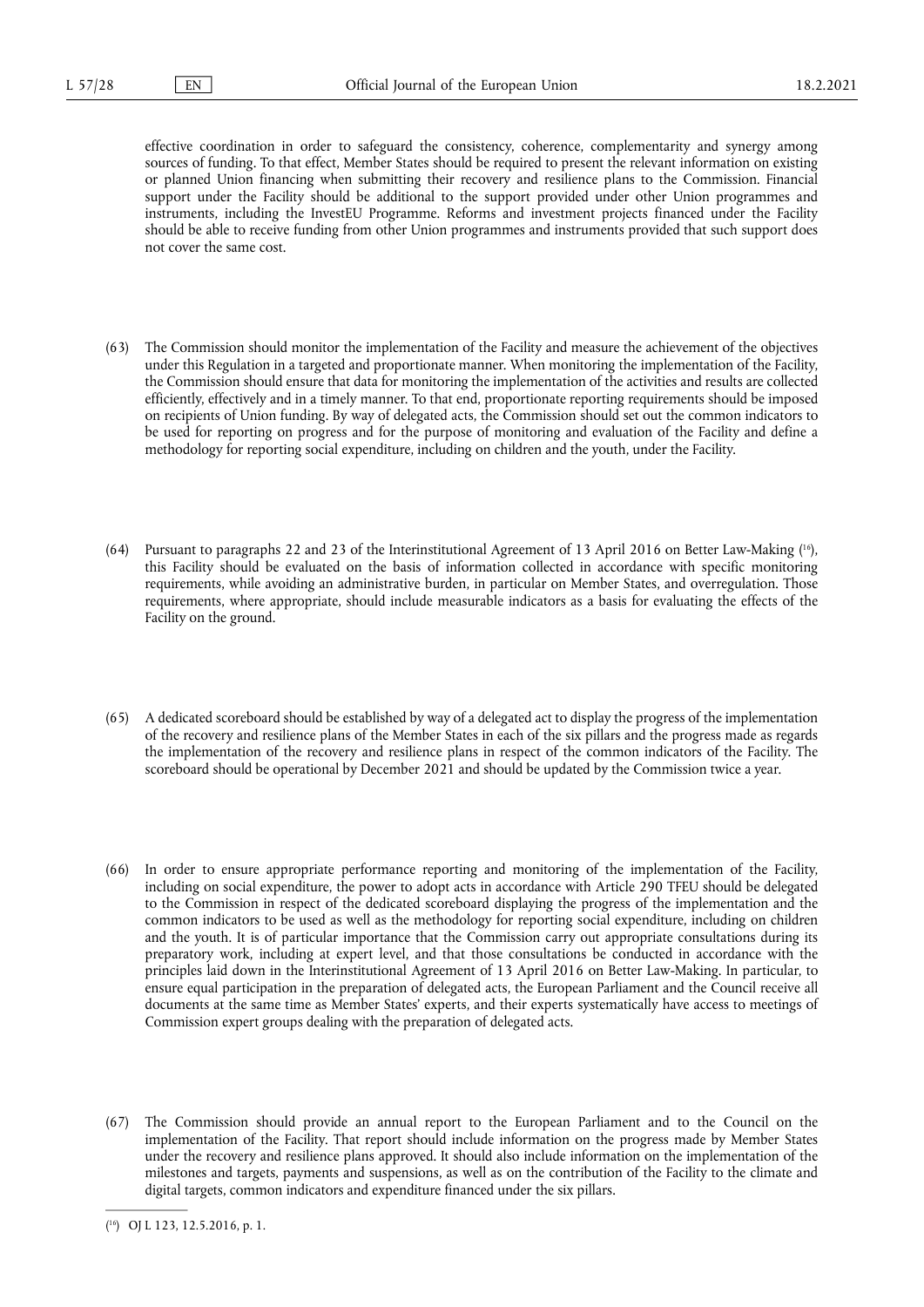- (68) An independent evaluation looking at the achievement of the objectives of the Facility, the efficiency of the use of its resources and its added value should be carried out. Where appropriate, the evaluation should be accompanied by a proposal for amendments to this Regulation. An independent ex-post evaluation should, in addition, deal with the long-term impact of the Facility.
- <span id="page-12-5"></span>(69) The assessment of the recovery and resilience plans to be implemented by the Member States and the corresponding financial support should be adopted by the Council by means of an implementing decision, on a proposal from the Commission. To that end, and in order to ensure uniform conditions for the implementation of this Regulation, implementing powers should be conferred on the Council. Those implementing powers relating to the payment of the financial support upon fulfilment of the relevant milestones and targets should be conferred on and be exercised by the Commission in accordance the examination procedure of Regulation (EU) No 182/2011 of the European Parliament and of the Council [\(17\)](#page-12-0). Taking into account the possible need for a prompt payment of financial support under the Facility, in accordance with the relevant provisions of Regulation (EU) No 182/2011, the Chair of the committee within the meaning of that Regulation should consider the possibility, for any draft implementing act, of shortening the time limit for convening the committee and the time limit for the committee to deliver its opinion.
- (70) After the adoption of an implementing decision, it should be possible for the Member State concerned and the Commission to agree on certain operational arrangements of a technical nature, detailing aspects of the implementation with respect to timelines, indicators for the milestones and targets, and access to underlying data. To ensure the continuous relevance of the operational arrangements in respect of the prevailing circumstances during the implementation of the recovery and resilience plan, it should be possible that the elements of such operational arrangements be modified by mutual consent.
- (71) Horizontal financial rules adopted by the European Parliament and the Council pursuant to Article 322 TFEU apply to this Regulation. Those rules are laid down in the Financial Regulation and determine in particular the procedure for establishing and implementing the budget through grants, procurement, prizes, indirect implementation and provide for checks on the responsibility of financial actors. Rules adopted pursuant to Article 322 TFEU also include a general regime of conditionality for the protection of the Union's budget.
- <span id="page-12-7"></span><span id="page-12-6"></span>(72) In accordance with the Financial Regulation, Regulation (EU, Euratom) No 883/2013 of the European Parliament and of the Council (<sup>18</sup>), Council Regulations (EC, Euratom) No 2988/95 (<sup>19</sup>), (Euratom, EC) No 2185/96 (<sup>20</sup>) and (EU) 2017/193[9 \(21\)](#page-12-4), the financial interests of the Union are to be protected by means of proportionate measures, including measures relating to the prevention, detection, correction and investigation of fraud, corruption and conflicts of interests, and, where appropriate, the imposition of administrative penalties. In particular, in accordance with Regulations (Euratom, EC) No 2185/96 and (EU, Euratom) No 883/2013, OLAF has the power to carry out administrative investigations, including on-the-spot checks and inspections, with a view to establishing whether there has been fraud, corruption, conflicts of interests or any other illegal activity affecting the financial interests of the Union. EPPO is empowered, in accordance with Regulation (EU) 2017/1939, to investigate and prosecute fraud, corruption, conflicts of interests and other criminal offences affecting the financial interests of the Union as provided

<span id="page-12-0"></span><sup>(</sup> [17\) R](#page-12-5)egulation (EU) No 182/2011 of the European Parliament and of the Council of 16 February 2011 laying down the rules and general principles concerning mechanisms for control by Member States of the Commission's exercise of implementing powers (OJ L 55, 28.2.2011, p. 13).

<span id="page-12-1"></span><sup>(</sup> [18\) R](#page-12-6)egulation (EU, Euratom) No 883/2013 of the European Parliament and of the Council of 11 September 2013 concerning investigations conducted by the European Anti-Fraud Office (OLAF) and repealing Regulation (EC) No 1073/1999 of the European Parliament and of the Council and Council Regulation (Euratom) No 1074/1999 (OJ L 248, 18.9.2013, p. 1).

<span id="page-12-2"></span><sup>(</sup> [19\) C](#page-12-6)ouncil Regulation (EC, Euratom) No 2988/95 of 18 December 1995 on the protection of the European Communities financial interests (OJ L 312, 23.12.1995, p. 1).

<span id="page-12-3"></span><sup>(</sup> [20\) C](#page-12-6)ouncil Regulation (Euratom, EC) No 2185/96 of 11 November 1996 concerning on-the-spot checks and inspections carried out by the Commission in order to protect the European Communities' financial interests against fraud and other irregularities (OJ L 292, 15.11.1996, p. 2).

<span id="page-12-4"></span><sup>(</sup> [21\) C](#page-12-7)ouncil Regulation (EU) 2017/1939 of 12 October 2017 implementing enhanced cooperation on the establishment of the European Public Prosecutor's Office ('the EPPO') (OJ L 283, 31.10.2017, p. 1).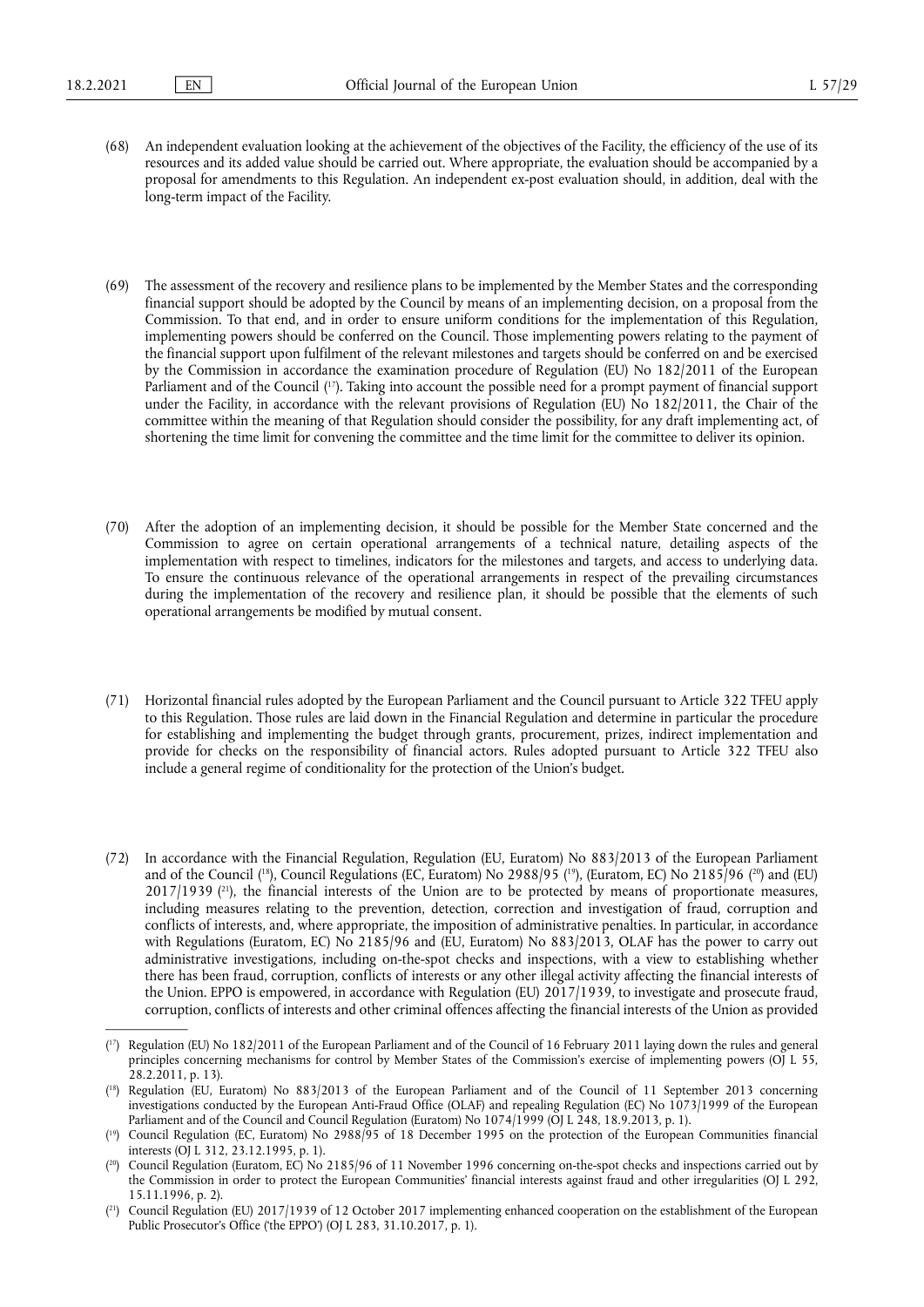<span id="page-13-2"></span>for in Directive (EU) 2017/1371 of the European Parliament and of the Counci[l \(22\).](#page-13-0) In accordance with the Financial Regulation, any person or entity receiving Union funds is to fully cooperate in the protection of the Union's financial interests, grant the necessary rights and access to the Commission, OLAF, the Court of Auditors and, in respect of those Member States participating in enhanced cooperation pursuant to Regulation (EU) 2017/1939, EPPO and ensure that any third parties involved in the implementation of Union funds grant equivalent rights.

- (73) It should be possible for the Commission to engage in communication activities to ensure the visibility of Union funding and, as appropriate, to ensure that support under the Facility is communicated and acknowledged through a funding statement.
- (74) Since the objectives of this Regulation cannot be sufficiently achieved by the Member States, but can rather be better achieved at Union level, the Union may adopt measures in accordance with the principle of subsidiarity as set out in Article 5 of the Treaty on European Union. In accordance with the principle of proportionality as set out in that Article, this Regulation does not go beyond what is necessary to achieve those objectives.
- (75) In order to allow for the prompt application of the measures provided for in this Regulation, it should enter into force on the day following that of its publication in the *Official Journal of the European Union*,

HAVE ADOPTED THIS REGULATION.

#### CHAPTER I

#### **GENERAL PROVISIONS AND FINANCING**

## *Article 1*

#### **Subject matter**

This Regulation establishes the Recovery and Resilience Facility (the 'Facility').

It lays down the objectives of the Facility, its financing, the forms of Union funding under it and the rules for providing such funding.

## *Article 2*

#### **Definitions**

For the purposes of this Regulation, the following definitions apply:

- (1) 'Union funds' means funds covered by a Regulation of the European Parliament and of the Council laying down common provisions on the European Regional Development Fund, the European Social Fund Plus, the Cohesion Fund, the Just Transition Fund and the European Maritime, Fisheries and Aquaculture Fund and financial rules for those and for the Asylum, Migration and Integration Fund, the Internal Security Fund and the Border Management and Visa Instrument (the 'Common Provisions Regulation for 2021-2027');
- (2) 'financial contribution' means non-repayable financial support under the Facility that is available for allocation or that has been allocated to a Member State;

<span id="page-13-3"></span><sup>(3) &#</sup>x27;European Semester' means the process set out in Article 2-a of Council Regulation (EC) No 1466/9[7 \(23\)](#page-13-1);

<span id="page-13-0"></span><sup>(</sup> [22\) D](#page-13-2)irective (EU) 2017/1371 of the European Parliament and of the Council of 5 July 2017 on the fight against fraud to the Union's financial interests by means of criminal law (OJ L 198, 28.7.2017, p. 29).

<span id="page-13-1"></span><sup>(</sup> [23\) C](#page-13-3)ouncil Regulation (EC) No 1466/97 of 7 July 1997 on the strengthening of the surveillance of budgetary positions and the surveillance and coordination of economic policies (OJ L 209, 2.8.1997, p. 1).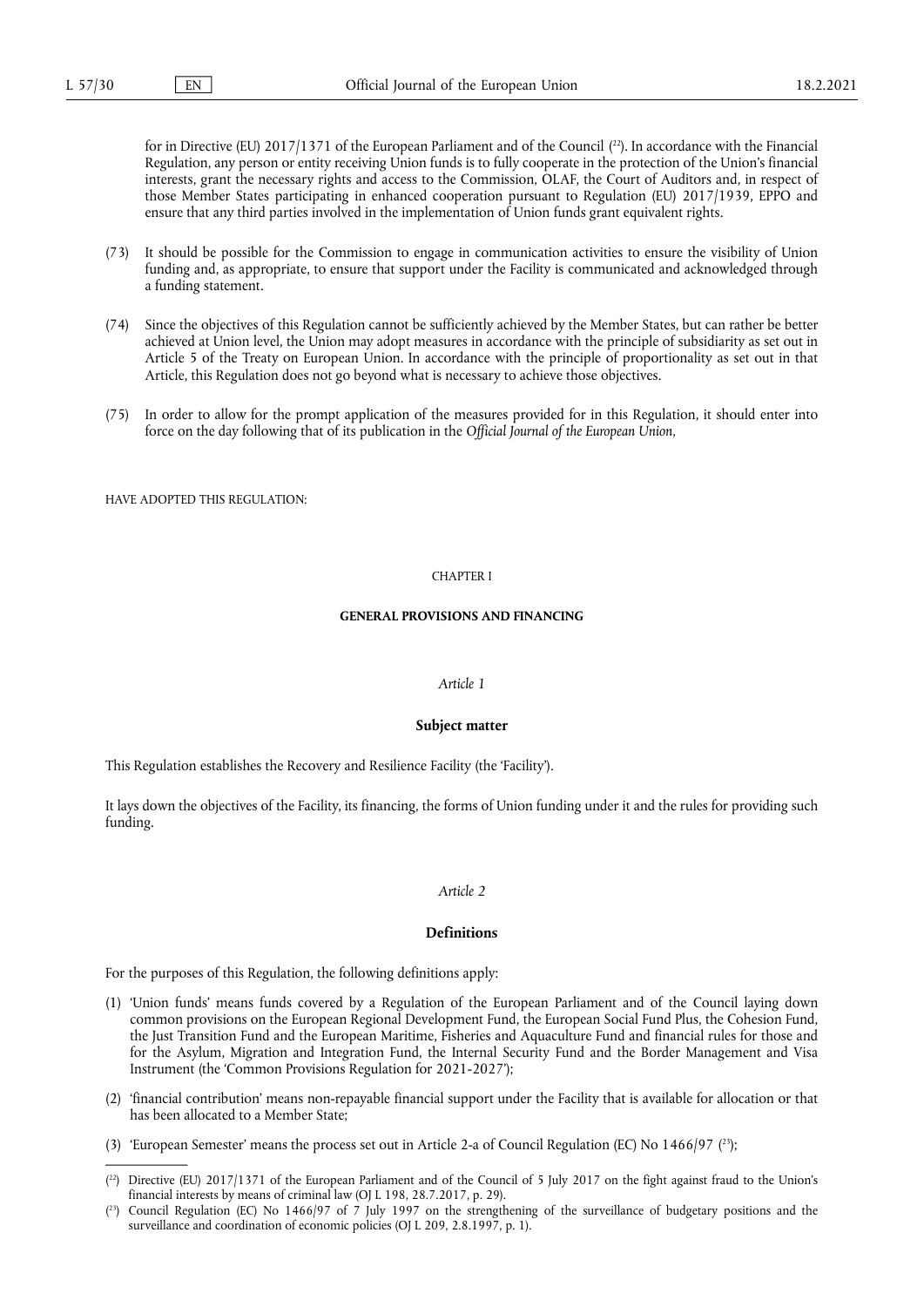- (4) 'milestones and targets' means measures of progress towards the achievement of a reform or an investment, with milestones being qualitative achievements and targets being quantitative achievements;
- (5) 'resilience' means the ability to face economic, social and environmental shocks or persistent structural changes in a fair, sustainable and inclusive way; and
- (6) 'do no significant harm' means not supporting or carrying out economic activities that do significant harm to any environmental objective, where relevant, within the meaning of Article 17 of Regulation (EU) 2020/852.

#### *Article 3*

#### **Scope**

The scope of application of the Facility shall refer to policy areas of European relevance structured in six pillars:

- (a) green transition;
- (b) digital transformation;
- (c) smart, sustainable and inclusive growth, including economic cohesion, jobs, productivity, competitiveness, research, development and innovation, and a well-functioning internal market with strong SMEs;
- (d) social and territorial cohesion;
- (e) health, and economic, social and institutional resilience, with the aim of, inter alia, increasing crisis preparedness and crisis response capacity; and
- (f) policies for the next generation, children and the youth, such as education and skills.

## *Article 4*

#### **General and specific objectives**

1. In line with the six pillars referred in Article 3 of this Regulation, the coherence and synergies they generate, and in the context of the COVID-19 crisis, the general objective of the Facility shall be to promote the Union's economic, social and territorial cohesion by improving the resilience, crisis preparedness, adjustment capacity and growth potential of the Member States, by mitigating the social and economic impact of that crisis, in particular on women, by contributing to the implementation of the European Pillar of Social Rights, by supporting the green transition, by contributing to the achievement of the Union's 2030 climate targets set out in point (11) of Article 2 of Regulation (EU) 2018/1999 and by complying with the objective of EU climate neutrality by 2050 and of the digital transition, thereby contributing to the upward economic and social convergence, restoring and promoting sustainable growth and the integration of the economies of the Union, fostering high quality employment creation, and contributing to the strategic autonomy of the Union alongside an open economy and generating European added value.

2. To achieve that general objective, the specific objective of the Facility shall be to provide Member States with financial support with a view to achieving the milestones and targets of reforms and investments as set out in their recovery and resilience plans. That specific objective shall be pursued in close and transparent cooperation with the Member States concerned.

## *Article 5*

#### **Horizontal principles**

1. Support from the Facility shall not, unless in duly justified cases, substitute recurring national budgetary expenditure and shall respect the principle of additionality of Union funding as referred to in Article 9.

2. The Facility shall only support measures respecting the principle of 'do no significant harm'.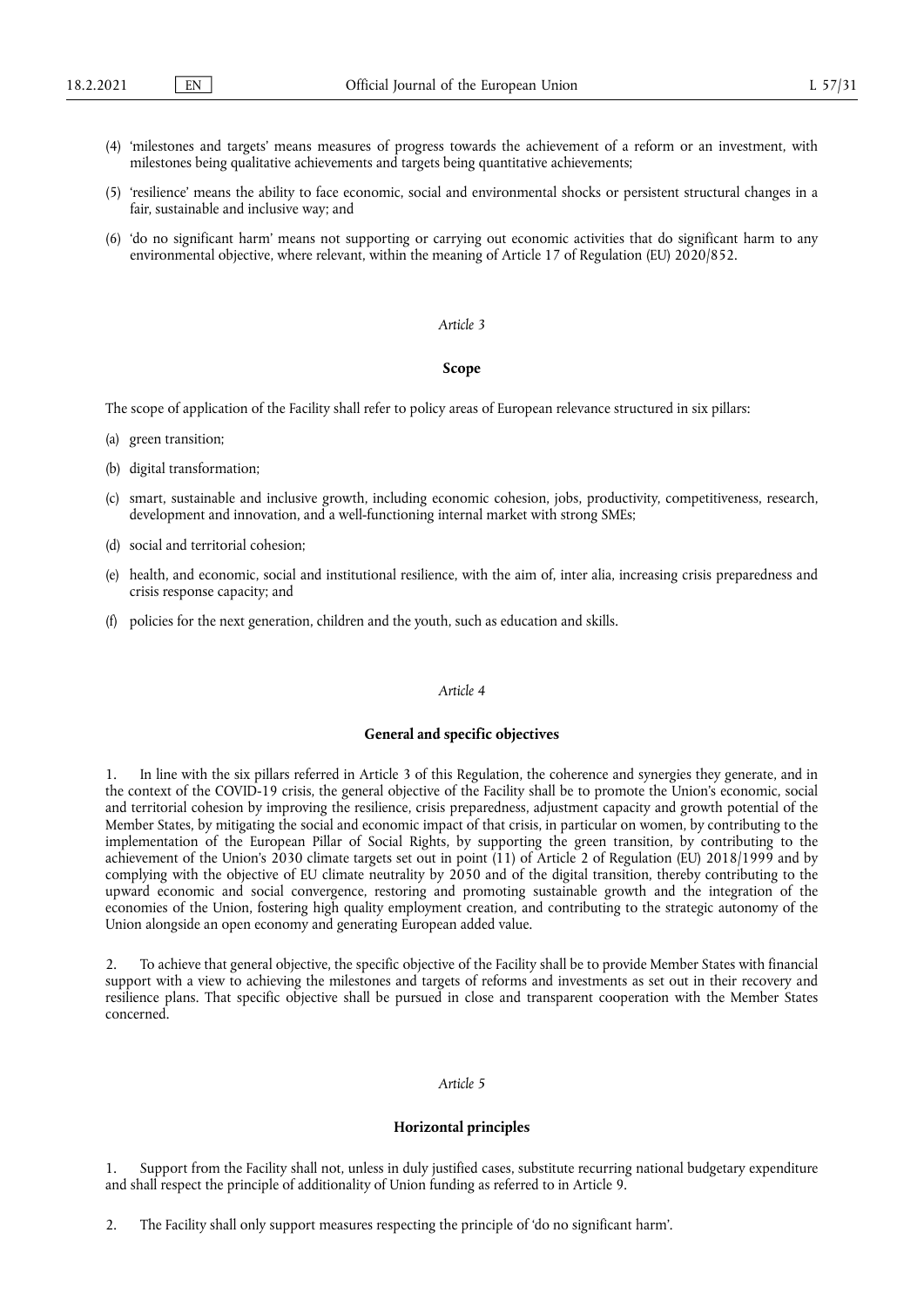## *Article 6*

## **Resources from the European Union Recovery Instrument**

- 1. Measures referred to in Article 1 of Regulation (EU) 2020/2094 shall be implemented under the Facility:
- (a) through an amount of up to EUR 312 500 000 000 as referred to in point (ii) of Article 2(2)(a) of Regulation (EU) 2020/2094 in 2018 prices, available for non-repayable financial support, subject to Article 3(4) and (7) of Regulation (EU) 2020/2094.

As provided for in Article 3(1) of Regulation (EU) 2020/2094, those amounts shall constitute external assigned revenue for the purpose of Article 21(5) of the Financial Regulation;

(b) through an amount of up to EUR 360 000 000 000 as referred to in point (b) of Article 2(2) of Regulation (EU) 2020/2094 in 2018 prices, available for loan support to Member States pursuant to Articles 14 and 15 of this Regulation, subject to Article 3(5) of Regulation(EU) 2020/2094.

2. The amounts referred to in point (a) of paragraph 1 may also cover expenses pertaining to preparatory, monitoring, control, audit and evaluation activities, which are required for the management of the Facility and the achievement of its objectives, in particular studies, meetings of experts, consultation of stakeholders, information and communication actions, including inclusive outreach actions, and corporate communication of the political priorities of the Union, insofar as they are related to the objectives of this Regulation, expenses linked to IT networks focusing on information processing and exchange, corporate information technology tools, and all other technical and administrative assistance expenses incurred by the Commission for the management of the Facility. Expenses may also cover the costs of other supporting activities such as quality control and monitoring of projects on the ground and the costs of peer counselling and experts for the assessment and implementation of reforms and investments.

#### *Article 7*

## **Resources from shared management programmes and use of resources**

1. Resources allocated to Member States under shared management may, at their request, be transferred to the Facility subject to the conditions set out in the relevant provisions of the Common Provisions Regulation for 2021-2027. The Commission shall implement those resources directly in accordance with point (a) of the first subparagraph of Article 62(1) of the Financial Regulation. Those resources shall be used exclusively for the benefit of the Member State concerned.

2. Member States may propose to include in their recovery and resilience plan, as estimated costs, the payments for additional technical support in accordance with Article 7 of Regulation (EU) 2021/240 and the amount of the cash contribution for the purpose of the Member State compartment pursuant to the relevant provisions of the InvestEU Regulation. Those costs shall not exceed 4 % of the recovery and resilience plan's financial total allocation, and the relevant measures, as set out in the recovery and resilience plan, shall respect the requirements of this Regulation.

## *Article 8*

## **Implementation**

<span id="page-15-1"></span>The Facility shall be implemented by the Commission in direct management in accordance with the relevant rules adopted pursuant to Article 322 TFEU, in particular the Financial Regulation and the Regulation (EU, Euratom) 2020/2092 of the European Parliament and of the Council  $(24)$ .

<span id="page-15-0"></span><sup>(</sup> [24\) R](#page-15-1)egulation (EU, Euratom) 2020/2092 of the European Parliament and of the Council of 16 December 2020 on a general regime of conditionality for the protection of the Union budget (OJ L 433I, 22.12.2020, p. 1).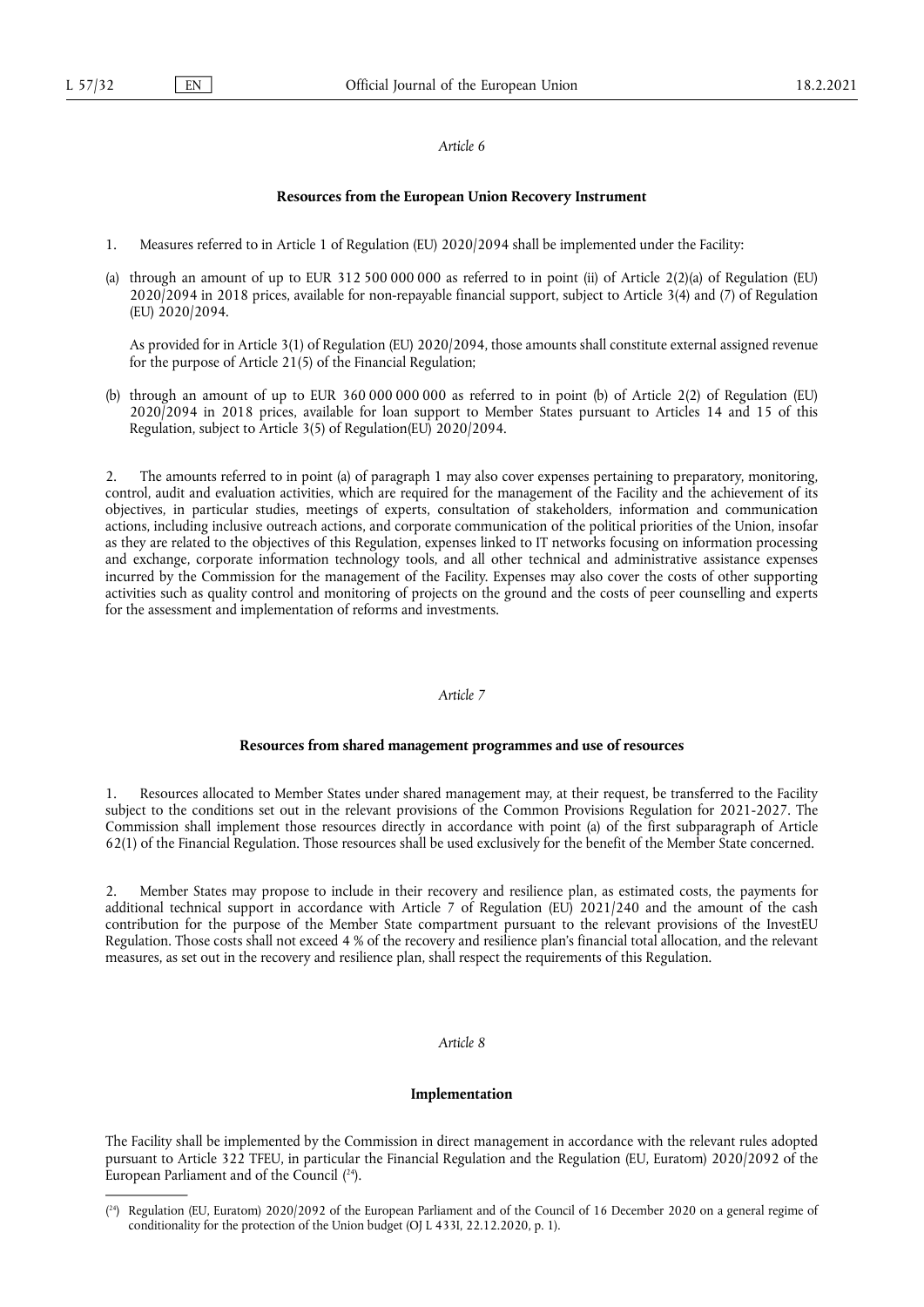#### *Article 9*

#### **Additionality and complementary funding**

Support under the Facility shall be additional to the support provided under other Union programmes and instruments. Reforms and investment projects may receive support from other Union programmes and instruments provided that such support does not cover the same cost.

## *Article 10*

#### **Measures linking the Facility to sound economic governance**

1. The Commission shall make a proposal to the Council to suspend all or part of the commitments or payments where the Council decides in accordance with Article 126(8) or (11) TFEU that a Member State has not taken effective action to correct its excessive deficit, unless it has determined the existence of a severe economic downturn for the Union as a whole within the meaning of Articles 3(5) and 5(2) of Council Regulation (EC) No  $1467/97$  [\(25\).](#page-16-0)

<span id="page-16-1"></span>The Commission may make a proposal to the Council to suspend all or part of the commitments or payments in relation to any of the following cases:

- (a) where the Council adopts two successive recommendations in the same excessive imbalance procedure in accordance with Article 8(3) of Regulation (EU) No 1176/2011 on the grounds that a Member State has submitted an insufficient corrective action plan;
- (b) where the Council adopts two successive decisions in the same excessive imbalance procedure in accordance with Article 10(4) of Regulation (EU) No 1176/2011 establishing non-compliance by a Member State on the grounds that it has not taken the recommended corrective action;
- (c) where the Commission concludes that a Member State has not taken measures as referred to in Regulation (EC) No 332/2002 and as a consequence decides not to authorise the disbursement of the financial assistance granted to that Member State;
- (d) where the Council decides that a Member State does not comply with the macroeconomic adjustment programme referred to in Article 7 of Regulation (EU) No 472/2013, or with the measures requested by a Council decision adopted in accordance with Article 136(1) TFEU.

Priority shall be given to the suspension of commitments; payments shall be suspended only when immediate action is sought and in the case of significant non-compliance.

The decision to suspend payments shall apply to requests for payments submitted after the date of the decision to suspend.

3. A proposal by the Commission for a decision to suspend commitments shall be deemed adopted by the Council unless the Council decides, by means of an implementing act, to reject such a proposal by qualified majority within one month of the submission of the Commission proposal.

The suspension of commitments shall apply to the commitments from 1 January of the year following the adoption of the decision to suspend.

The Council shall adopt a decision, by means of an implementing act, on a proposal by the Commission referred to in paragraphs 1 and 2 in relation to the suspension of payments.

4. The scope and level of the suspension of commitments or payment to be imposed shall be proportionate, respect the equality of treatment between Member States and take into account the economic and social circumstances of the Member State concerned, in particular the level of unemployment, the level of poverty or social exclusion in the Member State concerned compared to the Union average and the impact of the suspension on the economy of the Member State concerned.

<span id="page-16-0"></span><sup>(</sup> [25\) C](#page-16-1)ouncil Regulation (EC) No 1467/97 of 7 July 1997 on speeding up and clarifying the implementation of the excessive deficit procedure (OJ L 209, 2.8.1997, p. 6).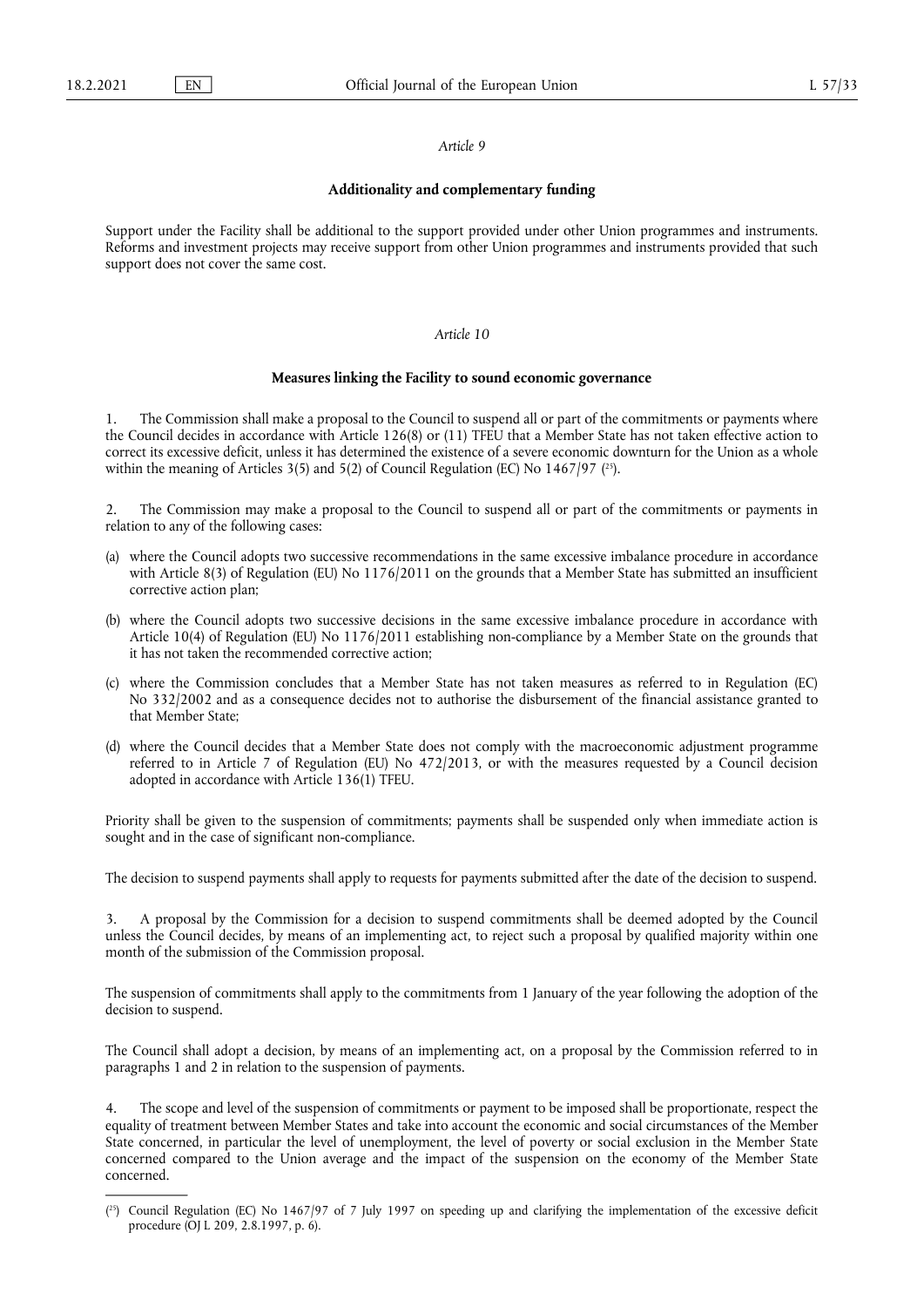5. The suspension of commitments shall be subject to a maximum of 25 % of the commitments or 0,25 % of nominal GDP, whichever is lower, in any of the following cases:

- (a) in the first case of non-compliance with an excessive deficit procedure as referred to in paragraph 1;
- (b) in the first case of non-compliance relating to a corrective action plan under an excessive imbalance procedure as referred to in point (a) of paragraph 2;
- (c) in the case of non-compliance with the recommended corrective action pursuant to an excessive imbalance procedure as referred to in point  $(b)$  of paragraph 2;
- (d) in the first case of non-compliance as referred to in points (c) and (d) of paragraph 2.

In the case of persistent non-compliance, the suspension of commitments may exceed the maximum percentages set out in the first subparagraph.

The Council shall lift the suspension of commitments on a proposal from the Commission, in accordance with the procedure set out in the first subparagraph of paragraph 3 of this Article, in the following cases:

- (a) where the excessive deficit procedure is held in abeyance in accordance with Article 9 of Regulation (EC) No 1467/97 or the Council has decided in accordance with Article 126(12) TFEU to abrogate the decision on the existence of an excessive deficit;
- (b) where the Council has endorsed the corrective action plan submitted by the Member State concerned in accordance with Article 8(2) of Regulation (EU) No 1176/2011 or the excessive imbalance procedure is placed in a position of abeyance in accordance with Article 10(5) of that Regulation or the Council has closed the excessive imbalance procedure in accordance with Article 11 of that Regulation;
- (c) where the Commission has concluded that a Member State has taken appropriate measures as referred to in Regulation (EC) No 332/2002;
- (d) where the Commission has concluded that the Member State concerned has taken appropriate measures to implement the macroeconomic adjustment programme referred to in Article 7 of Regulation (EU) No 472/2013 or the measures requested by a Council decision adopted in accordance with Article 136(1) TFEU.

After the Council has lifted the suspension of commitments, the Commission may again enter into the commitments previously suspended without prejudice to Article 3(4), (7) and (9) of Regulation (EU) 2020/2094.

A decision concerning the lifting of the suspension of payments shall be taken by the Council on a proposal by the Commission in accordance with the procedure set out in the third subparagraph of paragraph 3, where the applicable conditions set out in the first subparagraph of this paragraph are fulfilled.

7. The Commission shall keep the European Parliament informed of the implementation of this Article. In particular, when the Commission makes a proposal pursuant to paragraph 1 or 2, it shall immediately inform the European Parliament and provide details on commitments and payments which could be subject to a suspension.

The competent committee of the European Parliament may invite the Commission to discuss the application of this Article in the context of a structured dialogue in order to allow the European Parliament to express its views. The Commission shall give due consideration to the views expressed by the European Parliament.

The Commission shall transmit the proposal for suspension or the proposal to lift such a suspension, to the European Parliament and to the Council without delay after its adoption. The European Parliament may invite the Commission to explain the reasons for its proposal.

8. By 31 December 2024, the Commission shall carry out a review of the application of this Article. To that end, the Commission shall prepare a report which it shall transmit to the European Parliament and the Council, accompanied where necessary by a legislative proposal.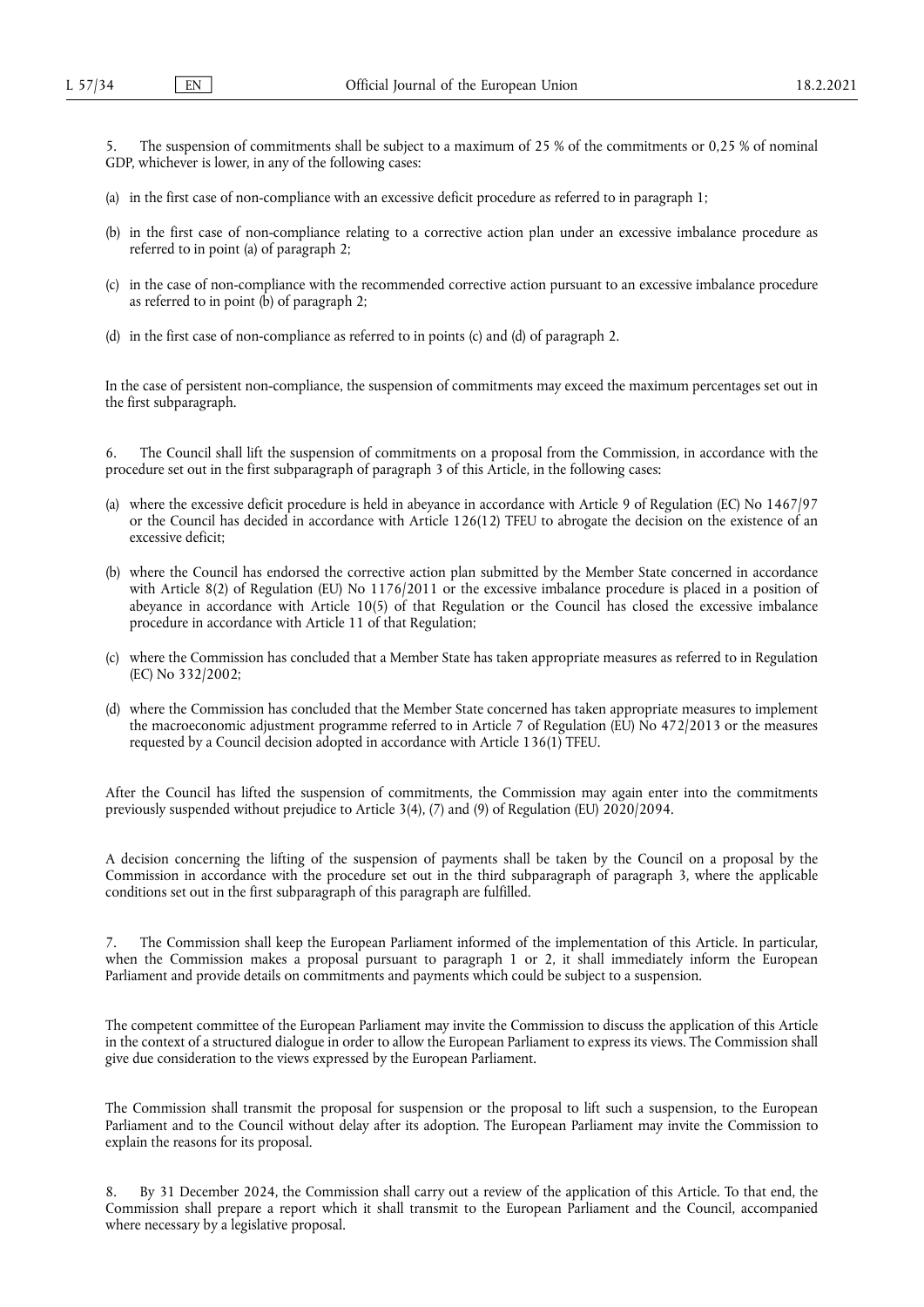Where there are major changes in the social and economic situation in the Union, the Commission may submit a proposal to review the application of this Article, or the European Parliament or the Council, acting in accordance with Articles 225 or 241 TFEU respectively, may request the Commission to submit such a proposal.

#### CHAPTER II

## **FINANCIAL CONTRIBUTION, ALLOCATION PROCESS, LOANS AND REVIEW**

## *Article 11*

## **Maximum financial contribution**

- 1. The maximum financial contribution shall be calculated for each Member State as follows:
- (a) for 70 % of the amount referred to in point (a) of Article 6(1), converted into current prices, on the basis of the population, the inverse of the GDP per capita and the relative unemployment rate of each Member State as set out in the methodology in Annex II;
- (b) for 30 % of the amount referred to in point (a) of Article 6(1), converted into current prices, on the basis of the population, the inverse of the GDP per capita and, in equal proportion, the change in real GDP in 2020 and the aggregated change in real GDP for the period 2020-2021 as set out in the methodology in Annex III. The change in real GDP for 2020 and the aggregated change in real GDP for the period 2020-2021 shall be based on the Commission Autumn 2020 forecasts.

2. The calculation of the maximum financial contribution under point (b) of paragraph 1 shall be updated by 30 June 2022 for each Member State by replacing the data from the Commission Autumn 2020 forecasts with the actual outturns in relation to the change in real GDP 2020 and the aggregated change in real GDP for the period 2020-2021.

## *Article 12*

## **Allocation of financial contribution**

1. Each Member State may submit a request up to its maximum financial contribution, referred to in Article 11, to implement its recovery and resilience plan.

2. Until 31 December 2022, the Commission shall make available for allocation 70 % of the amount referred to in point (a) of Article 6(1), converted into current prices.

3. From 1 January 2023 until 31 December 2023, the Commission shall make available for allocation 30 % of the amount referred to in point (a) of Article 6(1), converted into current prices.

4. The allocations under paragraphs 2 and 3 are without prejudice to Article 6(2).

# *Article 13*

#### **Pre-financing**

1. Subject to the adoption by 31 December 2021 by the Council of the implementing decision referred to in Article 20(1), and when requested by a Member State together with the submission of its recovery and resilience plan, the Commission shall make a pre-financing payment of an amount of up to 13 % of the financial contribution and, where applicable, of up to 13 % of the loan as set out in Article 20(2) and (3). By derogation from Article 116(1) of the Financial Regulation, the Commission shall make the corresponding payment within, to the extent possible, two months after the adoption by the Commission of the legal commitment referred to in Article 23.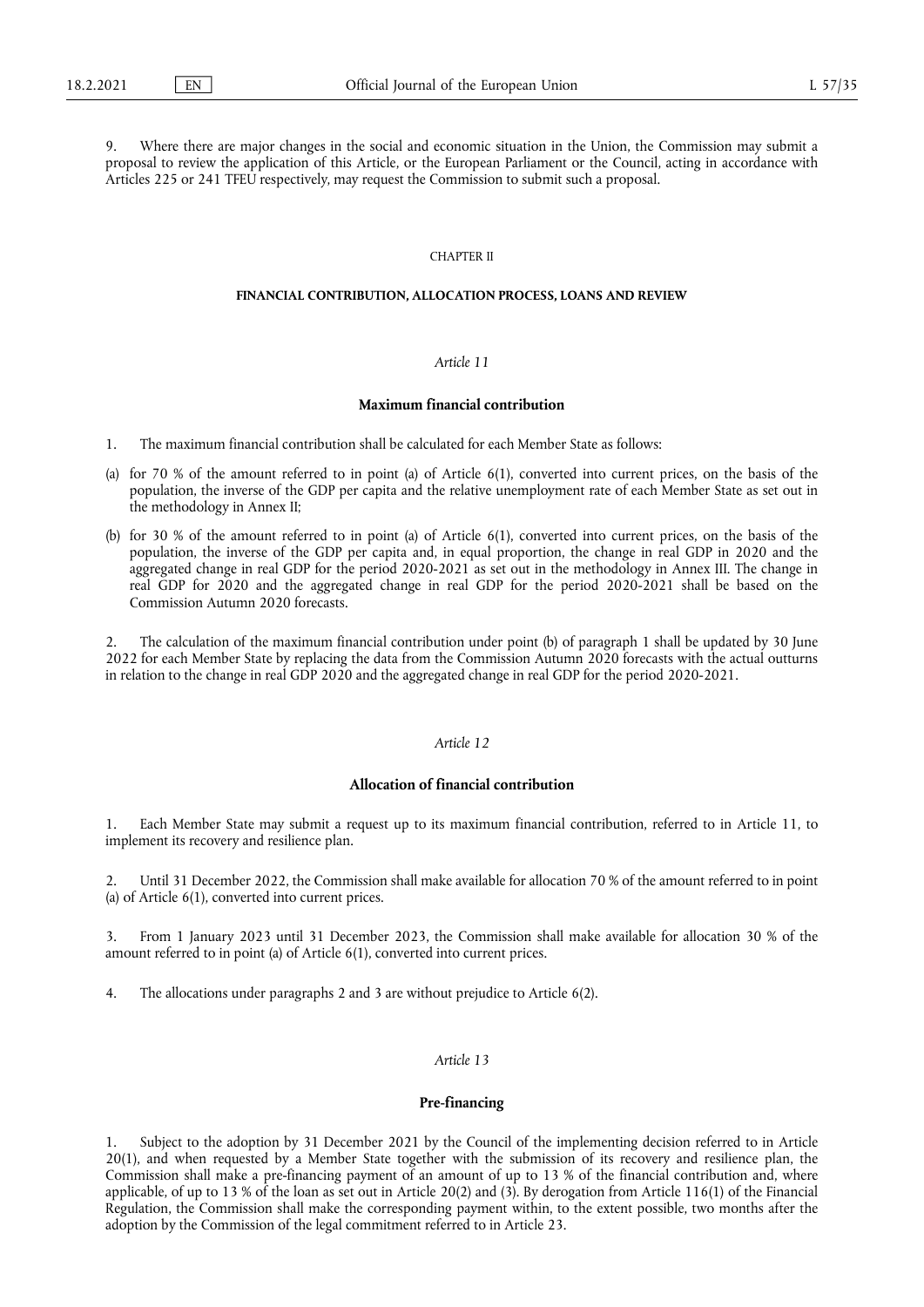2. In cases of pre-financing under paragraph 1 of this Article, the financial contributions and, where applicable, the loan to be paid as referred to in point (a) or point (h) of Article 20(5), respectively, shall be adjusted proportionally.

3. If the amount of pre-financing of the financial contribution under paragraph 1 of this Article exceeds 13 % of the maximum financial contribution calculated in accordance with Article  $11(2)$  by 30 June 2022, the next payment authorised in accordance with Article 24(5), and if needed the following payments, shall be reduced until the excess amount is offset. If the remaining payments are insufficient, the excess amount shall be returned.

## *Article 14*

## **Loans**

1. Until 31 December 2023, upon request from a Member State, the Commission may grant the Member State concerned a loan for the implementation of its recovery and resilience plan.

2. A Member State may request loan support at the time of the submission of a recovery and resilience plan referred to in Article 18, or at a different moment in time until 31 August 2023. In the latter case, the request shall be accompanied by a revised recovery and resilience plan, including additional milestones and targets.

- 3. The request for loan support by a Member State shall set out:
- (a) the reasons for the loan support, justified by the higher financial needs linked to additional reforms and investments;
- (b) the additional reforms and investments in line with Article 18;
- (c) the higher cost of the recovery and resilience plan concerned compared to the amount of the financial contributions allocated to the recovery and resilience plan respectively pursuant to point (a) or (b) of Article 20(4).

The loan support to the recovery and resilience plan of the Member State concerned shall not be higher than the difference between the total costs of the recovery and resilience plan, as revised where relevant, and the maximum financial contribution referred to in Article 11.

5. The maximum volume of the loan support for each Member State shall not exceed 6,8 % of its 2019 GNI in current prices.

6. By derogation from paragraph 5, subject to the availability of resources, in exceptional circumstances the amount of the loan support may be increased.

7. The loan shall be paid in instalments subject to the fulfilment of milestones and targets in line with Article 20(5)(h).

The Commission shall assess the request for loan support in accordance with Article 19. The Council shall adopt an implementing decision, on a proposal from the Commission, in accordance with Article 20(1). Where appropriate, the recovery and resilience plan shall be amended accordingly.

## *Article 15*

#### **Loan agreement**

1. Before entering into a loan agreement with the Member State concerned, the Commission shall assess whether:

- (a) the justification for requesting the loan support and its amount is considered reasonable and plausible in relation to the additional reforms and investments; and
- (b) the additional reforms and investments comply with the criteria set out in Article 19(3).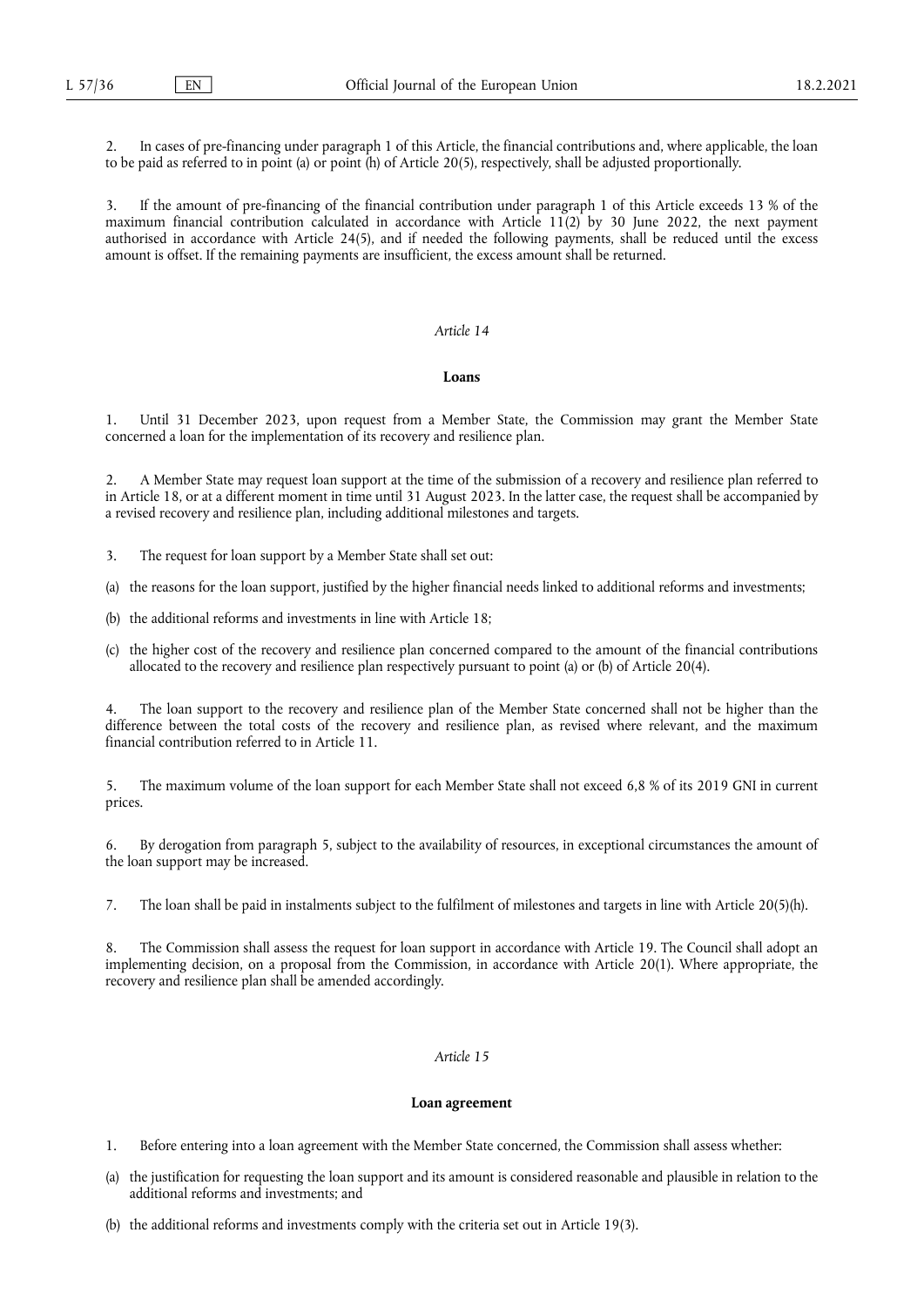2. Where the Commission considers that the request for loan support fulfils the criteria of paragraph 1, and upon adoption of the Council implementing decision referred to in Article 20(1), the Commission shall enter into a loan agreement with the Member State concerned. The loan agreement, in addition to the elements laid down in Article 220(5) of the Financial Regulation, shall contain the following elements:

- (a) the amount of the loan in euro including, where applicable, the amount of the pre-financed loan in accordance with Article 13;
- (b) the average maturity; Article 220(2) of the Financial Regulation shall not apply with regard to this maturity;
- (c) the pricing formula and the availability period of the loan;
- (d) the maximum number of instalments and the repayment schedule;
- (e) the other elements needed for the implementation of the loan in relation to the reforms and the investment projects concerned in line with the decision referred to in Article 20(3).

3. In accordance with point (e) of Article 220(5) of the Financial Regulation, costs related to the borrowing of funds for the loans referred to in this Article shall be borne by the beneficiary Member States.

4. The Commission shall establish the necessary arrangements for the administration of the lending operations related to loans granted in accordance with this Article.

5. A Member State benefitting from a loan granted in accordance with this Article shall open a dedicated account for the management of the loan received. It shall also transfer the principal and the interest due on any related loan to an account indicated by the Commission in line with the arrangements put in place in accordance with paragraph 4 twenty business days before the corresponding due date.

#### *Article 16*

#### **Review report**

By 31 July 2022, the Commission shall present to the European Parliament and the Council a review report on the implementation of the Facility.

- 2. The review report shall set out the following elements:
- (a) an assessment of the extent to which the implementation of the recovery and resilience plans is in line with the scope and contributes to the general objective of this Regulation in line with the six pillars referred to in Article 3, including how the recovery and resilience plans tackle the inequalities between women and men;
- (b) a quantitative assessment of the contribution of the recovery and resilience plans to:
	- (i) the climate target of at least 37 %,
	- (ii) the digital target of at least 20 %,
	- (iii) each of the six pillars referred to in Article 3;
- (c) the state of the implementation of the recovery and resilience plans and observations and guidance to the Member States before the update of their recovery and resilience plans referred to in Article 18(2).

3. For the purposes of the review report referred to in paragraph 1 of this Article, the Commission shall take into account the scoreboard referred to in Article 30, the reports of the Member States referred to in Article 27 and any other relevant information on the fulfilment of the milestones and targets of the recovery and resilience plans as available from the payment, suspension and termination procedures referred to in Article 24.

The competent committee of the European Parliament may invite the Commission to present the main findings of the review report in the context of the recovery and resilience dialogue referred to in Article 26.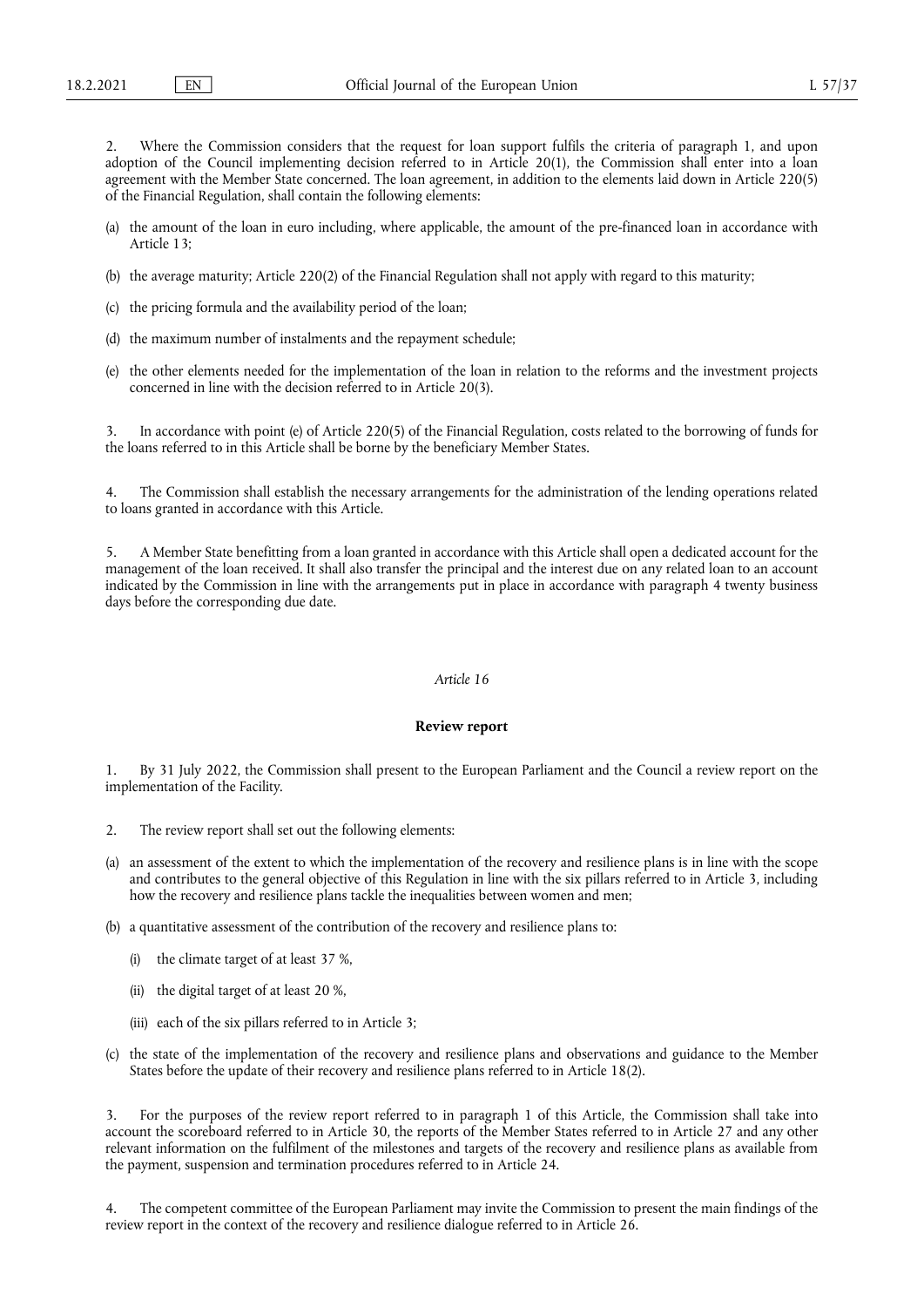## CHAPTER III

## **RECOVERY AND RESILIENCE PLANS**

## *Article 17*

### **Eligibility**

1. Within the scope set out in Article 3 and in pursuit of the objectives set out in Article 4, Member States shall prepare national recovery and resilience plans. Those plans shall set out the reform and investment agenda of the Member State concerned. Recovery and resilience plans that are eligible for financing under the Facility shall comprise measures for the implementation of reforms and public investment through a comprehensive and coherent package, which may also include public schemes that aim to incentivise private investment.

2. Measures started from 1 February 2020 onwards shall be eligible provided that they comply with the requirements set out in this Regulation.

3. The recovery and resilience plans shall be consistent with the relevant country-specific challenges and priorities identified in the context of the European Semester, as well as those identified in the most recent Council recommendation on the economic policy of the euro area for Member States whose currency is the euro. The recovery and resilience plans shall also be consistent with the information included by the Member States in the National Reform Programmes under the European Semester, in their National Energy and Climate Plans and updates thereof under Regulation (EU) 2018/1999, in the territorial just transition plans under a Regulation of the European Parliament and of the Council establishing the Just Transition Fund (the 'Just Transition Fund Regulation'), in the Youth Guarantee implementation plans and in the partnership agreements and operational programmes under the Union funds.

4. The recovery and resilience plans shall respect the horizontal principles set out in Article 5.

5. Where a Member State is exempt from the monitoring and assessment in the context of the European Semester on the basis of Article 12 of Regulation (EU) No 472/2013, or is subject to surveillance under Regulation (EC) No 332/2002, this Regulation shall apply to the Member State concerned in relation to the challenges and priorities identified by the measures set out in those Regulations.

## *Article 18*

## **Recovery and resilience plan**

1. A Member State wishing to receive a financial contribution in accordance with Article 12 shall submit to the Commission a recovery and resilience plan as defined in Article 17(1).

2. After the Commission makes available for allocation the amount referred to in Article 12(3), a Member State may update and submit the recovery and resilience plan referred to in paragraph 1 of this Article to take into account the updated maximum financial contribution calculated in accordance with Article 11(2).

The recovery and resilience plan presented by the Member State may be submitted in a single integrated document together with the National Reform Programme and shall be officially submitted, as a rule, by 30 April. A draft recovery and resilience plan may be submitted by Member States from 15 October of the preceding year.

4. The recovery and resilience plan shall be duly reasoned and substantiated. It shall in particular set out the following elements:

(a) an explanation of how the recovery and resilience plan, taking into account the measures included therein, represents a comprehensive and adequately balanced response to the economic and social situation of the Member State, thereby contributing appropriately to all pillars referred to in Article 3, taking into account the specific challenges of the Member State concerned;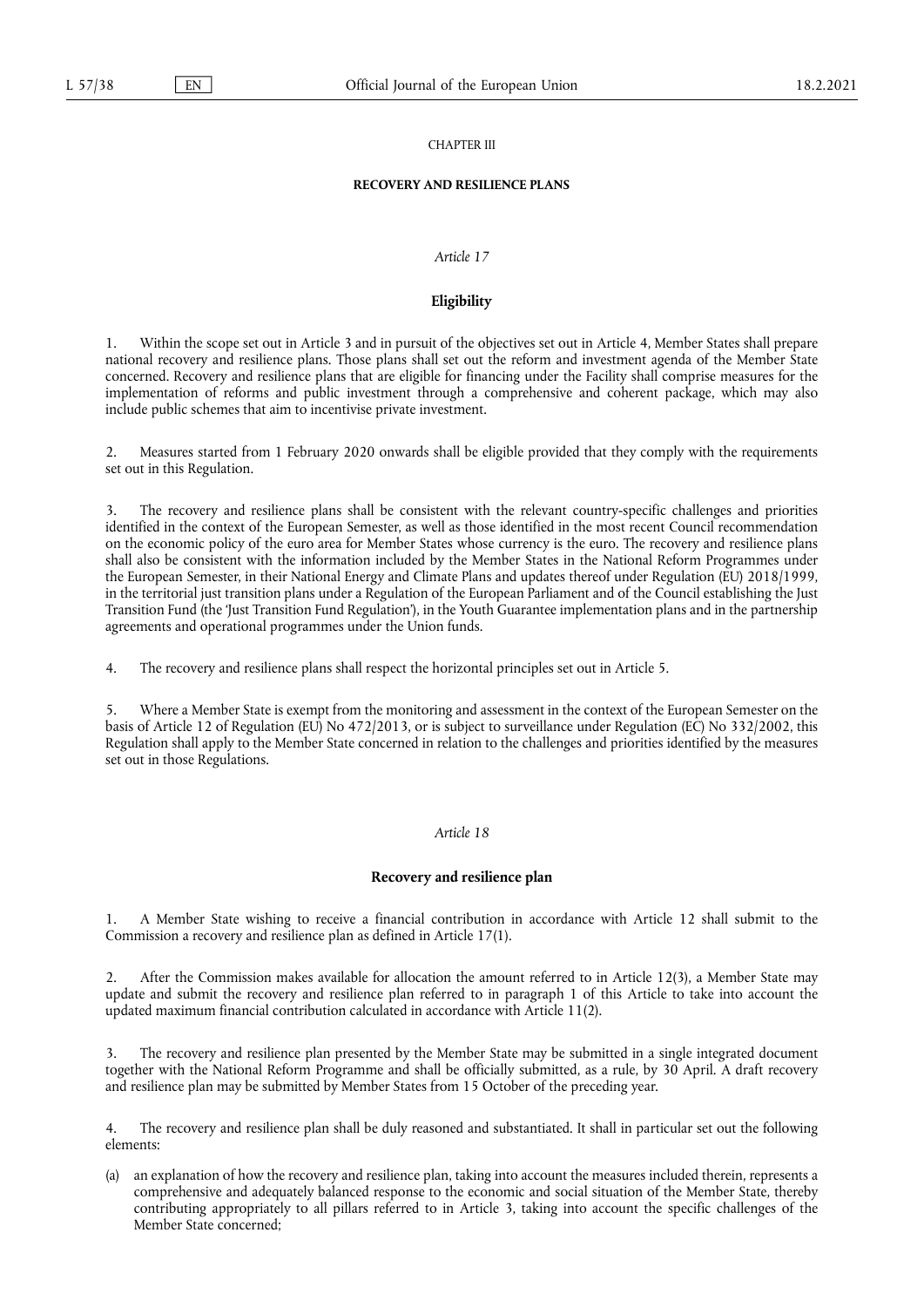- (b) an explanation of how the recovery and resilience plan contributes to effectively address all or a significant subset of challenges identified in the relevant country-specific recommendations, including fiscal aspects thereof and recommendations made pursuant to Article 6 of Regulation (EU) No 1176/2011 where appropriate, addressed to the Member State concerned, or challenges identified in other relevant documents officially adopted by the Commission in the context of the European Semester;
- (c) a detailed explanation of how the recovery and resilience plan strengthens the growth potential, job creation and economic, social and institutional resilience of the Member State concerned, including through the promotion of policies for children and the youth, and mitigates the economic and social impact of the COVID-19 crisis, contributing to the implementation of the European Pillar of Social Rights, and thereby enhancing the economic, social and territorial cohesion and convergence within the Union;
- (d) an explanation of how the recovery and resilience plan ensures that no measure for the implementation of reforms and investments included in the recovery and resilience plan does significant harm to environmental objectives within the meaning of Article 17 of Regulation (EU) 2020/852 (the principle of 'do no significant harm');
- (e) a qualitative explanation of how the measures in the recovery and resilience plan are expected to contribute to the green transition, including biodiversity, or to addressing the challenges resulting therefrom, and whether they account for an amount that represents at least 37 % of the recovery and resilience plan's total allocation, based on the methodology for climate tracking set out in Annex VI; that methodology shall be used accordingly for measures that cannot be directly assigned to an intervention field listed in Annex VI; the coefficients for support for the climate objectives may be increased up to a total amount of 3 % of the allocation of the recovery and resilience plan for individual investments to take account of accompanying reform measures that credibly increase their impact on the climate objectives as explained in the recovery and resilience plan;
- an explanation of how the measures in the recovery and resilience plan are expected to contribute to the digital transition or to the challenges resulting therefrom, and whether they account for an amount which represents at least 20 % of the recovery and resilience plan's total allocation, based on the methodology for digital tagging set out in Annex VII; that methodology shall be used accordingly for measures that cannot be directly assigned to an intervention field listed in Annex VII; the coefficients for support for the digital objectives may be increased for individual investments to take account of accompanying reform measures that increase their impact on the digital objectives;
- (g) where appropriate, for investments in digital capacities and connectivity, a security self-assessment based on common objective criteria identifying any security issues, and detailing how those issues will be addressed in order to comply with relevant Union and national law:
- (h) an indication of whether the measures included in the recovery and resilience plan comprise cross-border or multicountry projects;
- (i) envisaged milestones, targets and an indicative timetable for the implementation of the reforms, and investments to be completed by 31 August 2026;
- (j) the envisaged investment projects and the related investment period;
- (k) the estimated total costs of the reforms and investments covered by the recovery and resilience plan submitted (also referred to as 'estimated total costs of the recovery and resilience plan') backed up by appropriate justification and by explanations of how it is in line with the principle of cost efficiency and commensurate to the expected national economic and social impact;
- where relevant, information on existing or planned Union financing;
- (m) the accompanying measures that may be needed;
- (n) a justification of the coherence of the recovery and resilience plan; and an explanation of its consistency with the principles, plans and programmes referred to in Article 17;
- (o) an explanation of how the measures in the recovery and resilience plan are expected to contribute to gender equality and equal opportunities for all and the mainstreaming of those objectives, in line with principles 2 and 3 of the European Pillar of Social Rights, with the UN Sustainable Development Goal 5 and, where relevant, with the national gender equality strategy;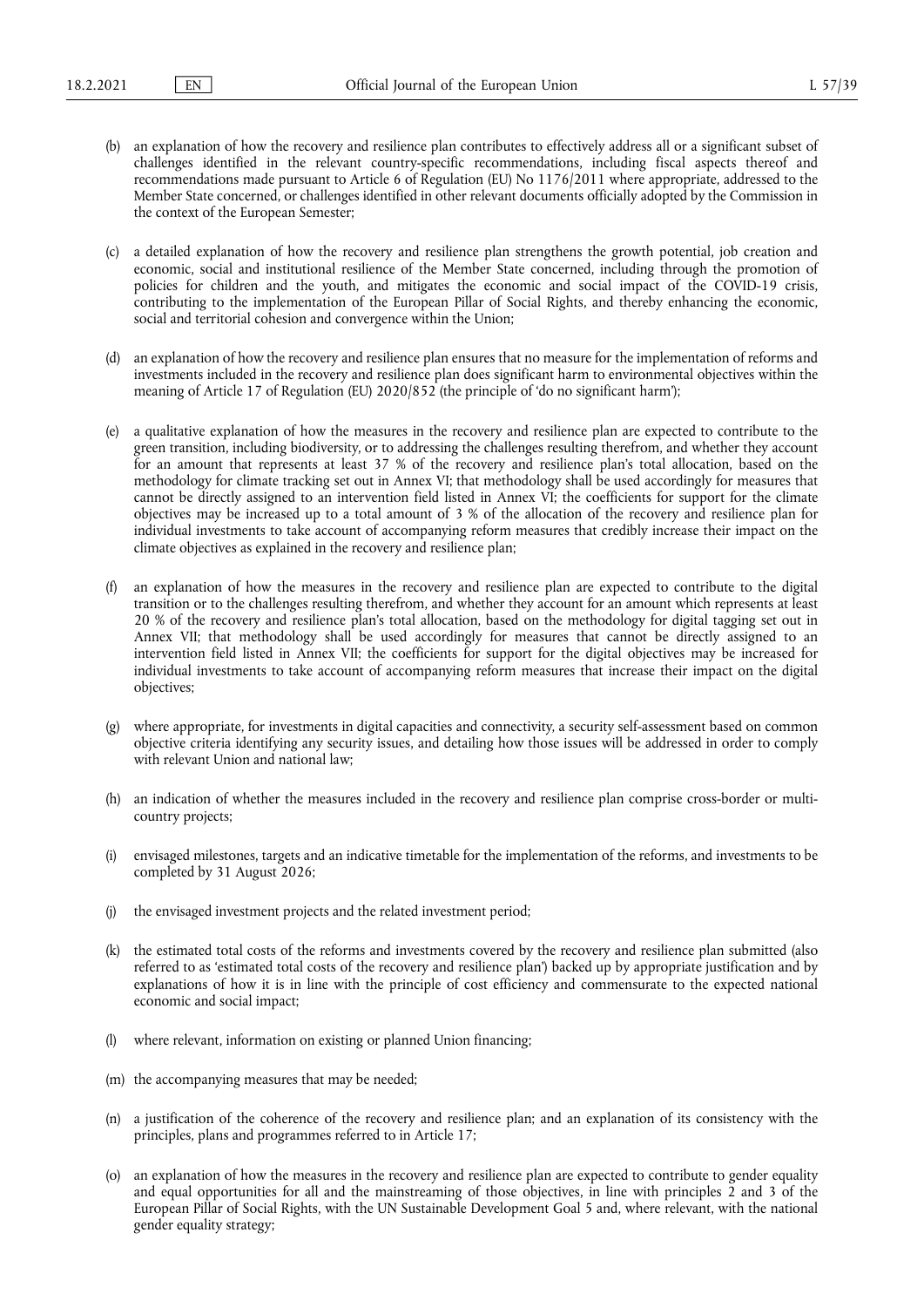- (p) the arrangements for the effective monitoring and implementation of the recovery and resilience plan by the Member State concerned, including the proposed milestones and targets, and the related indicators;
- (q) for the preparation and, where available, for the implementation of the recovery and resilience plan, a summary of the consultation process, conducted in accordance with the national legal framework, of local and regional authorities, social partners, civil society organisations, youth organisations and other relevant stakeholders, and how the input of the stakeholders is reflected in the recovery and resilience plan;
- an explanation of the Member State's system to prevent, detect and correct corruption, fraud and conflicts of interests, when using the funds provided under the Facility, and the arrangements that aim to avoid double funding from the Facility and other Union programmes;
- (s) where appropriate, the request for loan support and the additional milestones as referred to in Article 14(2) and (3) and the elements thereof; and
- (t) any other relevant information.

5. When preparing their recovery and resilience plans, Member States may request the Commission to organise an exchange of good practices in order to allow the requesting Member States to benefit from the experience of other Member States. Member States may also request technical support under the Technical Support Instrument. Member States shall be encouraged to foster synergies with recovery and resilience plans of other Member States.

#### *Article 19*

## **Commission assessment**

1. The Commission shall assess the recovery and resilience plan or, where applicable, the update to that plan submitted by the Member State in accordance with Article 18(1) or 18(2) within two months of the official submission, and make a proposal for a Council implementing decision in accordance with Article 20(1). When carrying out that assessment, the Commission shall act in close cooperation with the Member State concerned. The Commission may make observations or seek additional information. The Member State concerned shall provide the requested additional information and may revise the recovery and resilience plan if needed, including after the official submission of the recovery and resilience plan. The Member State concerned and the Commission may agree to extend the deadline for assessment by a reasonable period if necessary.

When assessing the recovery and resilience plan and in the determination of the amount to be allocated to the Member State concerned, the Commission shall take into account the analytical information on the Member State concerned available in the context of the European Semester as well as the justification and the elements provided by that Member State, as referred to in Article 18(4), as well as any other relevant information such as, in particular, the information contained in the National Reform Programme and the National Energy and Climate Plan of that Member State, in the territorial just transition plans under the Just Transition Fund Regulation, in the Youth Guarantee implementation plans and, if relevant, information from technical support received via the Technical Support Instrument.

3. The Commission shall assess the relevance, effectiveness, efficiency and coherence of the recovery and resilience plan and, for that purpose, shall take into account the following criteria which it shall apply in accordance with Annex V:

Relevance:

(a) whether the recovery and resilience plan represents a comprehensive and adequately balanced response to the economic and social situation, thereby contributing appropriately to all six pillars referred to in Article 3, taking the specific challenges and the financial allocation of the Member State concerned into account;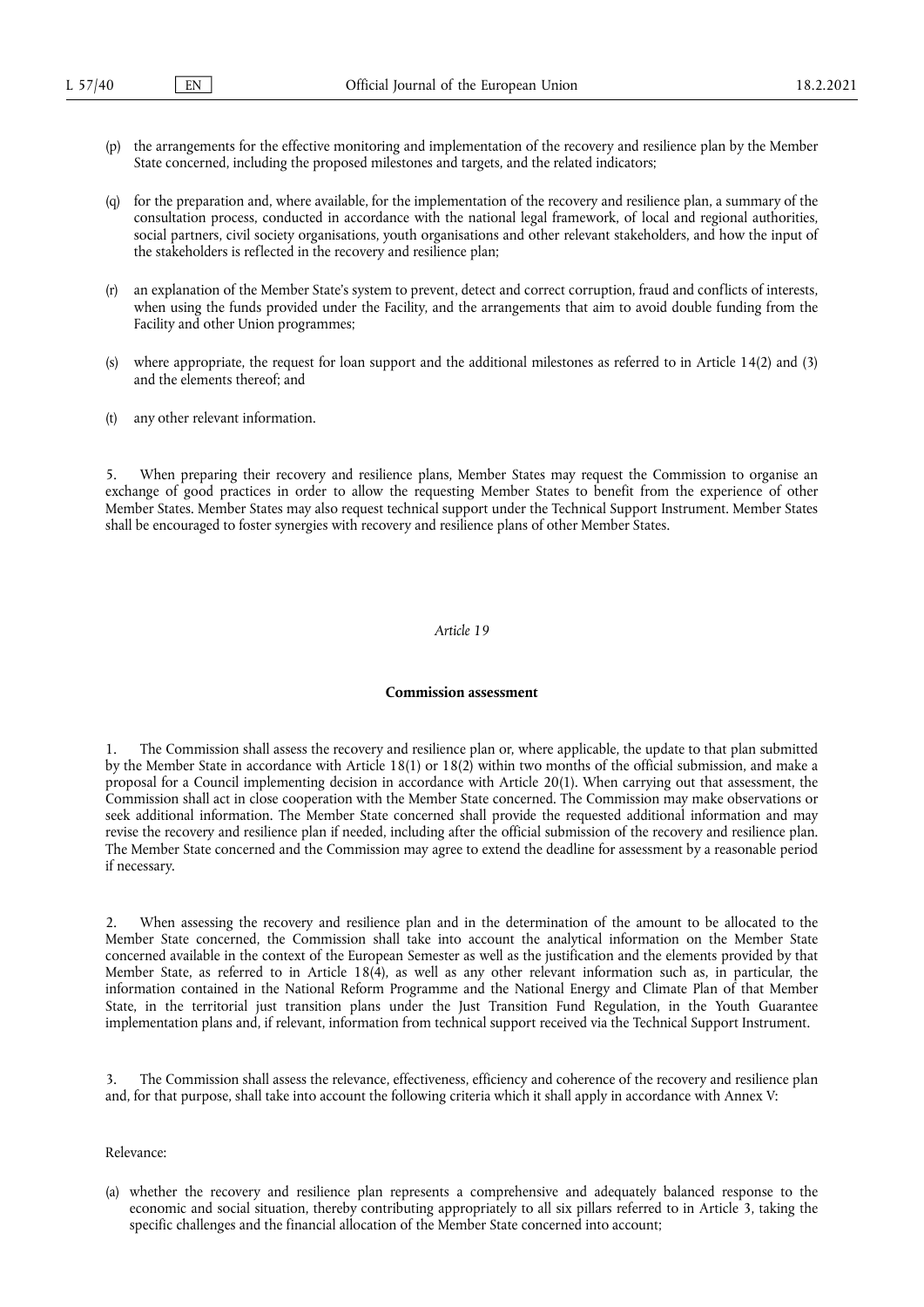- (b) whether the recovery and resilience plan is expected to contribute to effectively addressing all or a significant subset of challenges identified in the relevant country-specific recommendations, including fiscal aspects thereof and recommendations made pursuant to Article 6 of Regulation (EU) No 1176/2011 where appropriate, addressed to the Member State concerned or challenges identified in other relevant documents officially adopted by the Commission in the context of the European Semester;
- (c) whether the recovery and resilience plan is expected to effectively contribute to strengthening the growth potential, job creation, and economic, social and institutional resilience of the Member State, contributing to the implementation of the European Pillar of Social Rights, including through the promotion of policies for children and the youth, and to mitigating the economic and social impact of the COVID-19 crisis, thereby enhancing the economic, social and territorial cohesion and convergence within the Union;
- (d) whether the recovery and resilience plan is expected to ensure that no measure for the implementation of reforms and investment projects included in the recovery and resilience plan does significant harm to environmental objectives within the meaning of Article 17 of Regulation (EU) 2020/852 (the principle of 'do no significant harm'); the Commission shall provide technical guidance to the Member States to that effect;
- (e) whether the recovery and resilience plan contains measures that effectively contribute to the green transition, including biodiversity, or to addressing the challenges resulting therefrom, and whether they account for an amount which represents at least 37 % of the recovery and resilience plan's total allocation, based on the methodology for climate tracking set out in Annex VI; that methodology shall be used accordingly for measures that cannot be directly assigned to an intervention field listed in Annex VI; the coefficients for support for the climate objectives may be increased up to a total amount of 3 % of the allocation of the recovery and resilience plan for individual investments to take account of accompanying reform measures that credibly increase their impact on the climate objectives, subject to the agreement of the Commission;
- (f) whether the recovery and resilience plan contains measures that effectively contribute to the digital transition or to addressing the challenges resulting therefrom, and whether they account for an amount which represents at least 20 % of the recovery and resilience plan's total allocation, based on the methodology for digital tagging set out in Annex VII; that methodology shall be used accordingly for measures that cannot be directly assigned to an intervention field listed in Annex VII; the coefficients for support for the digital objectives may be increased for individual investments to take account of accompanying reform measures that increase their impact on the digital objectives;

#### Effectiveness:

- (g) whether the recovery and resilience plan is expected to have a lasting impact on the Member State concerned;
- (h) whether the arrangements proposed by the Member States concerned are expected to ensure an effective monitoring and implementation of the recovery and resilience plan, including the envisaged timetable, milestones and targets, and the related indicators;

#### Efficiency:

- (i) whether the justification provided by the Member State on the amount of the estimated total costs of the recovery and resilience plan is reasonable and plausible and is in line with the principle of cost efficiency and is commensurate to the expected national economic and social impact;
- (j) whether the arrangements proposed by the Member State concerned are expected to prevent, detect and correct corruption, fraud and conflicts of interests when using the funds provided under the Facility, including the arrangements that aim to avoid double funding from the Facility and other Union programmes;

#### Coherence:

(k) whether the recovery and resilience plan contains measures for the implementation of reforms and public investment projects that represent coherent actions.

4. Where the Member State concerned has requested a loan as referred to in Article 14, the Commission shall assess whether the request for a loan fulfils the criteria set out in Article 15(1), and in particular whether the additional reforms and investments in respect of which that request was made, fulfil the assessment criteria of paragraph 3.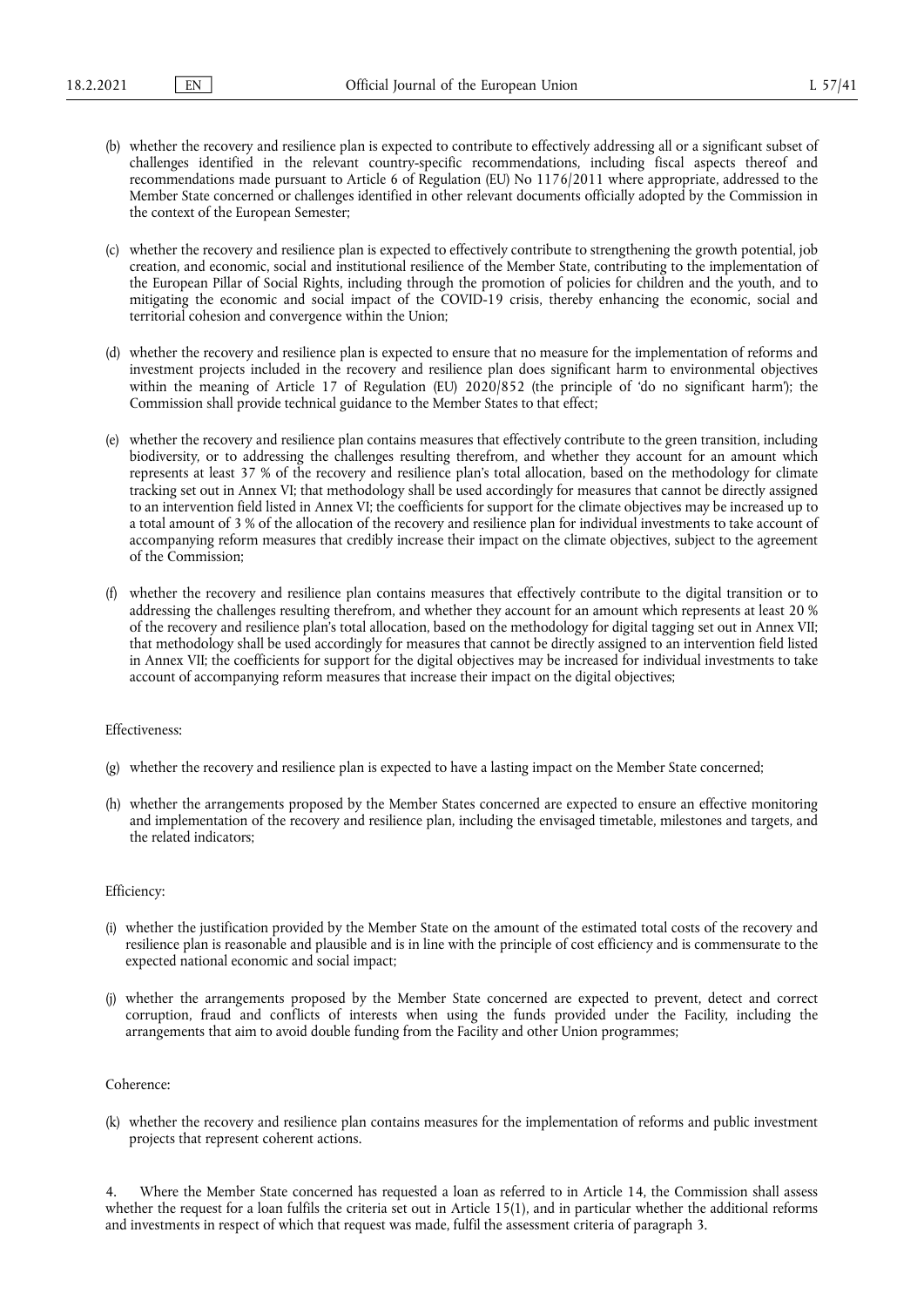5. Where the Commission gives a negative assessment to a recovery and resilience plan, it shall communicate a duly justified assessment within the deadline set out in paragraph 1.

6. For the purpose of the assessment of the recovery and resilience plans submitted by Member States, the Commission may be assisted by experts.

#### *Article 20*

#### **Commission proposal and Council implementing decision**

1. On a proposal from the Commission, the Council shall approve by means of an implementing decision the assessment of the recovery and resilience plan submitted by the Member State in accordance with Article 18(1) or, where applicable, of its update submitted in accordance with Article 18(2).

2. In the event that the Commission gives a positive assessment to a recovery and resilience plan, the Commission proposal for a Council implementing decision shall set out the reforms and investment projects to be implemented by the Member State, including the milestones and targets, and the financial contributions calculated in accordance with Article 11.

3. Where the Member State concerned requests loan support, the Commission proposal for a Council implementing decision shall also set out the amount of the loan support as referred to in Article 14(4) and (6) and the additional reforms and investment projects to be implemented by the Member State covered by that loan, including the additional milestones and targets.

The financial contribution referred to in paragraph 2 shall be determined on the basis of the estimated total costs of the recovery and resilience plan proposed by the Member State concerned, as assessed under the criteria set out in Article 19(3). The amount of financial contribution shall be set as follows:

- (a) where the recovery and resilience plan complies satisfactorily with the criteria set out in Article 19(3), and the amount of the estimated total costs of the recovery and resilience plan is equal to, or higher than, the maximum financial contribution calculated for that Member State in accordance with Article 11, the financial contribution allocated to the Member State concerned shall be equal to the total amount of the maximum financial contribution calculated for that Member State in accordance with Article 11;
- (b) where the recovery and resilience plan complies satisfactorily with the criteria set out in Article 19(3), and the amount of the estimated total costs of the recovery and resilience plan is lower than the maximum financial contribution calculated for that Member State in accordance with Article 11, the financial contribution allocated to the Member State shall be equal to the amount of the estimated total costs of the recovery and resilience plan;
- (c) where the recovery and resilience plan does not comply satisfactorily with the criteria set out in Article 19(3), no financial contribution shall be allocated to the Member State concerned.
- 5. The Commission proposal referred to in paragraph 2 shall also lay down:
- (a) the financial contribution to be paid in instalments once the Member State has satisfactorily fulfilled the relevant milestones and targets identified in relation to the implementation of the recovery and resilience plan;
- (b) the financial contribution and, where applicable, the amount of the loan support to be paid in the form of a prefinancing in accordance with Article 13 after the approval of the recovery and resilience plan;
- (c) the description of the reforms and of the investment projects and the amount of the estimated total costs of the recovery and resilience plan;
- (d) the time limit, which should be no later than 31 August 2026, by which the final milestones and targets for both investment projects and reforms must be completed;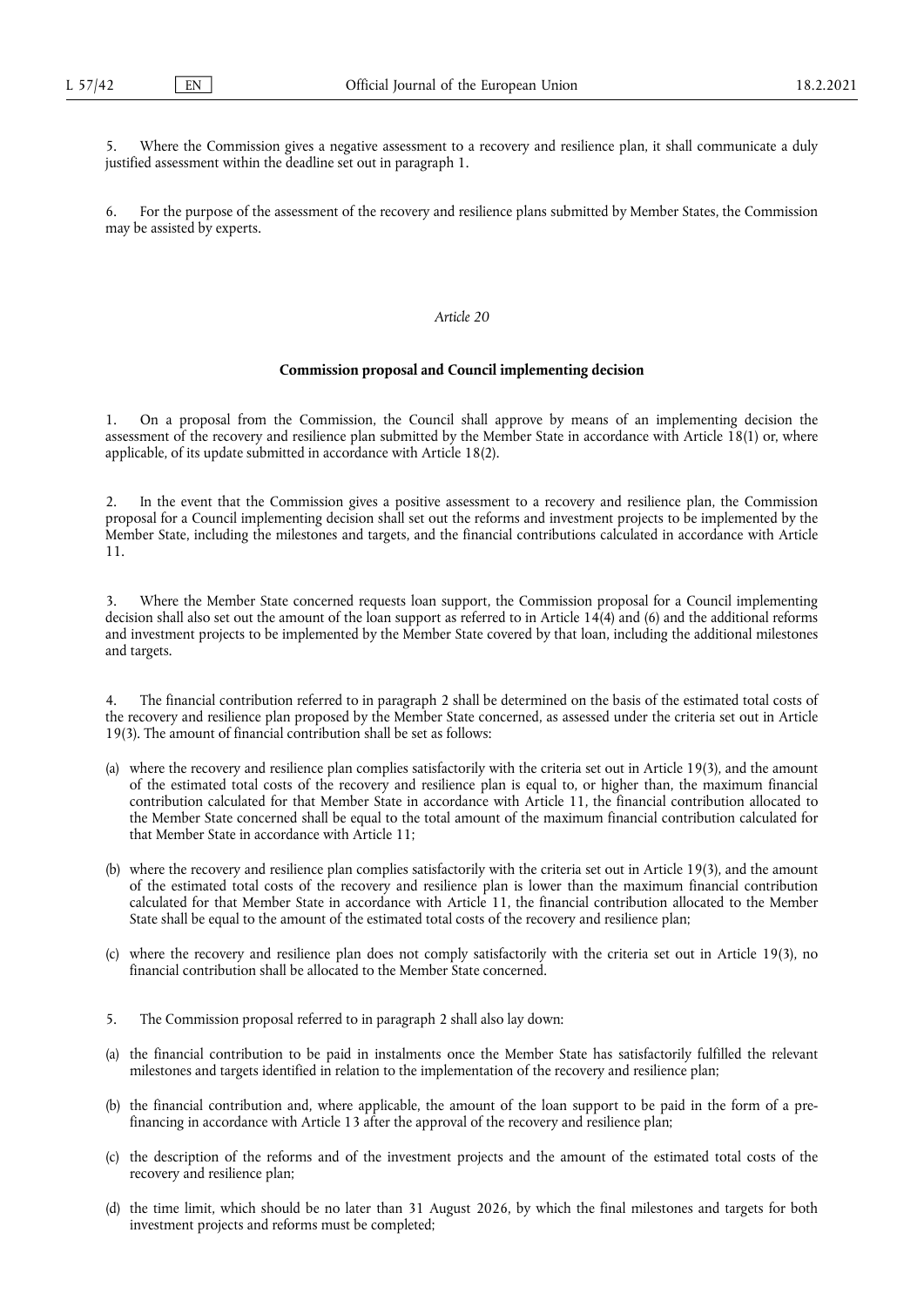- (e) the arrangements and timetable for monitoring and implementation of the recovery and resilience plan including, where relevant, measures necessary for complying with Article 22;
- (f) the relevant indicators relating to the fulfilment of the envisaged milestones and targets;
- (g) the arrangements for providing full access by the Commission to the underlying relevant data; and
- (h) where appropriate, the amount of the loan to be paid in instalments and the additional milestones and targets related to the payment of the loan.

The arrangements and timetable for monitoring and implementation as referred to in point (e) of paragraph 5, the relevant indicators relating to the fulfilment of the envisaged milestones and targets referred to in point (f) of paragraph 5, the arrangements for providing full access by the Commission to the underlying data referred to in point (g) of paragraph 5, and, where appropriate, the additional milestones and targets related to the payment of the loan referred to in point (h) of paragraph 5 shall be further specified in operational arrangements to be agreed by the Member State concerned and the Commission after the adoption of the decision referred to in paragraph 1.

The Council shall adopt the implementing decisions referred to in paragraph 1, as a rule, within four weeks of the adoption of the Commission proposal.

8. The Council, on a proposal from the Commission, shall amend its implementing decision adopted in accordance with Article 20(1) to include the updated maximum financial contribution, calculated in accordance with Article 11(2), without undue delay.

### *Article 21*

#### **Amendment of the Member State's recovery and resilience plan**

1. Where the recovery and resilience plan including relevant milestones and targets is no longer achievable, either partially or totally, by the Member State concerned because of objective circumstances, the Member State concerned may make a reasoned request to the Commission to make a proposal to amend or replace the Council implementing decisions referred to in Article 20(1) and (3). To that end, the Member State may propose an amended or a new recovery and resilience plan. Member States may request technical support for the preparation of such proposal under the Technical Support Instrument.

2. Where the Commission considers that the reasons put forward by the Member State concerned justify an amendment of the relevant recovery and resilience plan, the Commission shall assess the amended or new recovery and resilience plan in accordance with Article 19 and shall make a proposal for a new Council implementing decision in accordance with Article 20(1) within two months of the official submission of the request. The Member State concerned and the Commission may agree to extend that deadline by a reasonable period if necessary. The Council shall adopt the new implementing decision, as a rule, within four weeks of the adoption of the Commission proposal.

Where the Commission considers that the reasons put forward by the Member State concerned do not justify an amendment of the relevant recovery and resilience plan, it shall reject the request within the period referred to in paragraph 2, after having given the Member State concerned the possibility to present its observations within one month of the communication of the Commission's conclusions.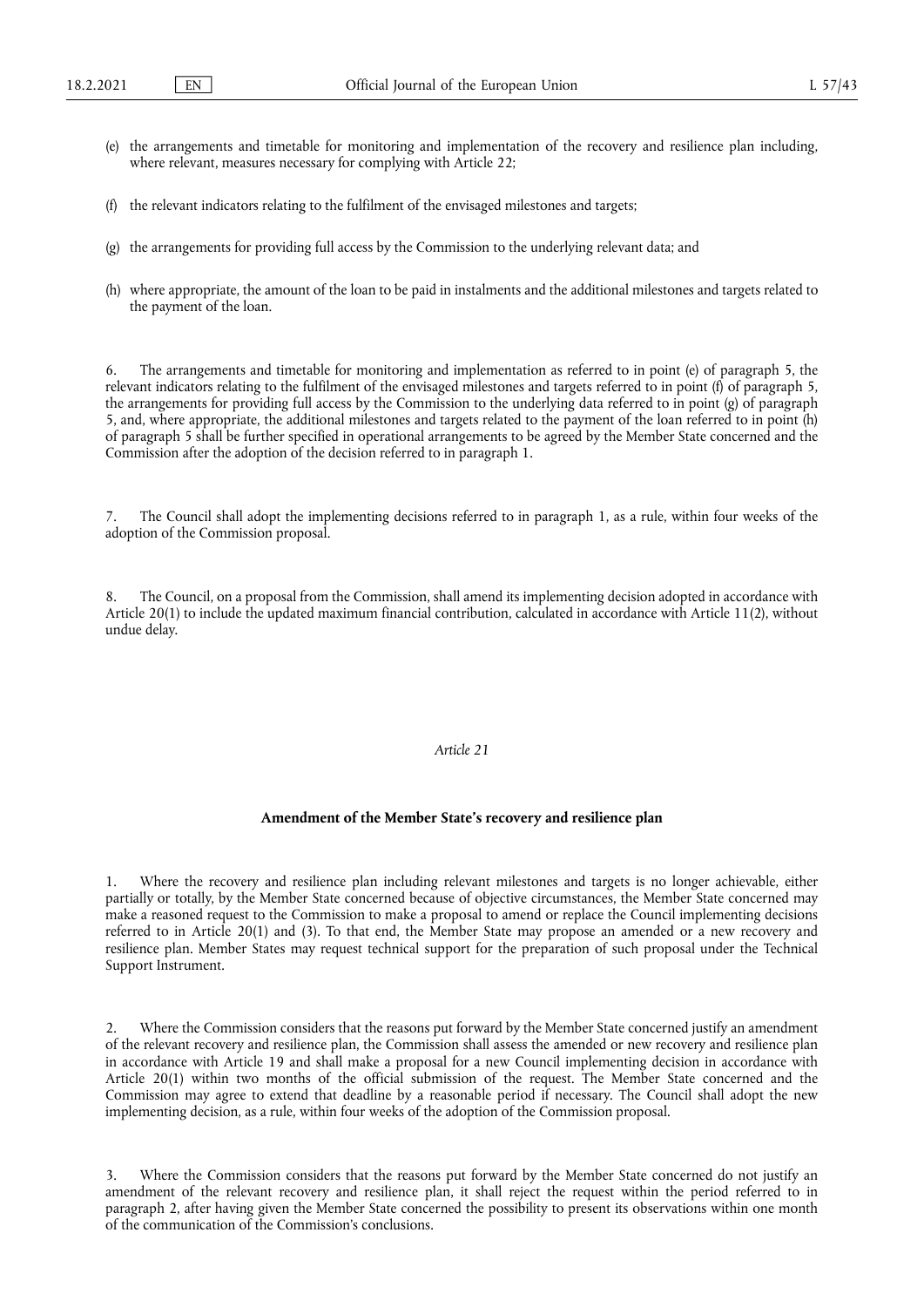## CHAPTER IV

#### **FINANCIAL PROVISIONS**

## *Article 22*

## **Protection of the financial interests of the Union**

1. In implementing the Facility, the Member States, as beneficiaries or borrowers of funds under the Facility, shall take all the appropriate measures to protect the financial interests of the Union and to ensure that the use of funds in relation to measures supported by the Facility complies with the applicable Union and national law, in particular regarding the prevention, detection and correction of fraud, corruption and conflicts of interests. To this effect, the Member States shall provide an effective and efficient internal control system and the recovery of amounts wrongly paid or incorrectly used. Member States may rely on their regular national budget management systems.

- 2. The agreements referred to in Articles 15(2) and 23(1) shall provide for the obligations of the Member States:
- (a) to regularly check that the financing provided has been properly used in accordance with all applicable rules and that any measure for the implementation of reforms and investment projects under the recovery and resilience plan has been properly implemented in accordance with all applicable rules in particular regarding the prevention, detection and correction of fraud, corruption and conflicts of interests;
- (b) to take appropriate measures to prevent, detect and correct fraud, corruption, and conflicts of interests as defined in Article 61(2) and (3) of the Financial Regulation affecting the financial interests of the Union and to take legal actions to recover funds that have been misappropriated, including in relation to any measure for the implementation of reforms and investment projects under the recovery and resilience plan;
- (c) to accompany a request for payment by:
	- (i) a management declaration that the funds were used for its intended purpose, that the information submitted with the request for payment is complete, accurate and reliable and that the control systems put in place give the necessary assurances that the funds were managed in accordance with all applicable rules, in particular rules on avoidance of conflicts of interests, fraud prevention, corruption and double funding from the Facility and other Union programmes in accordance with the principle of sound financial management; and
	- (ii) a summary of the audits carried out, including weaknesses identified and any corrective actions taken;
- (d) for the purpose of audit and control and to provide for comparable information on the use of funds in relation to measures for the implementation of reforms and investment projects under the recovery and resilience plan, to collect and ensure access to the following standardised categories of data:
	- (i) name of the final recipient of funds;
	- (ii) name of the contractor and sub-contractor, where the final recipient of funds is a contracting authority in accordance with Union or national law on public procurement;
	- (iii) first name(s), last name(s) and date of birth of beneficial owner(s) of the recipient of funds or contractor, as defined in point 6 of Article 3 of Directive (EU) 2015/849 of the European Parliament and of the Council [\(26\)](#page-27-0);
	- (iv) a list of any measures for the implementation of reforms and investment projects under the recovery and resilience plan with the total amount of public funding of those measures and indicating the amount of funds paid under the Facility and under other Union funds;

<span id="page-27-1"></span><span id="page-27-0"></span><sup>(</sup> [26\) D](#page-27-1)irective (EU) 2015/849 of the European Parliament and of the Council of 20 May 2015 on the prevention of the use of the financial system for the purposes of money laundering or terrorist financing, amending Regulation (EU) No 648/2012 of the European Parliament and of the Council, and repealing Directive 2005/60/EC of the European Parliament and of the Council and Commission Directive 2006/70/EC (OJ L 141, 5.6.2015, p. 73).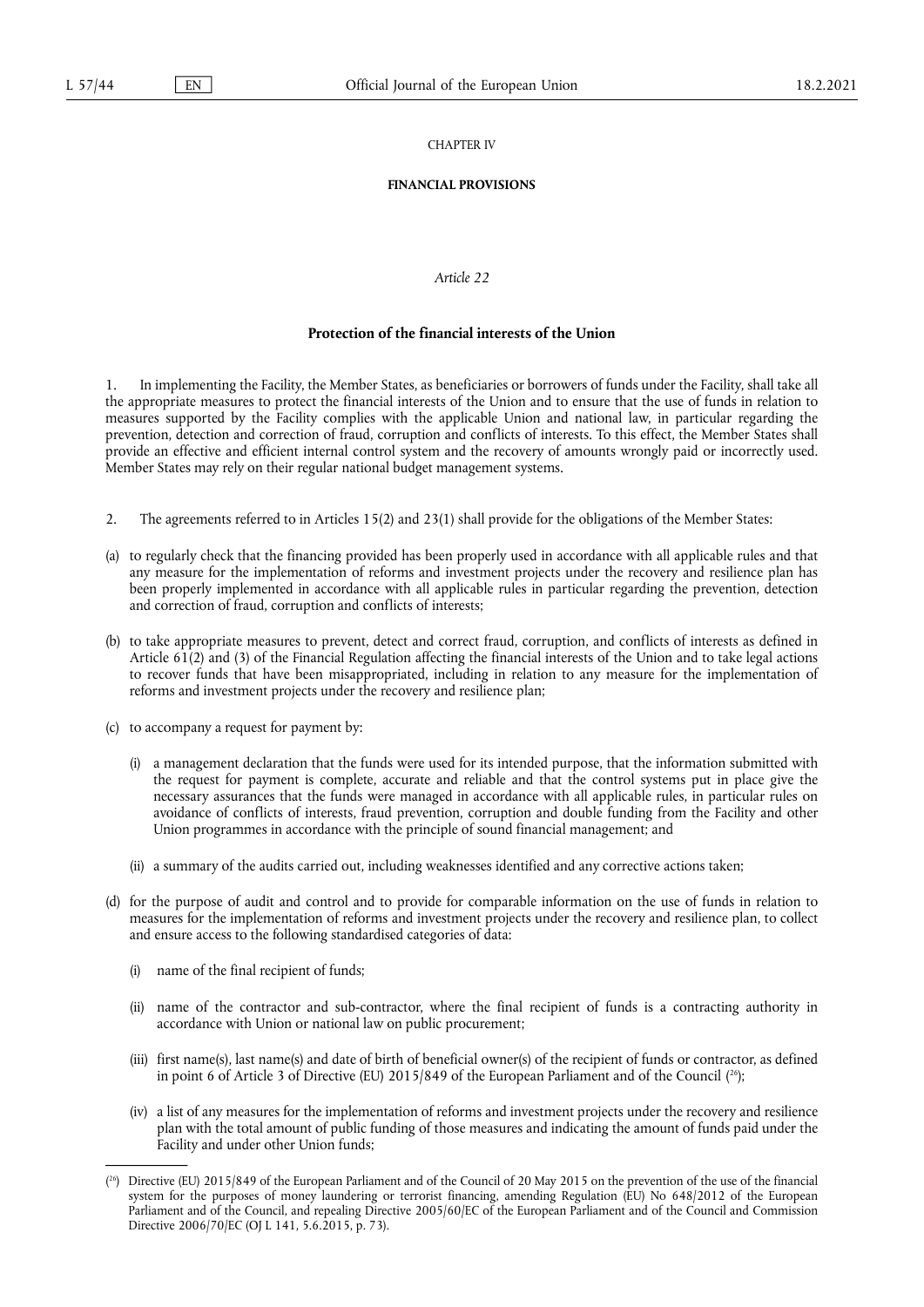- (e) to expressly authorise the Commission, OLAF, the Court of Auditors and, where applicable, EPPO to exert their rights as provided for in Article 129(1) of the Financial Regulation and to impose obligations on all final recipients of funds paid for the measures for the implementation of reforms and investment projects included in the recovery and resilience plan, or to all other persons or entities involved in their implementation to expressly authorise the Commission, OLAF, the Court of Auditors and, where applicable, EPPO to exert their rights as provided for in Article 129(1) of the Financial Regulation and to impose similar obligations on all final recipients of funds disbursed;
- (f) to keep records in accordance with Article 132 of the Financial Regulation.

3. Personal data as referred to in point (d) of paragraph 2 of this Article shall only be processed by Member States and by the Commission for the purpose, and corresponding duration, of discharge, audit and control proceedings related to the use of funds related to the implementation of the agreements referred to in Articles 15(2) and 23(1). Within the framework of the discharge procedure to the Commission, in accordance with Article 319 TFEU, the Facility shall be subject to reporting under the integrated financial and accountability reporting referred to in Article 247 of the Financial Regulation, and, in particular, separately in the Annual Management and Performance Report.

4. The Commission shall make available to the Member States an integrated and interoperable information and monitoring system including a single data-mining and risk-scoring tool to access and analyse the relevant data, with a view to a generalised application by Member States of that system including with support of the Technical Support Instrument.

5. The agreements referred to in Articles 15(2) and 23(1) shall also provide for the right of the Commission to reduce proportionately the support under the Facility and recover any amount due to the Union budget or to ask for early repayment of the loan, in cases of fraud, corruption, and conflicts of interests affecting the financial interests of the Union that have not been corrected by the Member State, or a serious breach of an obligation resulting from such agreements.

When deciding on the amount of the recovery and reduction, or the amount to be repaid early, the Commission shall respect the principle of proportionality and shall take into account the seriousness of the fraud, corruption and conflict of interests affecting the financial interests of the Union, or of a breach of an obligation. The Member State shall be given the opportunity to present its observations before the reduction is made or early repayment is requested.

#### *Article 23*

#### **Commitment of the financial contribution**

1. Once the Council has adopted an implementing decision as referred to in Article 20(1), the Commission shall conclude an agreement with the Member State concerned constituting an individual legal commitment within the meaning of the Financial Regulation. For each Member State the legal commitment shall not exceed the financial contribution referred to in point (a) of Article 11(1) for 2021 and 2022, and the updated financial contribution referred to in Article 11(2) for 2023.

2. Budgetary commitments may be based on global commitments and, where appropriate, may be broken down into annual instalments spread over several years.

## *Article 24*

#### **Rules on payments, suspension and termination of agreements regarding financial contributions and loans**

Payments of financial contributions and, where applicable, of the loan to the Member State concerned under this Article shall be made by 31 December 2026 and in accordance with the budget appropriations and subject to the available funding.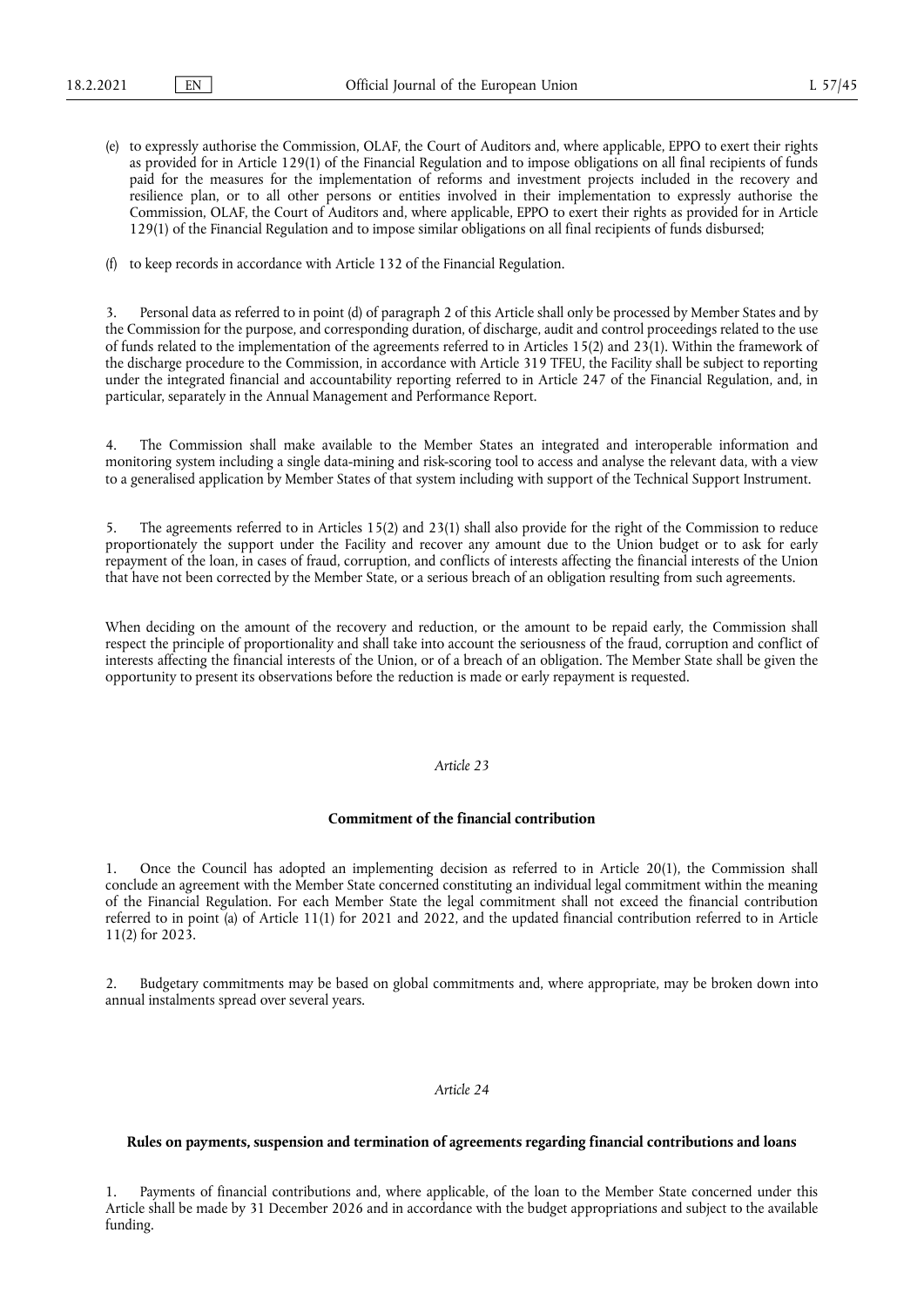Upon completion of the relevant agreed milestones and targets indicated in the recovery and resilience plan as approved in accordance with Article 20, the Member State concerned shall submit to the Commission a duly justified request for payment of the financial contribution and, where relevant, of the loan. Such requests for payment may be submitted by the Member States to the Commission twice a year.

3. The Commission shall assess on a preliminary basis without undue delay, and at the latest within two months of receiving the request, whether the relevant milestones and targets set out in the Council implementing decision referred to in Article 20(1) have been satisfactorily fulfilled. The satisfactory fulfilment of milestones and targets shall presuppose that measures related to previously satisfactorily fulfilled milestones and targets have not been reversed by the Member State concerned. For the purpose of the assessment, the operational arrangements referred to in Article 20(6) shall also be taken into account. The Commission may be assisted by experts.

4. Where the Commission makes a positive preliminary assessment of the satisfactory fulfilment of the relevant milestones and targets, it shall provide its findings to the Economic and Financial Committee and ask for its opinion on the satisfactory fulfilment of the relevant milestones and targets. The Commission shall take the opinion of the Economic and Financial Committee into account for its assessment.

5. Where the Commission makes a positive assessment, it shall adopt without undue delay a decision authorising the disbursement of the financial contribution and, where applicable, of the loan in accordance with the Financial Regulation. Such decision shall be adopted in accordance with the examination procedure referred to in Article 35(2).

6. Where, as a result of the assessment referred to in paragraph 5, the Commission establishes that the milestones and targets set out in the Council implementing decision referred to in Article 20(1) have not been satisfactorily fulfilled, the payment of all or part of the financial contribution and, where applicable, of the loan shall be suspended. The Member State concerned may present its observations within one month of the communication of the Commission's assessment.

The suspension shall only be lifted where the Member State concerned has taken the necessary measures to ensure a satisfactory fulfilment of the milestones and targets set out in the Council implementing decision referred to in Article 20(1).

7. By derogation from Article 116(2) of the Financial Regulation, the payment deadline shall start running from the date of the communication of the decision authorising the disbursement to the Member State concerned pursuant to paragraph 5 of this Article, or from the date of the communication of the lifting of a suspension pursuant to the second subparagraph of paragraph 6 of this Article.

8. Where the Member State concerned has not taken the necessary measures within a period of six months from the suspension, the Commission shall reduce the amount of the financial contribution and, where applicable, of the loan proportionately after having given the Member State concerned the possibility to present its observations within two months from the communication of its conclusions.

9. Where, within 18 months of the date of the adoption of the Council implementing decision referred to in Article 20(1), no tangible progress has been made in respect of any relevant milestones and targets by the Member State concerned, the Commission shall terminate the agreements referred to in Articles 15(2) and 23(1) and shall decommit the amount of the financial contribution without prejudice to Article 14(3) of the Financial Regulation. Any pre-financing in accordance with Article 13 shall be recovered in full. The Commission shall take a decision on the termination of agreements referred to in Articles 15(2) and 23(1) and, where applicable, of the recovery of the pre-financing after having given the Member State concerned the possibility to present its observations within a period of two months of the communication of its assessment as to whether no tangible progress has been made.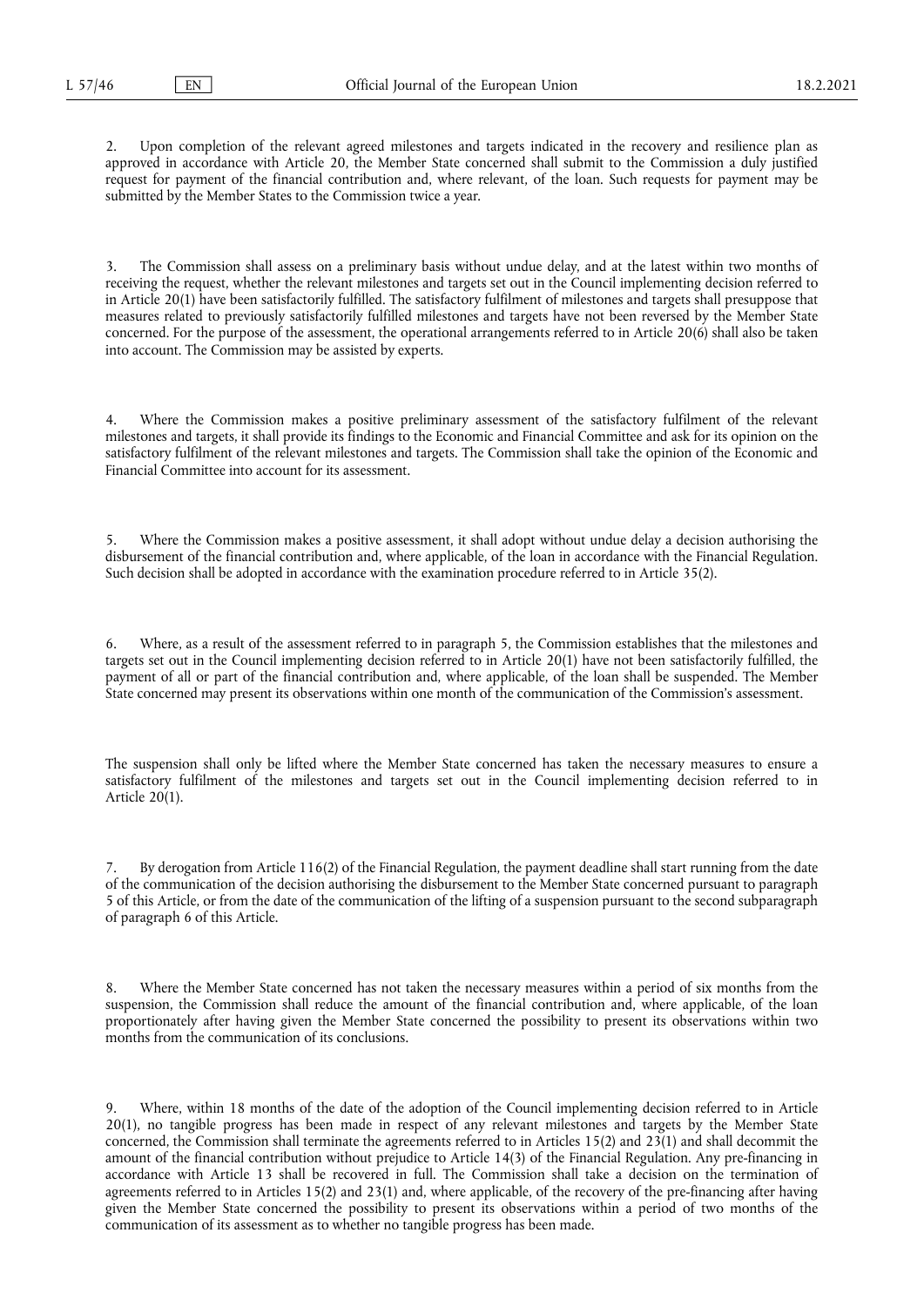10. If exceptional circumstances arise, the adoption of the decision authorising the disbursement of the financial contribution and, where applicable, of the loan in accordance with paragraph 5 may be postponed for up to three months.

#### CHAPTER V

## **INSTITUTIONAL PROVISIONS**

# *Article 25*

## **Transparency**

1. The Commission shall transmit the recovery and resilience plans officially submitted by the Member States, and the proposals for Council implementing decisions referred to in Article 20(1), as made public by the Commission, simultaneously and on equal terms to the European Parliament and the Council without undue delay.

2. Information transmitted by the Commission to the Council or any of its preparatory bodies in the context of this Regulation or its implementation shall simultaneously be made available to the European Parliament, subject to confidentiality arrangements if necessary. Relevant outcomes of discussions held in Council preparatory bodies shall be shared with the competent committee of the European Parliament.

The Member State concerned may request the Commission to redact sensitive or confidential information, the disclosure of which would jeopardise public interests of the Member State. In such a case, the Commission shall liaise with the European Parliament and the Council regarding how the redacted information can be made available to them in a confidential manner in accordance with the applicable rules.

4. The Commission shall provide the competent committee of the European Parliament with an overview of its preliminary findings concerning the satisfactory fulfilment of the relevant milestones and targets included in the recovery and resilience plans of the Member States.

5. The competent committee of the European Parliament may invite the Commission to provide information on the state of play of the assessment of the recovery and resilience plans in the context of the recovery and resilience dialogue referred to in Article 26.

## *Article 26*

## **Recovery and resilience dialogue**

In order to enhance the dialogue between the Union institutions, in particular the European Parliament, the Council and the Commission, and to ensure greater transparency and accountability, the competent committee of the European Parliament may invite the Commission every two months to discuss the following matters:

- (a) the state of recovery, resilience and adjustment capacity in the Union, as well as the measures adopted under this Regulation;
- (b) the recovery and resilience plans of the Member States;
- (c) the assessment of the recovery and resilience plans of the Member States;
- (d) the main findings of the review report referred to in Article 16(2);
- (e) the status of fulfilment of the milestones and targets of the recovery and resilience plans of the Member States;
- payment, suspension and termination procedures, including any observation presented and remedial measures taken by the Member States to ensure a satisfactory fulfilment of the milestones and targets;
- (g) any other relevant information and documentation provided by the Commission to the competent committee of the European Parliament in relation to the implementation of the Facility.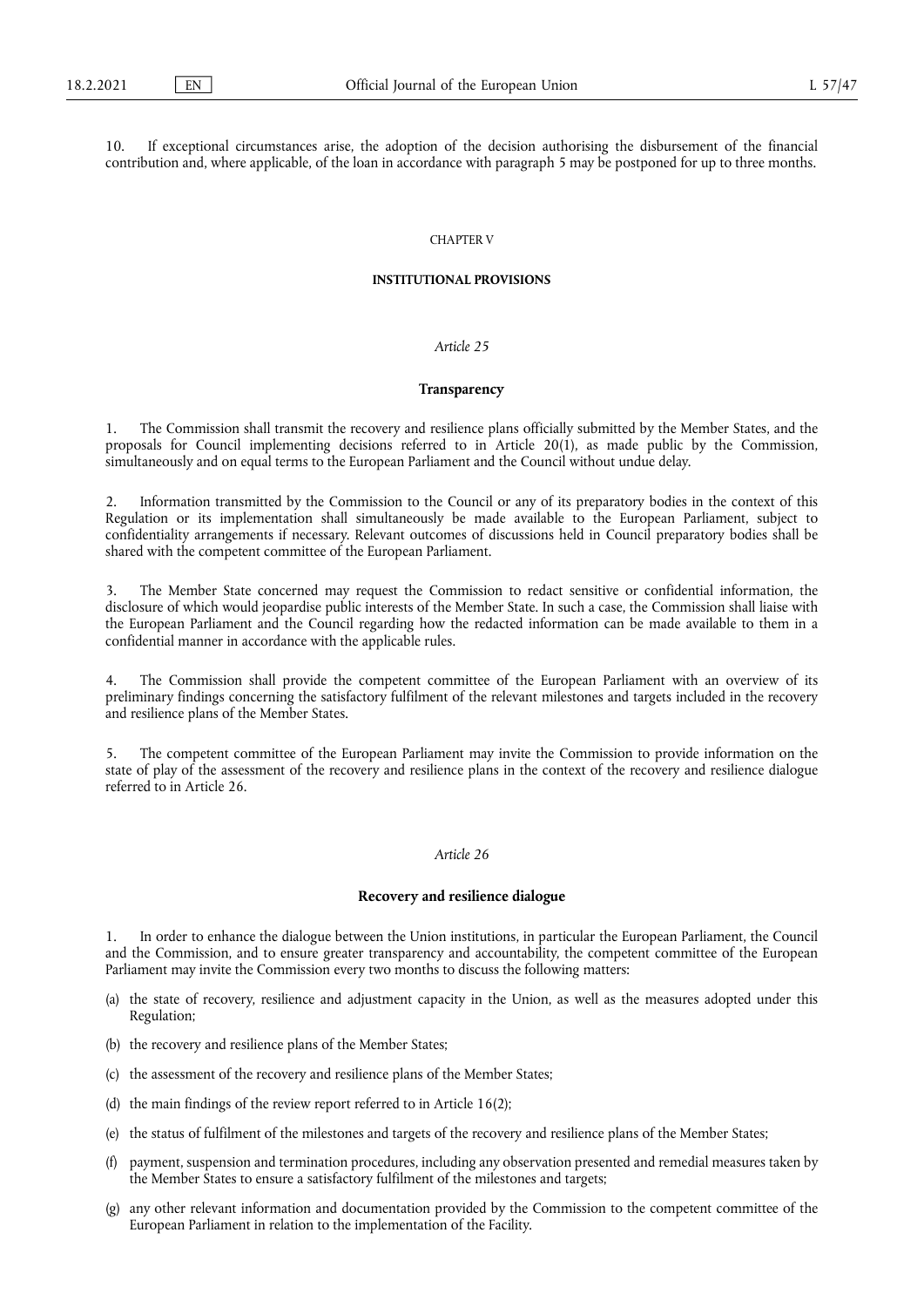2. The European Parliament may express its views in resolutions as regards the matters referred to in paragraph 1.

3. The Commission shall take into account any elements arising from the views expressed through the recovery and resilience dialogue, including the resolutions from the European Parliament if provided.

4. The recovery and resilience scoreboard referred to in Article 30 shall serve as a basis for the recovery and resilience dialogue.

## CHAPTER VI

## **REPORTING**

## *Article 27*

## **Reporting by the Member State in the context of the European Semester**

The Member State concerned shall report twice a year in the context of the European Semester on the progress made in the achievement of its recovery and resilience plan, including the operational arrangements referred to in Article 20(6) and on the common indicators as referred to in Article 29(4). To that end, the reports of the Member States shall be appropriately reflected in the National Reform Programmes, which shall be used as a tool for reporting on the progress towards completion of the recovery and resilience plans.

## CHAPTER VII

#### **COMPLEMENTARITY, MONITORING AND EVALUATION**

## *Article 28*

#### **Coordination and complementarity**

The Commission and the Member States concerned shall, in a manner commensurate to their respective responsibilities, foster synergies and ensure effective coordination between the Facility and other Union programmes and instruments, including the Technical Support Instrument, and in particular with measures financed by the Union funds. For that purpose, they shall:

- (a) ensure complementarity, synergy, coherence and consistency among different instruments at Union, national and, where appropriate, regional levels, in particular in relation to measures financed by Union funds, both in the planning phase and during implementation;
- (b) optimise mechanisms for coordination to avoid duplication of effort; and
- (c) ensure close cooperation between those responsible for implementation and control at Union, national and, where appropriate, regional levels to achieve the objectives of the Facility.

## *Article 29*

## **Monitoring of implementation**

The Commission shall monitor the implementation of the Facility and measure the achievement of the objectives set out in Article 4. The monitoring of implementation shall be targeted and proportionate to the activities carried out under the Facility.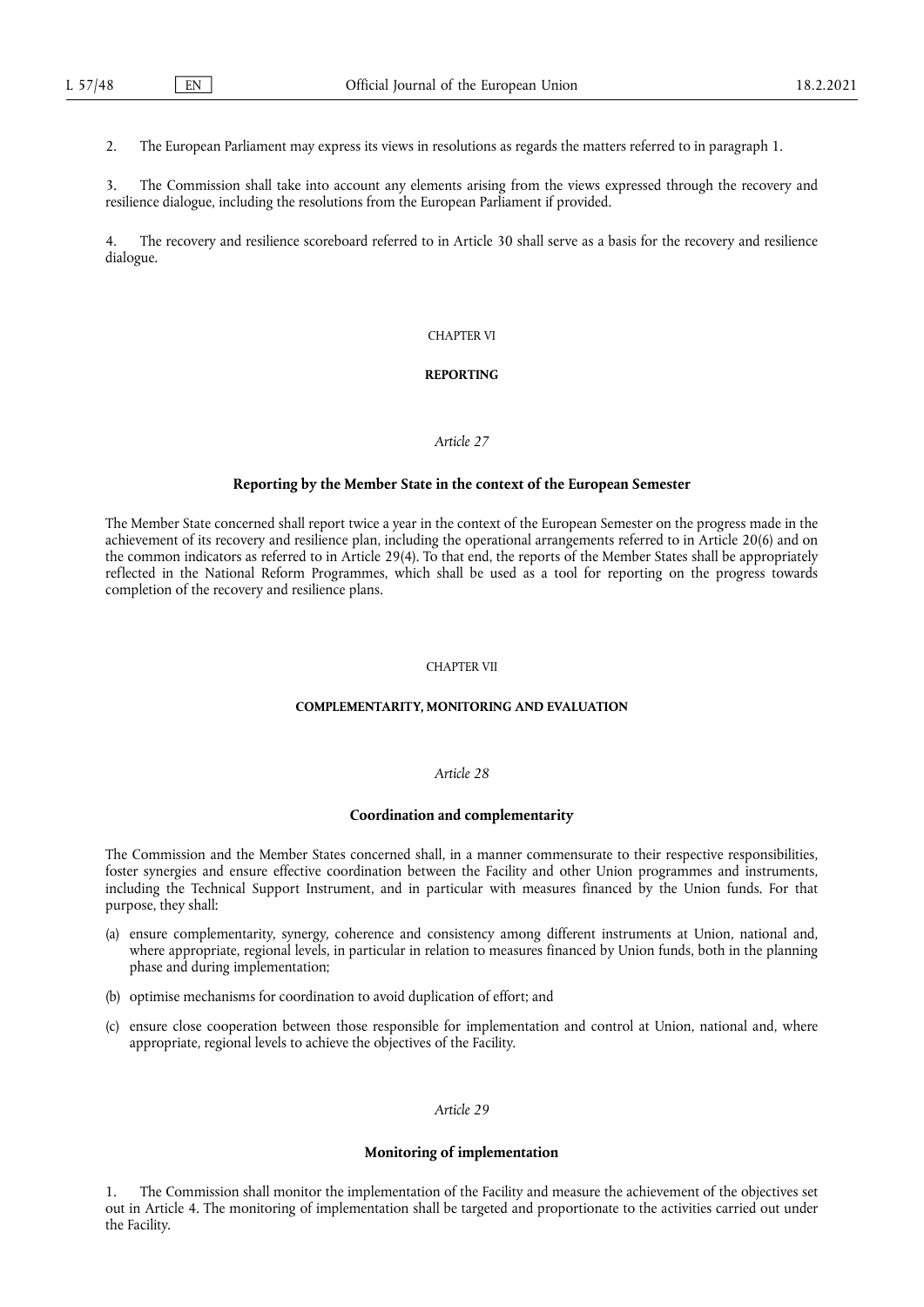2. The performance reporting system of the Commission shall ensure that data for monitoring the implementation of the activities and results are collected efficiently, effectively and in a timely manner. To that end, proportionate reporting requirements shall be imposed on recipients of Union funding.

3. The Commission shall report ex-post on the expenditure financed by the Facility under each of the pillars referred to in Article 3. Such reporting will be based on the break-down of the estimated expenditure provided in the approved recovery and resilience plans.

4. The Commission shall be empowered to adopt, by the end of December 2021, delegated acts in accordance with Article 33 to supplement this Regulation in order to:

- (a) set out the common indicators to be used for reporting on the progress and for the purpose of monitoring and evaluation of the Facility towards the achievement of the general and specific objectives; and
- (b) define a methodology for reporting social expenditure, including on children and the youth, under the Facility.
- 5. Member States shall report to the Commission on the common indicators.

## *Article 30*

## **Recovery and resilience scoreboard**

1. The Commission shall establish a recovery and resilience scoreboard (the 'Scoreboard'), which shall display the progress of the implementation of the recovery and resilience plans of the Member States in each of the six pillars referred to in Article 3. The Scoreboard shall constitute the performance reporting system of the Facility.

2. The Commission shall be empowered to adopt a delegated act in accordance with Article 33 to supplement this Regulation by defining the detailed elements of the Scoreboard with a view to displaying the progress of the implementation of the recovery and resilience plans as referred to in paragraph 1.

3. The Scoreboard shall also display the progress of the implementation of the recovery and resilience plans in relation to the common indicators referred to in Article 29(4).

4. The Scoreboard shall be operational by December 2021 and shall be updated by the Commission twice a year. The Scoreboard shall be made publicly available on a website or internet portal.

# *Article 31*

#### **Annual report**

1. The Commission shall provide an annual report to the European Parliament and the Council on the implementation of the Facility.

2. The annual report shall include information on the progress made with the recovery and resilience plans of the Member States concerned under the Facility, including information on the status of the implementation of the milestones and targets, and the status of payments and suspensions thereof.

- 3. The annual report shall also include the following information on:
- (a) the contribution of the Facility to the climate and digital targets;
- (b) the performance of the Facility based on the common indicators referred to in Article 29(4);
- (c) the expenditure financed by the Facility under the six pillars referred to in Article 3, incorporating social expenditure, including on children and the youth, as referred to in Article 29(4).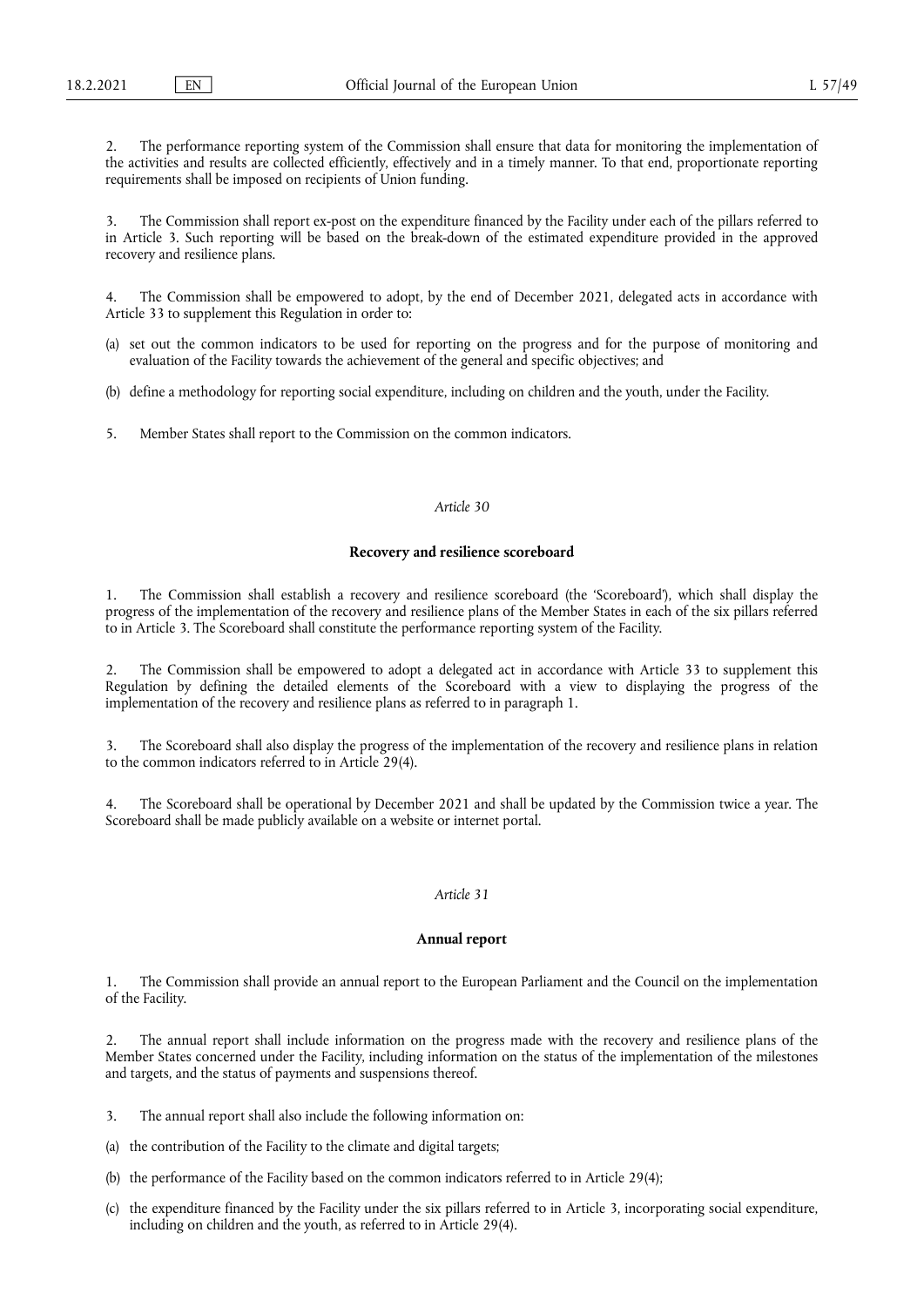4. For the purpose of reporting on the activities referred to in paragraphs 2 and 3, the Commission may use the content of the relevant documents officially adopted by the Commission under the European Semester, as appropriate.

## *Article 32*

### **Evaluation and** *ex post* **evaluation of the Facility**

1. By 20 February 2024, the Commission shall provide the European Parliament, the Council, the European Economic and Social Committee and the Committee of the Regions with an independent evaluation report on the implementation of the Facility, and by 31 December 2028 with an independent *ex post* evaluation report.

2. The evaluation report shall, in particular, assess to which extent the objectives have been achieved, the efficiency of the use of the resources and the European added value. It shall also consider the continued relevance of all objectives and actions.

3. Where appropriate, the evaluation shall be accompanied by a proposal for amendments to this Regulation.

4. The *ex post* evaluation report shall consist of a global assessment of the Facility and shall include information on its impact in the long term.

## *Article 33*

## **Exercise of delegation**

1. The power to adopt delegated acts shall be conferred on the Commission subject to the conditions laid down in this Article.

2. The power to adopt delegated acts referred to in Articles 29(4) and 30(2) shall be conferred on the Commission for an indeterminate period of time from 19 February 2021.

3. The delegations of power referred to in Articles 29(4) and 30(2) may be revoked at any time by the European Parliament or by the Council. A decision to revoke shall put an end to the delegation of the power specified in that decision. It shall take effect on the day following the publication of the decision in the *Official Journal of the European Union*  or at a later date specified therein. It shall not affect the validity of any delegated acts already in force.

4. Before adopting a delegated act, the Commission shall consult experts designated by each Member State in accordance with the principles laid down in the Interinstitutional Agreement of 13 April 2016 on Better Law-Making.

5. As soon as it adopts a delegated act, the Commission shall notify it simultaneously to the European Parliament and to the Council.

6. A delegated act adopted pursuant to Articles 29(4) and 30(2) shall enter into force only if no objection has been expressed either by the European Parliament or by the Council within a period of one month of notification of that act to the European Parliament and the Council or if, before the expiry of that period, the European Parliament and the Council have both informed the Commission that they will not object. That period shall be extended by one month at the initiative of the European Parliament or of the Council.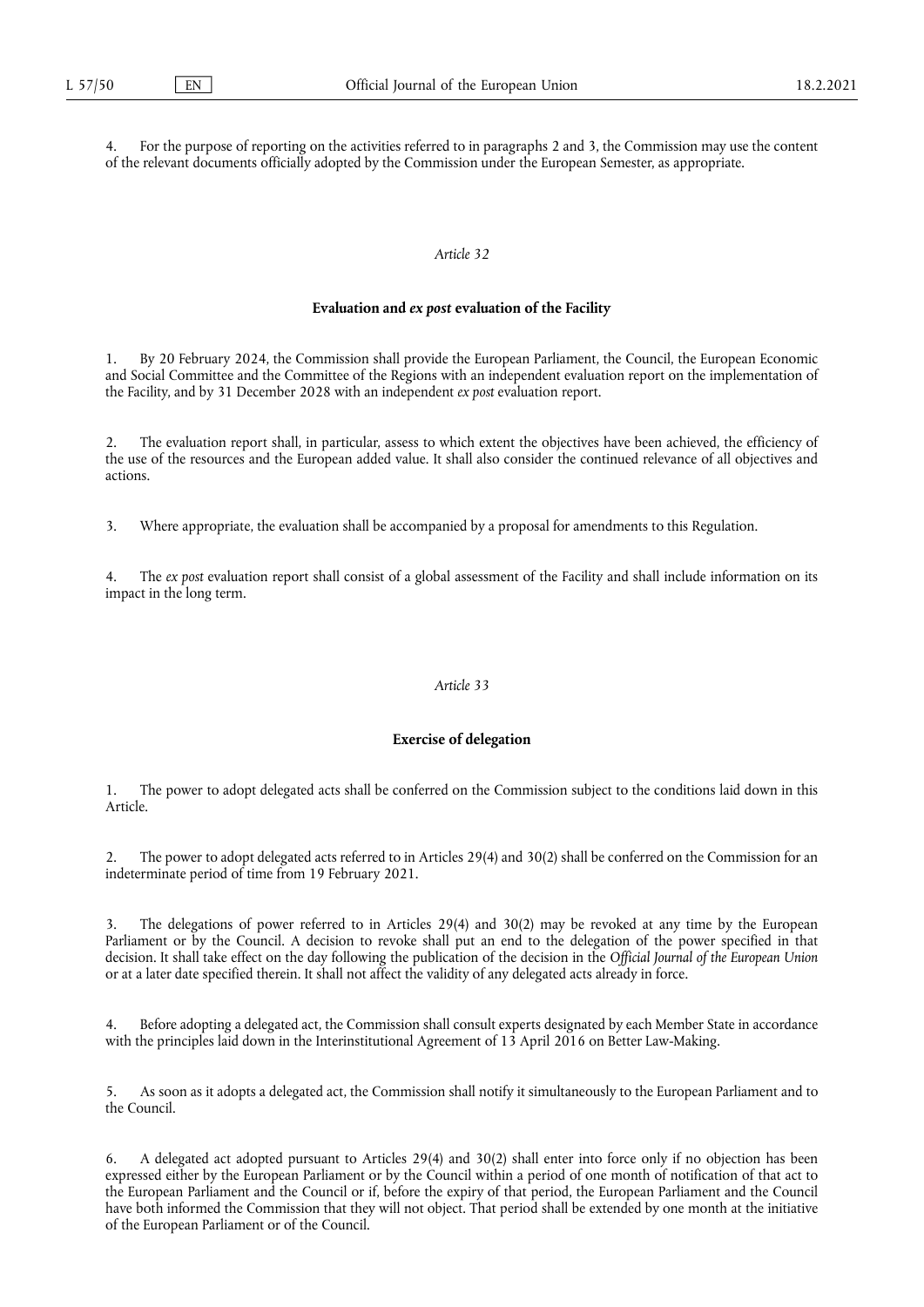## CHAPTER VIII

# **COMMUNICATION AND FINAL PROVISIONS**

## *Article 34*

#### **Information, communication and publicity**

1. The Commission may engage in communication activities to ensure the visibility of the Union funding for the financial support envisaged in the relevant recovery and resilience plan, including through joint communication activities with the national authorities concerned. The Commission may, as appropriate, ensure that support under the Facility is communicated and acknowledged through a funding statement.

2. The recipients of Union funding shall acknowledge the origin and ensure the visibility of the Union funding, including, where applicable, by displaying the emblem of the Union and an appropriate funding statement that reads 'funded by the European Union – NextGenerationEU', in particular when promoting the actions and their results, by providing coherent, effective and proportionate targeted information to multiple audiences, including the media and the public.

3. The Commission shall implement information and communication actions relating to the Facility, to actions taken pursuant to the Facility and to the results obtained. The Commission shall where appropriate inform the representation offices of the European Parliament of its actions and involve them in those actions. Financial resources allocated to the Facility shall also contribute to the corporate communication of the political priorities of the Union, insofar as they are related to the objectives referred to in Article 4.

#### *Article 35*

#### **Committee procedure**

1. The Commission shall be assisted by a committee. That committee shall be a committee within the meaning of Regulation (EU) No 182/2011.

2. Where reference is made to this paragraph, Article 5 of Regulation (EU) No 182/2011 shall apply.

## *Article 36*

## **Entry into force**

This Regulation shall enter into force on the day following that of its publication in the *Official Journal of the European Union*.

This Regulation shall be binding in its entirety and directly applicable in all Member States.

Done at Brussels, 12 February 2021.

*For the European Parliament The President*  D. M. SASSOLI

*For the Council The President*  A. COSTA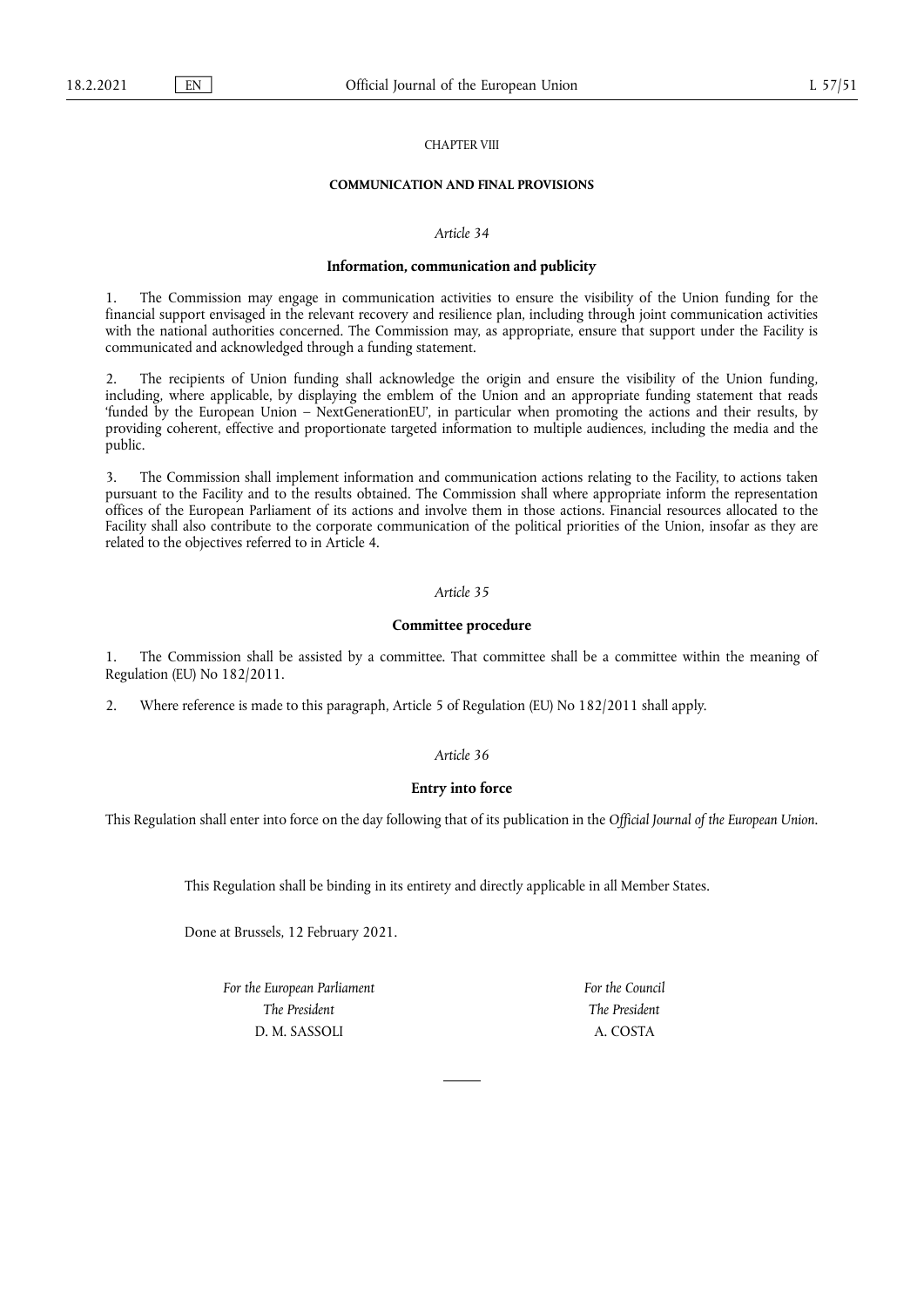#### *ANNEX I*

## **Methodology for the calculation of the maximum financial contribution per Member State under the Facility**

This Annex sets out the methodology for calculating the maximum financial contribution available for each Member State in accordance with Article 11. The method takes into account, with regard to each Member State:

- the population;
- the inverse of the GDP per capita;
- the average unemployment rate over the past five years compared to the Union average (2015-2019);
- the fall in real GDP in 2020 and the fall in real GDP in 2020 and 2021 combined.

To avoid excessive concentration of resources:

- the inverse of the GDP per capita is capped at a maximum of 150 % of the Union average;
- the deviation of an individual Member State's unemployment rate from the Union average is capped at a maximum of 150 % of the Union average;
- to account for the generally more stable labour markets of wealthier Member States (with GNI per capita above the Union average) the deviation of their unemployment rate from the Union average is capped at a maximum of 75 %.

The maximum financial contribution of a Member State under the Facility (MFCi ) is defined as follows:

$$
MFC_i = \nu_i \times (FS)
$$

where:

FS (Financial Support) is the available financing under the Facility as referred to in Article 6(1)(a); and

 $v_i$  is the allocation key of Member State i, defined as:

$$
\nu_i=0,7~\kappa_i+0,3~\alpha_i
$$

where:

 $\kappa_i$  is the allocation key applied to 70 % of the amount referred to in point (a) of Article 6(1) and set out in Annex II; and

 $a_i$  is the allocation key applied to 30 % of the amount referred to in point (a) of Article 6(1) and set out in Annex III.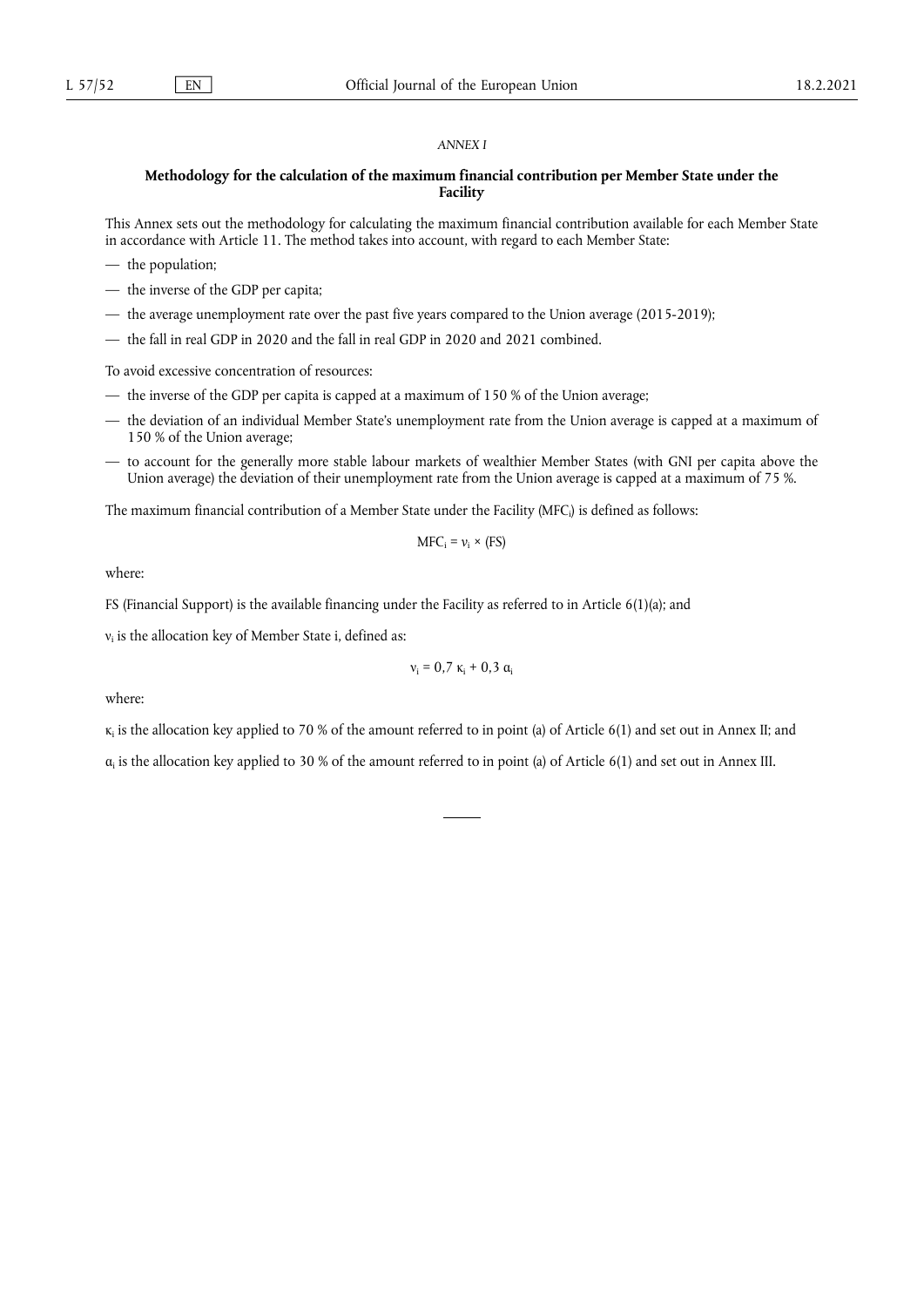## *ANNEX II*

The allocation key applied to 70 % of the amount referred to in point (a) of Article 6(1), **κ**<sub>i</sub> is defined as follows:

$$
\kappa_i = \frac{\sigma_{i,2019} * \upsilon_i}{\sum_{i=1}^{27} \sigma_{i,2019} * \upsilon_i},
$$

where 
$$
\sigma_{i,2019} = \frac{\text{GDP}_{EU,2019}^{\text{PC}}}{\text{GDP}_{i,2019}^{\text{PC}}} * \frac{\text{pop}_{i,2019}}{\text{pop}_{EU,2019}} \text{ and } \upsilon_i = \frac{U_{i,2015-2019}}{U_{EU,2015-2019}},
$$

with 
$$
\frac{\text{GDP}_{\text{EU},2019}^{\text{PC}}}{\text{GDP}_{i,2019}^{\text{PC}}} \leq 1.5
$$

 $v_i \le 0.75$  for Member States with  $GNI_{i,2019}^{PC} > GNI_{EU,2019}^{PC}$  and

$$
v_i \le 1.5
$$
 for Member States with  $\text{GNI}_{i,2019}^{PC} \le \text{GNI}_{EU,2019}^{PC}$ .

<span id="page-36-1"></span>Defining [\(1](#page-36-0)):

- GDP<sub>1,2019</sub> as the 2019 nominal GDP per capita of Member State i;
- GDP<sub>EU.2019</sub> as the 2019 weighted average of GDP per capita of the EU-27 Member States;
- popi,2019 as the 2019 total population in Member State i;
- $-$  pop<sub>EU,2019</sub> as the 2019 total population in the EU-27 Member States;
- Ui,2015-2019 as the average unemployment rate over the period 2015-2019 of Member State i;
- $-$  U<sub>EU,2015-2019</sub> as the average unemployment rate over the period 2015-2019 in the EU-27 (in each year the weighted average of the EU-27 Member States);
- $GNI_{i,2019}^{PC}$  as the 2019 GNI per capita of Member State i;
- $-$  GNI<sub>EU.2019</sub> as the 2019 weighted average GNI per capita of the EU-27 Member States.

<span id="page-36-0"></span><sup>(</sup> 1 [\) A](#page-36-1)ll data in the regulation is from Eurostat; cut-off date May 2020 for historical data.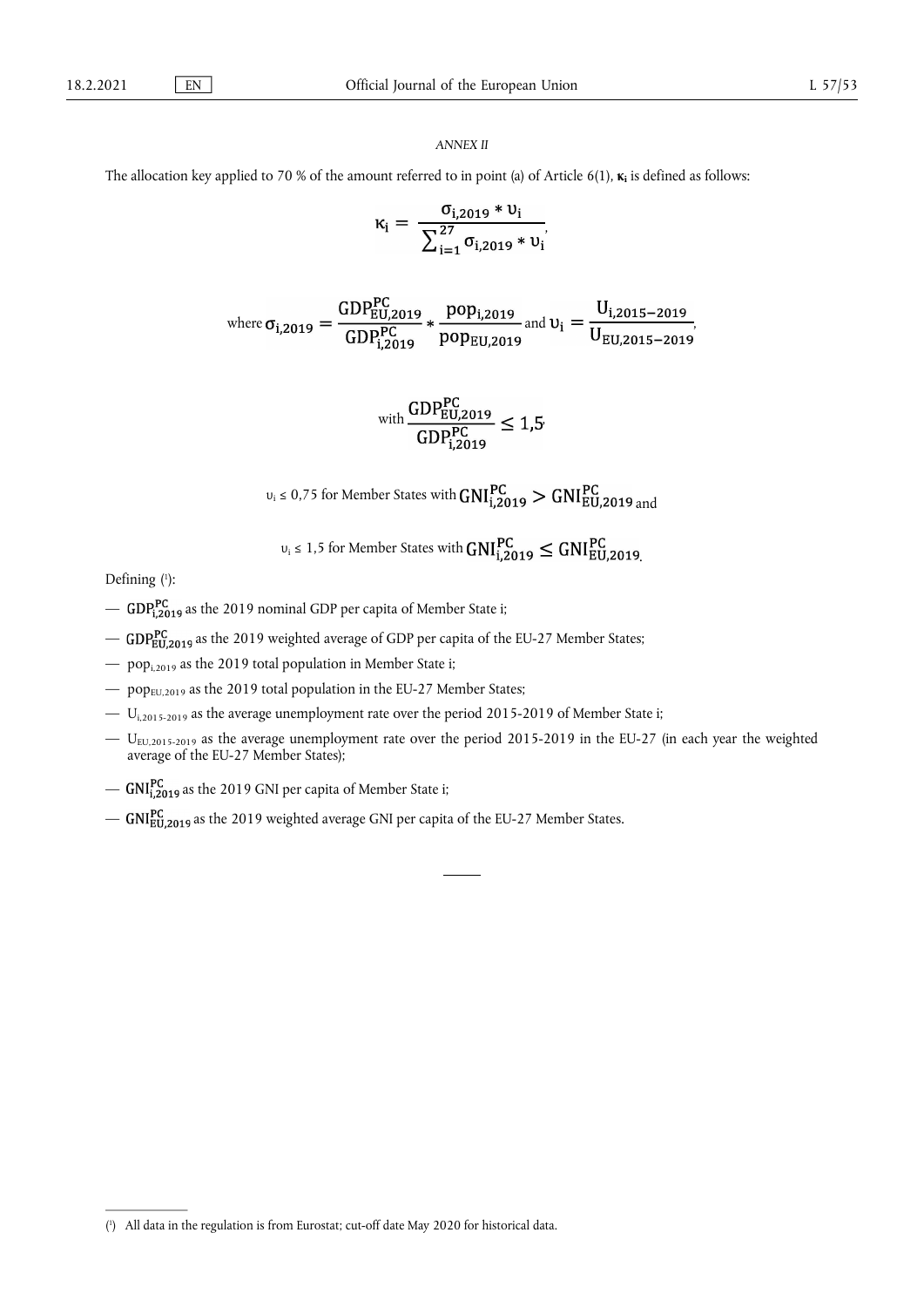## *ANNEX III*

The allocation key applied to 30 % of the amount referred to in Article 6(1)(a),  $\alpha_i$ , is defined as follows:

$$
\alpha_i = \frac{\varphi_i + \rho_i}{2}
$$

where

$$
\varphi_{i} = \frac{\sigma_{i,2019} * \delta GDP_{i,2020 - 2019}}{\sum_{i=1}^{27} \sigma_{i,2019} * \delta GDP_{i,2020 - 2019}} \text{ and } \rho_{i} = \frac{\sigma_{i,2019} * \delta GDP_{i,2021 - 2019}}{\sum_{i=1}^{27} \sigma_{i,2019} * \delta GDP_{i,2021 - 2019}}
$$

where

$$
\delta GDP_{i,2020-2019} = \min \left\{ \frac{GDP_{i,2020}}{GDP_{i,2019}} - 1; 0 \right\} \delta GDP_{i,2021-2019} = \min \left\{ \frac{GDP_{i,2021}}{GDP_{i,2019}} - 1; 0 \right\} \text{and}
$$

$$
\sigma_{i,2019} = \frac{\text{GDP}_{\text{EU},2019}^{\text{PC}}}{\text{GDP}_{i,2019}^{\text{PC}}} * \frac{\text{pop}_{i,2019}}{\text{pop}_{\text{EU},2019}}
$$

 $\mathbf{a}$ 

with 
$$
\frac{\text{GDP}_{\text{EU},2019}^{\text{PC}}}{\text{GDP}_{i,2019}^{\text{PC}}} \le 1.5
$$

Defining:

- GDP<sub>it</sub> as the real GDP of Member State i at time t = 2019, 2020, 2021;
- GDP<sub>12019</sub> as the 2019 GDP per capita of Member State i;
- GDPEU,2019 as the 2019 weighted average of GDP per capita of the EU-27 Member States;
- $-$  pop<sub>i,2019</sub> as the 2019 total population in Member State i;
- $-$  pop $_{EU, 2019}$  as the 2019 total population in the EU-27 Member States.

The fall in real GDP for 2020 (δGDP<sub>i,2020-2019</sub>) and the cumulative fall in real GDP for the period 2020-2021 (δGDP<sub>i,2020-</sub> 2019) shall be based on the Commission Autumn 2020 forecasts and updated by 30 June 2022 for each Member State replacing the data from the Commission Autumn 2020 forecasts with the actual outturns as reported in the latest available update of the Eurostat code series 'tec00115 (Real GDP growth rate - volume)'.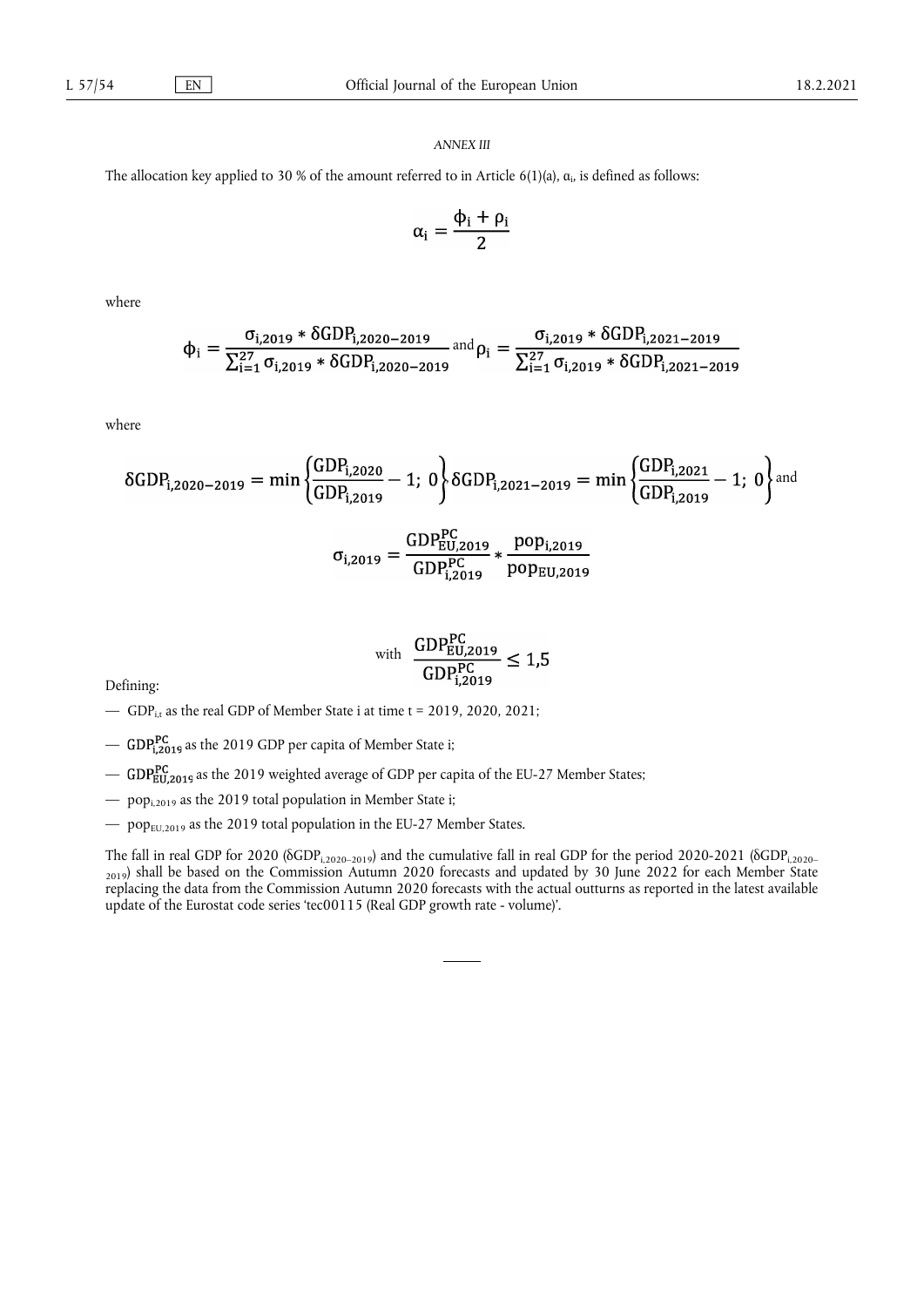# *ANNEX IV*

The application of the methodologies in Annexes I, II and III to the amount referred to in Article 6(1)(a), converted into current prices, will result in the following share and amount of the maximum financial contribution per Member State, without prejudice to the updated calculation by 30 June 2022:

|                            |                                  |                                          | Maximum financial contribution per EU Member State                                                       |                                          |               |
|----------------------------|----------------------------------|------------------------------------------|----------------------------------------------------------------------------------------------------------|------------------------------------------|---------------|
|                            | for 70 % of the amount available |                                          | for 30 % of the amount available (Indicative<br>amount based on the Commission Autumn<br>2020 forecasts) |                                          |               |
|                            | Share as % of total              | Amount (in EUR 1<br>000, current prices) | Share as % of total                                                                                      | Amount (in EUR 1<br>000, current prices) | Total         |
| BE                         | 1,56 %                           | 3 646 437                                | 2,20 %                                                                                                   | 2 2 7 8 8 3 4                            | 5 9 2 5 2 7 1 |
| $\operatorname{B} G$       | 1,98%                            | 4637074                                  | 1,58%                                                                                                    | 1631632                                  | 6 268 706     |
| $\operatorname{CZ}$        | 1,51 %                           | 3 5 3 8 1 6 6                            | 3,41 %                                                                                                   | 3 5 3 3 5 0 9                            | 7071676       |
| DK                         | 0,56 %                           | 1 303 142                                | 0,24 %                                                                                                   | 248 604                                  | 1 5 5 1 7 4 6 |
| DE                         | 6,95%                            | 16 294 947                               | 9,01 %                                                                                                   | 9 3 2 4 2 2 8                            | 25 619 175    |
| EE                         | 0,32%                            | 759715                                   | 0,20%                                                                                                    | 209 800                                  | 969 515       |
| IE                         | 0,39%                            | 914572                                   | 0,07%                                                                                                    | 74615                                    | 989186        |
| EL                         | 5,77%                            | 13 518 285                               | 4,11%                                                                                                    | 4 2 5 5 6 1 0                            | 17773895      |
| ES                         | 19,88%                           | 46 603 232                               | 22,15 %                                                                                                  | 22 924 818                               | 69 528 050    |
| ${\sf FR}$                 | 10,38%                           | 24 328 797                               | 14,54%                                                                                                   | 15 048 278                               | 39 377 074    |
| HR                         | 1,98%                            | 4632793                                  | 1,61 %                                                                                                   | 1664039                                  | 6 29 6 8 3 1  |
| $\operatorname{IT}$        | 20,45%                           | 47 935 755                               | 20,25%                                                                                                   | 20 960 078                               | 68 895 833    |
| ${\rm CY}$                 | 0,35%                            | 818396                                   | 0,18%                                                                                                    | 187774                                   | 1006170       |
| ${\rm LV}$                 | 0,70%                            | 1641145                                  | 0,31 %                                                                                                   | 321944                                   | 1963088       |
| $\mathop{\rm LT}\nolimits$ | 0,89%                            | 2092239                                  | 0,13%                                                                                                    | 132450                                   | 2 2 2 4 6 9 0 |
| ${\rm LU}$                 | 0,03%                            | 76 643                                   | 0,02%                                                                                                    | 16883                                    | 93 5 26       |
| ${\rm H}{\rm U}$           | 1,98%                            | 4 640 462                                | 2,45 %                                                                                                   | 2 5 3 5 3 7 6                            | 7175838       |
| MT                         | 0,07%                            | 171 103                                  | 0,14%                                                                                                    | 145 371                                  | 316474        |
| $\rm NL$                   | 1,68%                            | 3 9 3 0 2 8 3                            | 1,96 %                                                                                                   | 2032041                                  | 5 962 324     |
| $\mathbf{A}\mathbf{T}$     | 0,95%                            | 2 2 3 1 2 3 0                            | 1,19%                                                                                                    | 1230938                                  | 3 462 169     |
| PL                         | 8,65%                            | 20 275 293                               | 3,46 %                                                                                                   | 3 5 8 1 6 9 4                            | 23 856 987    |
| PT                         | 4,16%                            | 9760675                                  | 4,01%                                                                                                    | 4 1 4 9 7 1 3                            | 13 910 387    |
| RO                         | 4,36 %                           | 10 213 809                               | 3,90 %                                                                                                   | 4034211                                  | 14 248 020    |
| SI                         | 0,55%                            | 1 280 399                                | 0,48%                                                                                                    | 496924                                   | 1777322       |
| SK                         | 1,98%                            | 4 643 840                                | 1,63%                                                                                                    | 1686154                                  | 6329994       |
| FI                         | 0,71 %                           | 1661113                                  | 0,41 %                                                                                                   | 424 692                                  | 2085805       |
| SE                         | 1,24 %                           | 2911455                                  | 0,36 %                                                                                                   | 377792                                   | 3 2 8 9 2 4 8 |
| EU27                       | $100{,}00$ $\%$                  | 234 461 000                              | 100,00 %                                                                                                 | 103 508 000                              | 337 969 000   |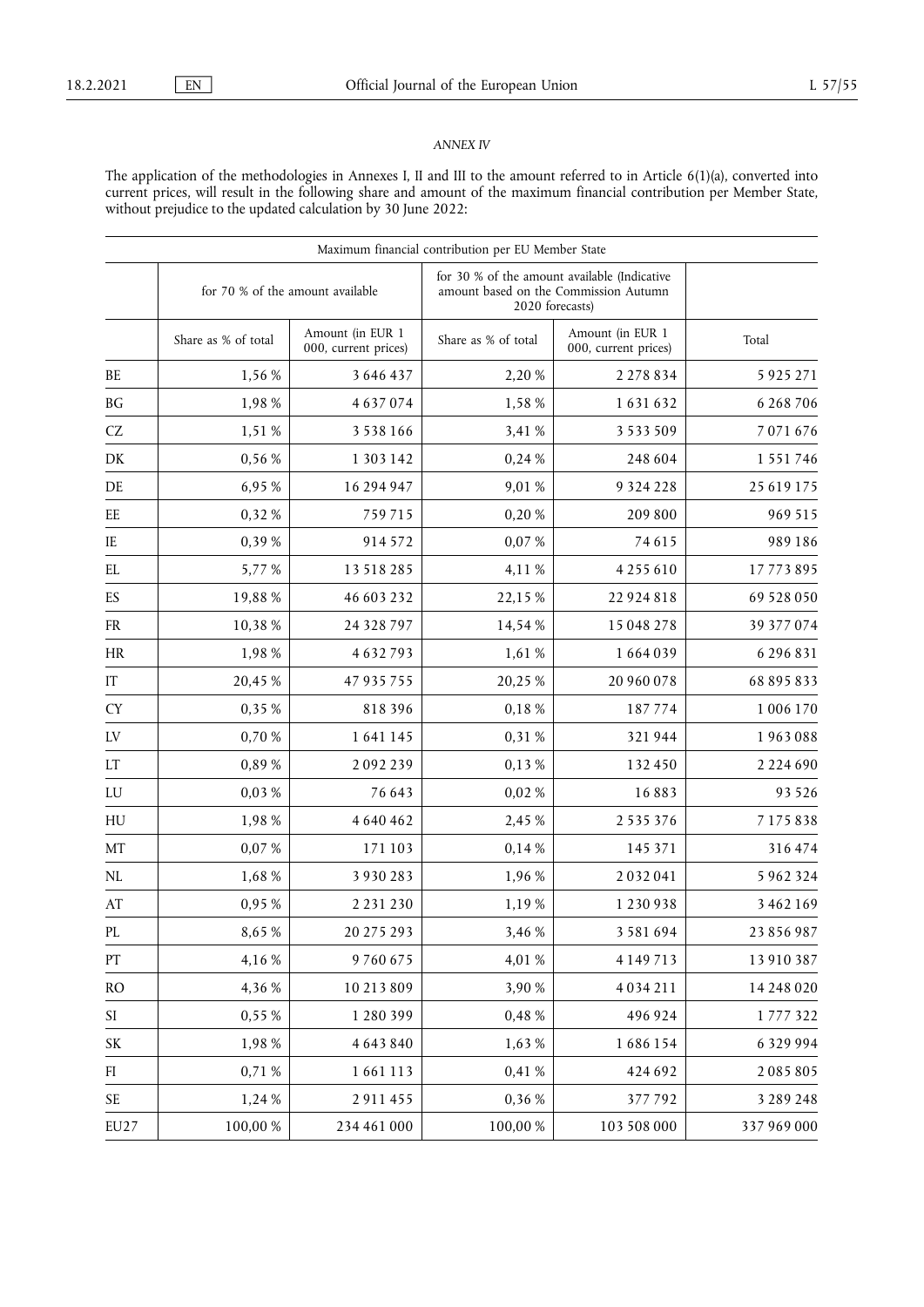#### *ANNEX V*

## **Assessment guidelines for the Facility**

1. Scope

The purpose of these guidelines is to serve together with this Regulation as a basis for the Commission to assess - in a transparent and equitable manner - the recovery and resilience plans proposed by Member States and to determine the financial contribution in conformity with the objectives and any other relevant requirements laid down in this Regulation. These guidelines represent the basis for the application of the assessment criteria and the determination of the financial contribution as referred to, respectively, in Articles 19(3) and 20(4).

The assessment guidelines are designed to:

- (a) give further guidance on the assessment process of the proposals for recovery and resilience plans submitted by Member States:
- (b) provide further details on the assessment criteria and provide for a rating system to be established with a view to ensuring an equitable and transparent process; and
- (c) define the link between the assessment to be made by the Commission under the assessment criteria and the determination of the financial contribution to be set out in the Commission proposal for a Council decision in relation to the recovery and resilience plans.

The guidelines are a tool to facilitate assessment by the Commission of the proposals for recovery and resilience plans as submitted by Member States and to ensure that the recovery and resilience plans support reforms and public investment that are relevant and display high added value with regard to the objectives of the Facility, while ensuring equal treatment among the Member States.

2. Assessment criteria

In accordance with Article 19(3), the Commission shall assess the recovery and resilience plans under the criteria of relevance, effectiveness, efficiency and coherence. As a result of the assessment process, the Commission shall give ratings to the recovery and resilience plans submitted by the Member States under each of the assessment criteria referred to in Article 19(3), with a view to establishing the financial allocation in accordance with Article 20(4).

For the sake of simplification and efficiency, the rating system shall range from A to C, as set out in the following:

Relevance:

2.1. The recovery and resilience plan represents a comprehensive and adequately balanced response to the economic and social situation, thereby contributing appropriately to all six pillars referred to in Article 3, taking the specific challenges and the financial allocation of the Member State concerned into account.

The Commission shall take into account the following elements for the assessment under this criterion:

Scope

— the recovery and resilience plan contributes in a comprehensive and adequately balanced manner to all six pillars referred to in Article 3, considering the specific challenges of the Member State concerned and taking into account the financial contribution of the Member State concerned and the requested loan support.

Rating

- $A to a large extent$
- $B to a moderate extent$
- $C -$  to a small extent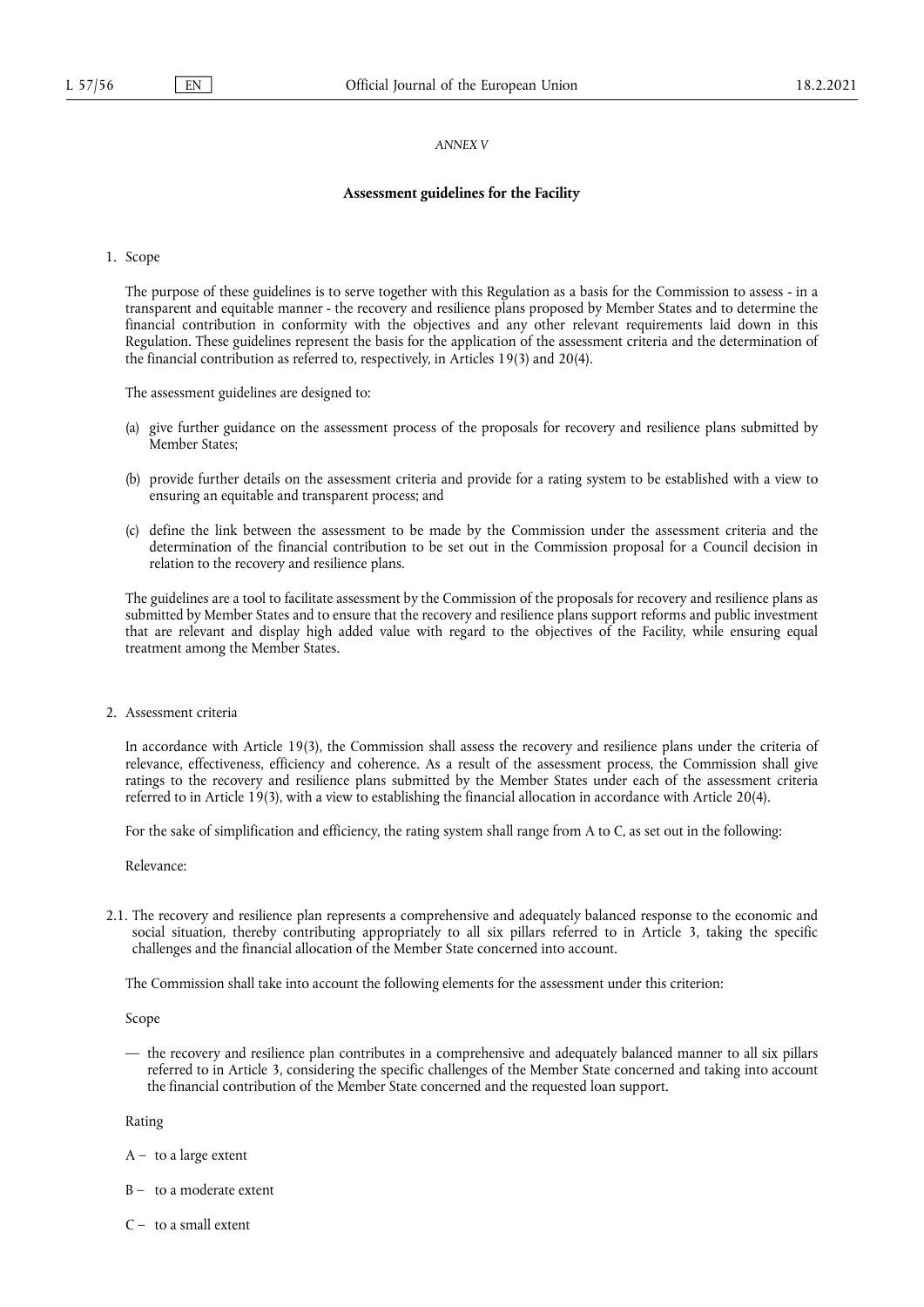2.2. The recovery and resilience plan is expected to contribute to effectively addressing all or a significant subset of challenges identified in the relevant country-specific recommendations including fiscal aspects thereof and recommendations made pursuant to Article 6 of Regulation (EU) No 1176/2011 where appropriate, addressed to the Member State concerned or challenges identified in other relevant documents officially adopted by the Commission in the context of the European Semester.

The Commission shall take into account the following elements for the assessment under this criterion:

Scope

— the recovery and resilience plan is expected to contribute to effectively addressing all or a significant subset of challenges identified in the relevant country-specific recommendations, including fiscal aspects thereof and recommendations made pursuant to Article 6 of Regulation (EU) No 1176/2011 where appropriate, addressed to the Member State concerned or challenges identified in other relevant documents officially adopted by the Commission in the context of the European Semester, taking into account the financial contribution of the Member State concerned and the requested loan support as well as the scope and scale of country-specific challenges and the information included in the National Reform Programme;

and

— the recovery and resilience plan represents a comprehensive and adequate response to the economic and social situation of the Member State concerned;

and

— the challenges addressed by the recovery and resilience plan are considered as significant to boost the growth potential of the economy of the Member State concerned in a sustainable manner;

and

— following the completion of the proposed reforms and investments, the related challenges would be expected to have been resolved or addressed in a manner that significantly contributes to their resolution.

## Rating

- A the recovery and resilience plan contributes to effectively addressing all or a significant subset of challenges identified in the country-specific recommendations, or challenges in other relevant documents officially adopted by the Commission under the European Semester, and the recovery and resilience plan represents an adequate response to the economic and social situation of the Member State concerned
- B the recovery and resilience plan contributes to partially addressing all or a significant subset of challenges identified in the country-specific recommendations, or challenges in other relevant documents officially adopted by the Commission under the European Semester and the recovery and resilience plan represents an adequate response to the economic and social situation of the Member State concerned
- C the recovery and resilience plan does not contribute to addressing any challenges identified in the country-specific recommendations, or in other relevant documents officially adopted by the Commission under the European Semester and the recovery and resilience plan does not represent an adequate response to the economic and social situation of the Member State concerned
- 2.3. The recovery and resilience plan is expected to effectively contribute to strengthening the growth potential, job creation, and economic, social and institutional resilience of the Member State, contributing to the implementation of the European Pillar of Social Rights, including through the promotion of policies for children and youth, and to mitigating the economic and social impact of the COVID-19 crisis, thereby enhancing the economic, social and territorial cohesion and convergence within the Union.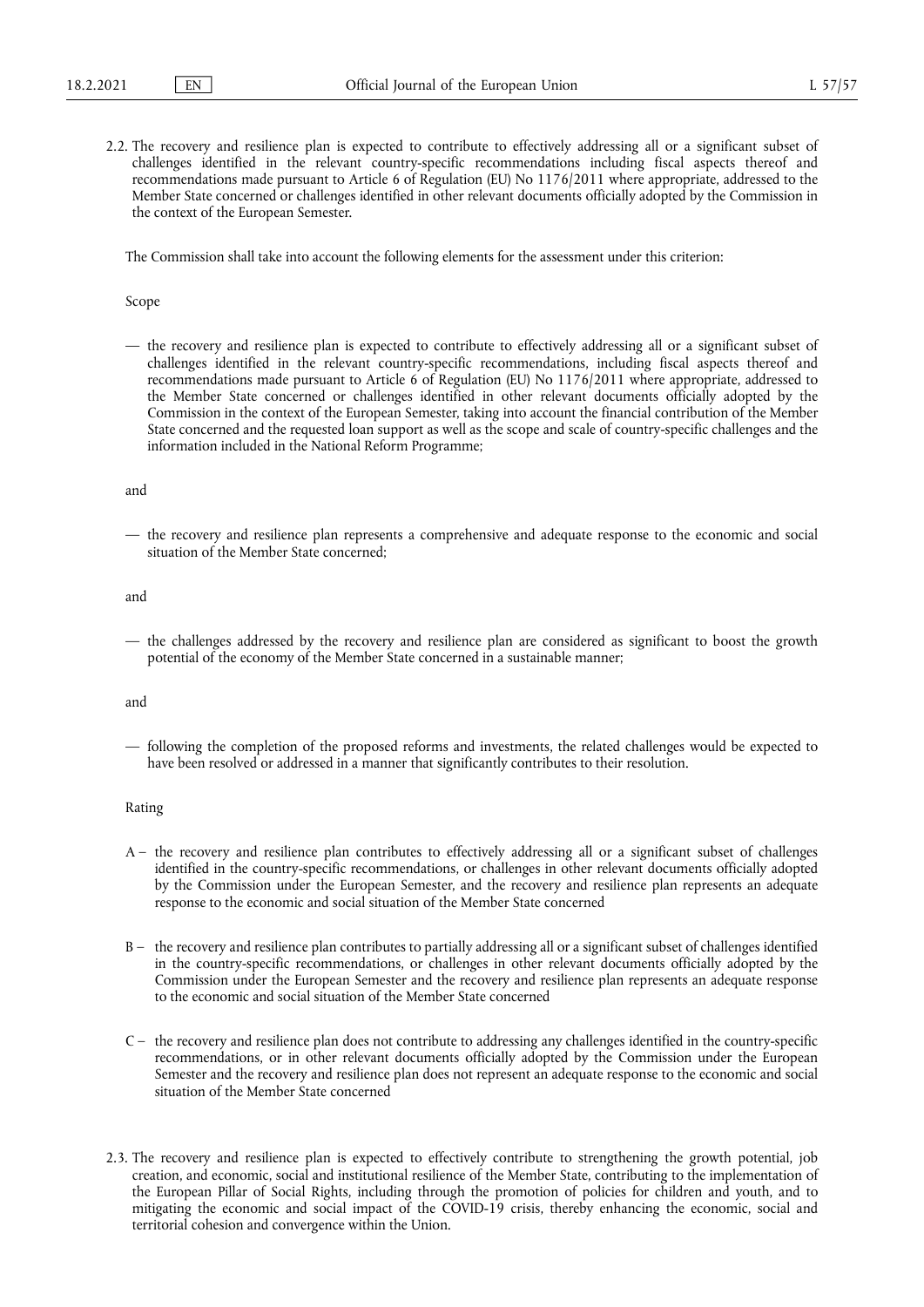The Commission shall take into account the following elements for the assessment under this criterion:

Scope

— the recovery and resilience plan contains measures that aim to foster economic growth and economic cohesion in an inclusive manner, in particular addressing weaknesses of the economy of the Member States, boosting the growth potential of the economy of the Member State concerned, stimulating job creation, and mitigating the adverse effects of the crisis;

and

— the recovery and resilience plan contains measures that aim to strengthen social cohesion and social protection systems, including policies for children and youth, by reducing social vulnerabilities, contributing to the implementation of the principles of the European Pillar of Social Rights and contributing to improving the levels of the indicators of its Social Scoreboard;

and

— the recovery and resilience plan aims to reduce economic vulnerabilities of the Member State to shocks;

and

— the recovery and resilience plan aims to increase the capacity of the economic and/or social structures and institutions of the Member State to adjust to and withstand shocks;

and

— the recovery and resilience plan is expected to contribute to enhancing economic, social and territorial cohesion and convergence.

Rating

- A high expected impact
- B medium expected impact
- C low expected impact
- 2.4. The recovery and resilience plan is expected to ensure that no measure for the implementation of reforms and investments projects included in the recovery and resilience plan does significant harm to environmental objectives within the meaning of Article 17 of Regulation (EU) 2020/852 (the principle of 'do no significant harm').

The Commission shall take into account the following elements for the assessment under this criterion:

Scope

— no measure for the implementation of reforms and investments projects included in the recovery and resilience plan does significant harm to environmental objectives within the meaning of Article 17 of Regulation (EU) 2020/852 (the principle of 'do no significant harm').

Rating

- A no measure does significant harm to environmental objectives (the principle of 'do no significant harm')
- C one or more measure does significant harm to environmental objectives (the principle of 'do no significant harm')
- 2.5. The recovery and resilience plan contains measures that effectively contribute to the green transition, including biodiversity, or to addressing the challenges resulting therefrom, and that account for an amount which represents at least 37 % of the recovery and resilience plan's total allocation, based on the methodology for climate tracking set out in Annex VI; that methodology shall be used accordingly for measures that cannot be directly assigned to an intervention field listed in Annex VI; the coefficients for support for the climate objectives may be increased up to a total amount of 3 % of the allocation of the recovery and resilience plan for individual investments to take account of accompanying reform measures that credibly increase their impact on the climate objectives, subject to the agreement of the Commission.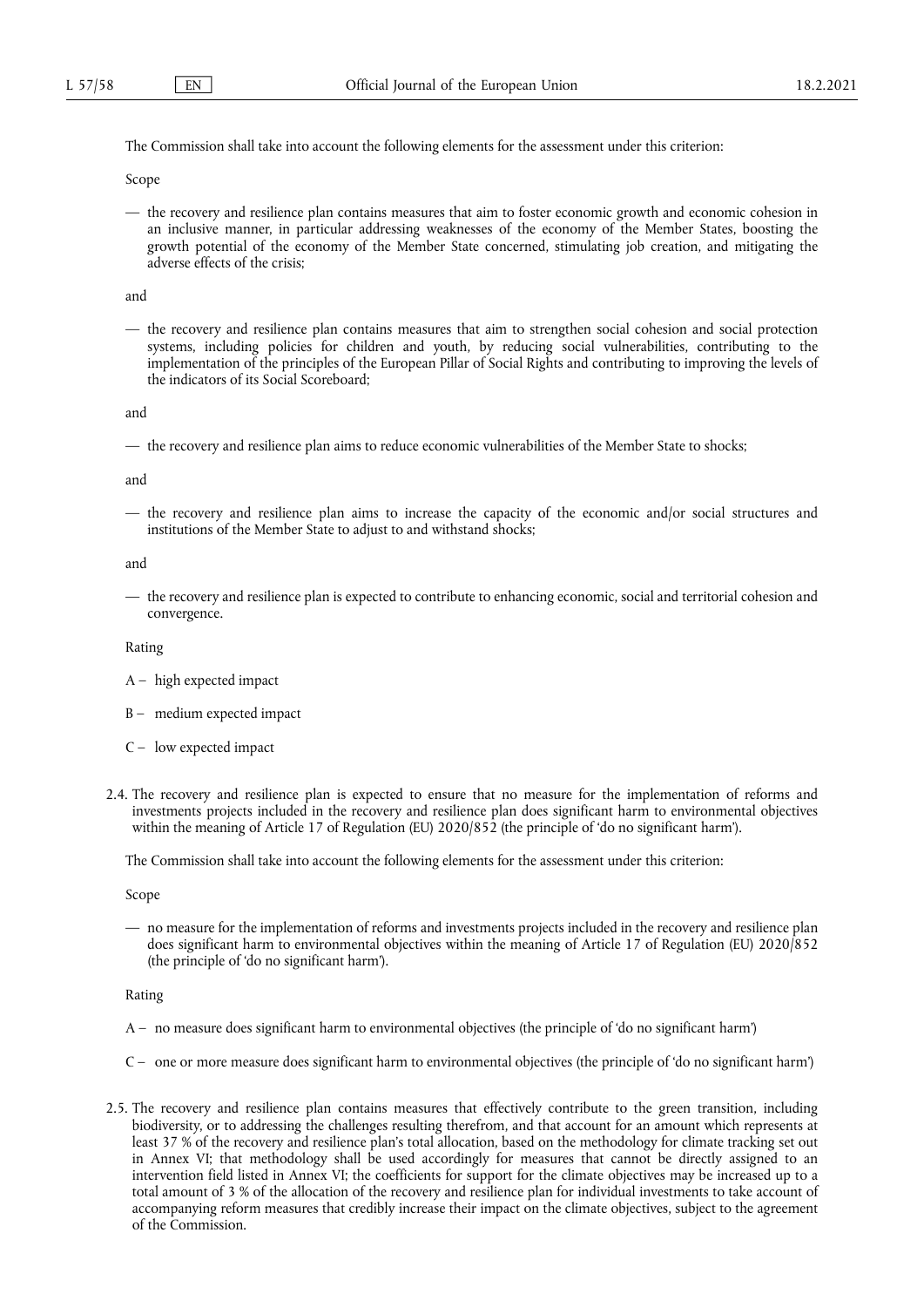The Commission shall take into account the following elements for the assessment under this criterion:

Scope

— the implementation of the envisaged measures is expected to effectively contribute to the green transition, including biodiversity, and, where applicable, to addressing the challenges resulting therefrom, thereby contributing to the achievement of the Union 2030 climate targets while complying with the objective of EU climate neutrality by 2050;

and

— Member States apply a methodology consisting of assigning a specific weighting to the support provided, which reflects the extent to which such support makes a contribution to climate objectives. The weightings shall be based on the dimensions and codes for the types of intervention established in Annex VI and may be increased for individual investments to take account of accompanying reform measures that credibly increase their impact on the climate objectives. The same weighting system shall apply for measures that cannot be directly assigned to an intervention field listed in Annex VI;

and

— the implementation of the envisaged measures is expected to have a lasting impact.

Rating

 $A - to a large extent$ 

B – to a moderate extent.

- $C -$  to a small extent
- 2.6. The recovery and resilience plan contains measures that effectively contribute to the digital transition or to addressing the challenges resulting therefrom, and that account for an amount which represents at least 20 % of the recovery and resilience plan's total allocation, based on the methodology for digital tagging set out in Annex VII; that methodology shall be used accordingly for measures that cannot be directly assigned to an intervention field listed in Annex VII; the coefficients for support for the digital objectives may be increased for individual investments to take account of accompanying reform measures that increase their impact on the digital objectives.

The Commission shall take into account the following elements for the assessment under this criterion:

Scope

— the implementation of the envisaged measures is expected to significantly contribute to the digital transformation of economic or social sectors;

or

— the implementation of the envisaged measures is expected to significantly contribute to address the challenges resulting from digital transition;

and

— Member States apply a methodology consisting of assigning a specific weighting to the support provided, which reflects the extent to which such support makes a contribution to digital objectives. The weightings shall be based on the dimensions and codes for the types of intervention established in Annex VII and may be increased for individual investments to take account of accompanying reform measures that increase their impact on the digital objectives. The same weighting system shall apply for measures that cannot be directly assigned to an intervention field listed in Annex VII;

and

— the implementation of the envisaged measures is expected to have a lasting impact.

Rating

 $A - to a large extent$ 

- B to a moderate extent
- $C -$  to a small extent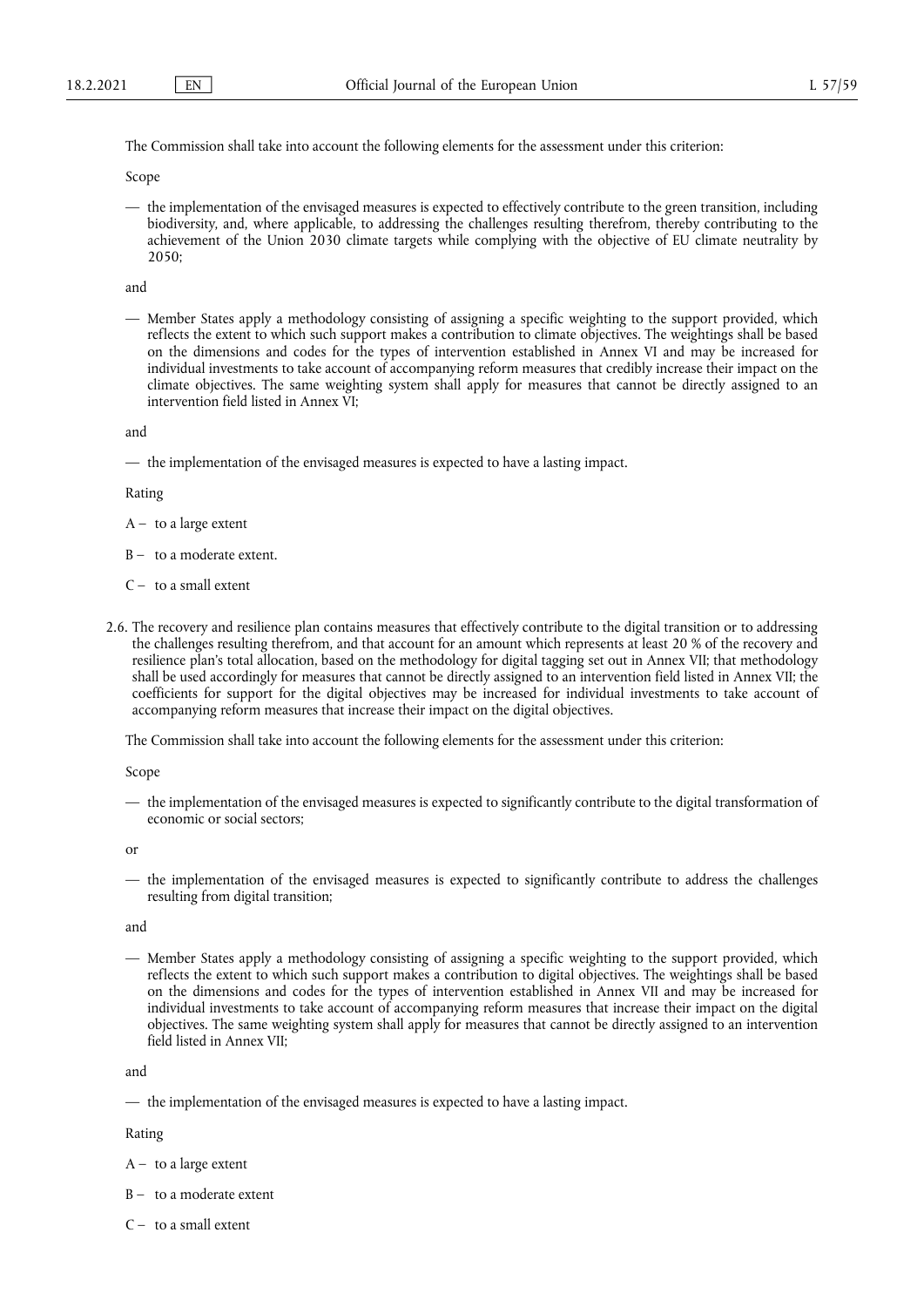Effectiveness:

2.7. The recovery and resilience plan is expected to have a lasting impact on the Member State concerned.

The Commission shall take into account the following elements for the assessment under this criterion:

Scope

— the implementation of the envisaged measures is expected to bring about a structural change in the administration or in relevant institutions;

or

— the implementation of the envisaged measures is expected to bring about a structural change in relevant policies;

and

— the implementation of the envisaged measures is expected to have a lasting impact.

Rating

 $A - to a large extent$ 

 $B - to a moderate extent$ 

- $C -$  to a small extent
- 2.8. The arrangements proposed by the Member States concerned are expected to ensure effective monitoring and implementation of the recovery and resilience plan, including the envisaged timetable, milestones and targets, and the related indicators.

The Commission shall take into account the following elements for the assessment under this criterion:

Scope

— a structure is tasked within the Member State with: (i) the implementation of the recovery and resilience plan; (ii) the monitoring of progress on milestones and targets; and (iii) the reporting;

and

— the proposed milestones and targets are clear and realistic and the proposed indicators for those milestones and targets are relevant, acceptable and robust;

and

— the overall arrangements proposed by the Member States in terms of organisation (including provision to ensure sufficient staff allocation) of the implementation of the reforms and investments, are credible.

#### Rating

- A adequate arrangements for effective implementation
- B minimum arrangements for effective implementation
- C insufficient arrangements for effective implementation

Efficiency:

2.9. The justification provided by the Member State on the amount of the estimated total costs of the recovery and resilience plan is reasonable and plausible and is in line with the principle of cost efficiency and is commensurate to the expected national economic and social impact.

The Commission shall take into account the following elements for the assessment under this criterion:

Scope

— the Member State provided sufficient information and evidence that the amount of the estimated total costs of the recovery and resilience plan is appropriate (reasonable);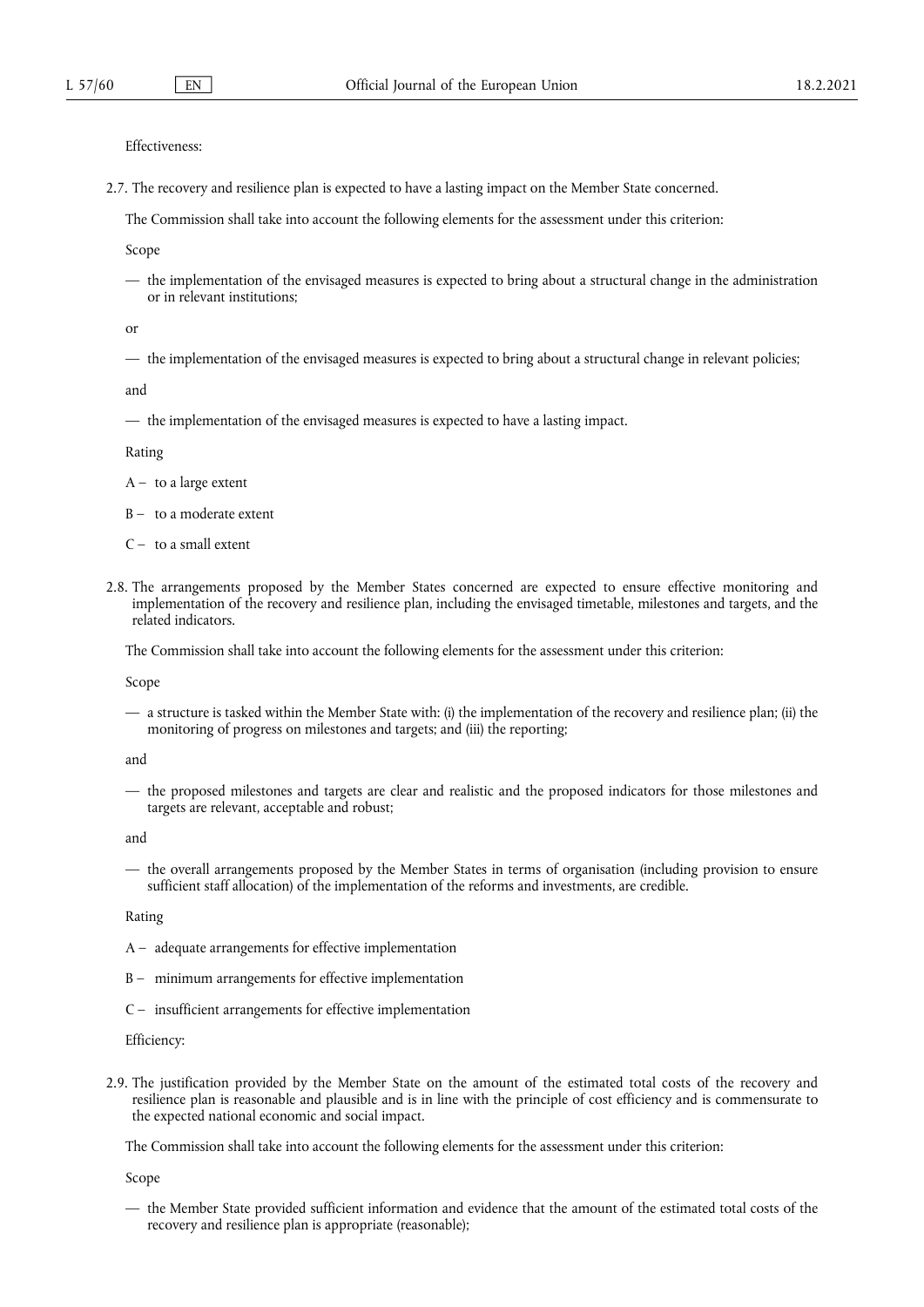#### and

— the Member State provided sufficient information and evidence that the amount of the estimated total costs of the recovery and resilience plan is in line with the nature and the type of the envisaged reforms and investments (plausible);

and

— the Member State provided sufficient information and evidence that the amount of the estimated total costs of the recovery and resilience plan to be financed under the Facility is not covered by existing or planned Union financing;

and

— the amount of the estimated total costs of the recovery and resilience plan is commensurate to the expected social and economic impact of the envisaged measures included on the Member State concerned.

Rating

 $A - to a high extent$ 

B – to a medium extent

- $C -$  to a low extent
- 2.10. The arrangements proposed by the Member State concerned are expected to prevent, detect and correct corruption, fraud and conflicts of interests when using the funds provided under the Facility, including the arrangements that aim to avoid double funding from the Facility and other Union programmes.

The Commission shall take into account the following elements for the assessment under this criterion:

Scope

— the internal control system described in the recovery and resilience plan is based on robust processes and structures, and identifies clear actors (bodies/entities) and their roles and responsibilities for the performance of the internal control tasks; it notably ensures appropriate segregation of relevant functions;

and

— the control system and other relevant arrangements, including for the collection and making available of data on final recipients described in the recovery and resilience plan, in particular to prevent, detect and correct corruption, fraud and conflicts of interests when using the funds provided under the Facility are adequate;

and

— the arrangements described in the recovery and resilience plan to avoid double funding from the Facility and other Union programmes are adequate;

and

— the actors (bodies/entities) responsible for controls have the legal empowerment and administrative capacity to exercise their foreseen roles and tasks.

#### Rating

- A adequate arrangements
- C insufficient arrangements

Coherence:

2.11. The recovery and resilience plan contains measures for the implementation of reforms and public investment projects that represent coherent actions.

The Commission shall take into account the following elements for the assessment under this criterion:

Scope

— the recovery and resilience plan includes measures that contribute to reinforcing the effects of one another;

or

— the recovery and resilience plan includes measures that are complementary to one another.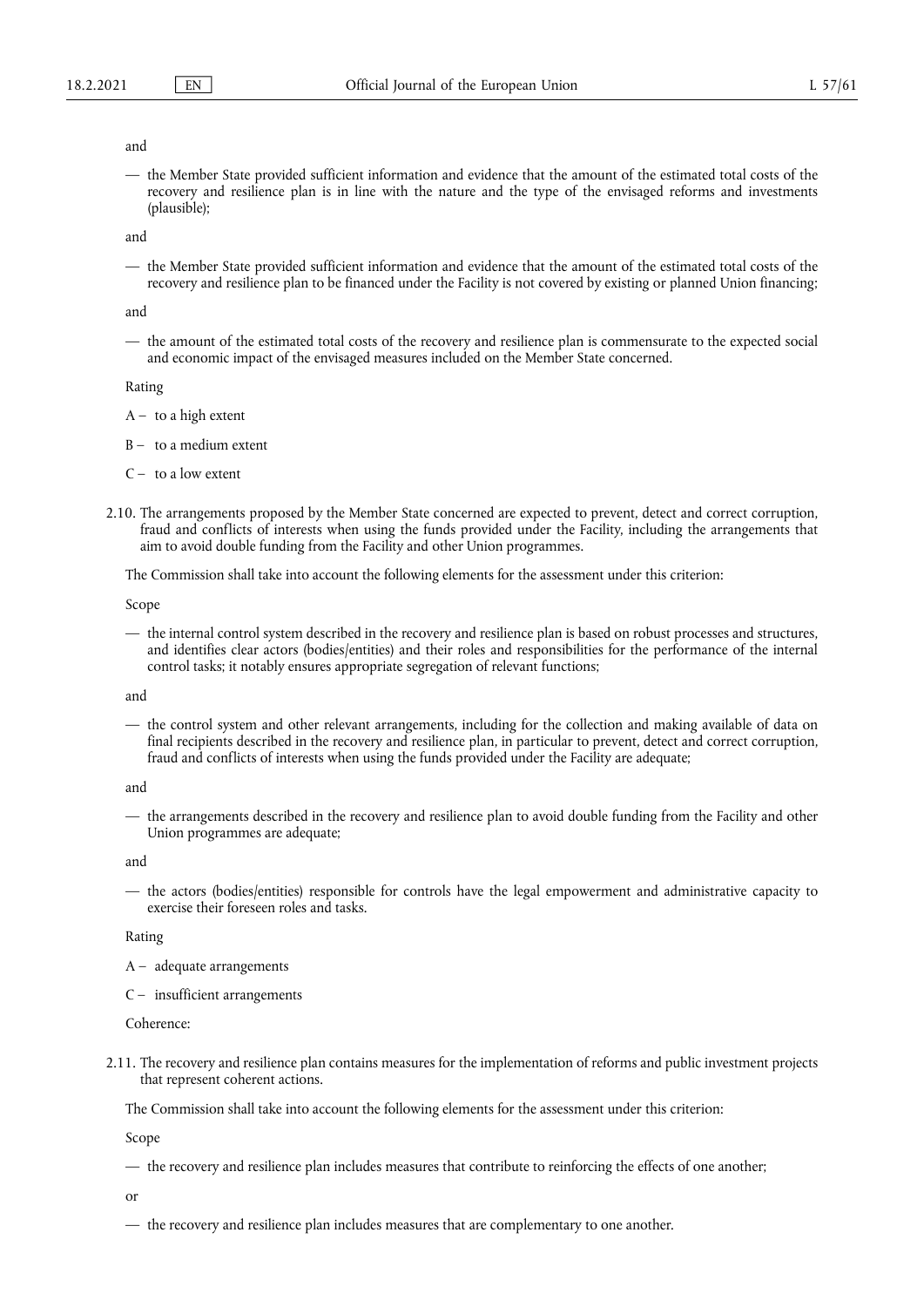#### Rating

- $A to a high extent$
- $B to a medium extent$
- $C -$  to a low extent
- 3. Determination of the financial contribution

In accordance with Article 20, the Commission proposal shall determine the financial contribution taking into account the importance and coherence of the recovery and resilience plan proposed by the Member State concerned, as assessed under the criteria set out in Article 19(3). For that purpose, it shall apply the following criteria:

- (a) where the recovery and resilience plan complies satisfactorily with the criteria set out in Article 19(3), and the amount of the estimated total costs of the recovery and resilience plan is equal to, or higher than, the maximum financial contribution calculated for that Member State in accordance with Article 11, the financial contribution allocated to the Member State concerned shall be equal to the total amount of the maximum financial contribution calculated for that Member State in accordance with Article 11;
- (b) where the recovery and resilience plan complies satisfactorily with the criteria set out in Article 19(3), and the amount of the estimated total costs of the recovery and resilience plan is lower than the maximum financial contribution calculated for that Member State in accordance with Article 11, the financial contribution allocated to the Member State shall be equal to the amount of the estimated total costs of the recovery and resilience plan;
- (c) where the recovery and resilience plan does not comply satisfactorily with the criteria set out in Article 19(3), no financial contribution shall be allocated to the Member State concerned.

For the purpose of the implementation of this subparagraph, the following formulae shall apply:

- for (a) above: If  $C^i \geq MFC^i$  the Member State i receives MFC<sup>i</sup>
- for (b) above: If  $C^i$  < MFC<sup>i</sup> the Member State i receives  $C^i$

where:

- i refers to the Member State concerned
- MFC is the maximum financial contribution for the Member State concerned
- C is the amount of the estimated total costs of the recovery and resilience plan

As a result of the assessment process, and taking into account the ratings:

The recovery and resilience plan complies satisfactorily with the assessment criteria:

If the final ratings for the criteria under point 2 include scores with:

— an A for criteria 2.2, 2.3, 2.5 and 2.6;

and for the other criteria:

 $-$  all As,

or

```
— no majority of Bs over As and no Cs.
```
The recovery and resilience plan does not comply satisfactorily with the assessment criteria:

If the final ratings for the criteria under point 2 include scores with:

— not an A in criteria 2.2, 2.3, 2.5 and 2.6;

and for the other criteria:

— a majority of Bs over As,

or

— at least one C.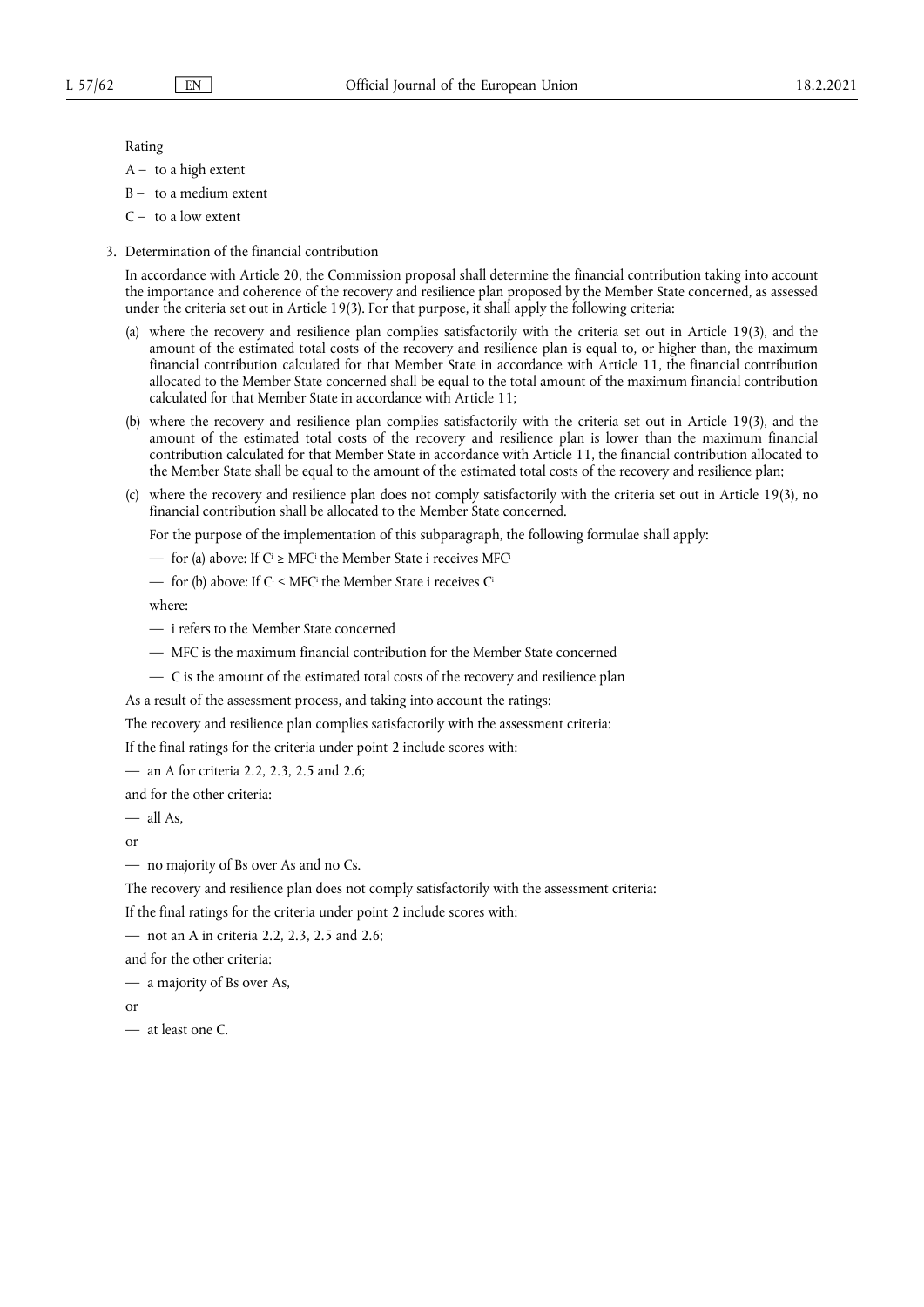# *ANNEX VI*

# **Methodology for climate tracking**

Dimensions and codes for the types of intervention for the Facility

<span id="page-46-0"></span>

|          | <b>INTERVENTION FIELD</b>                                                                                                                                                                                 | Coefficient for the<br>calculation of<br>support to<br>climate change<br>objectives | Coefficient for the<br>calculation of<br>support to<br>environmental<br>objectives |
|----------|-----------------------------------------------------------------------------------------------------------------------------------------------------------------------------------------------------------|-------------------------------------------------------------------------------------|------------------------------------------------------------------------------------|
| 001      | Investment in fixed assets, including research infrastructure, in micro<br>enterprises directly linked to research and innovation activities                                                              | 0 %                                                                                 | 0 %                                                                                |
| 002      | Investment in fixed assets, including research infrastructure, in small<br>and medium-sized enterprises (including private research centres)<br>directly linked to research and innovation activities     | $0\ \%$                                                                             | 0 %                                                                                |
| 002 bis1 | Investment in fixed assets in large, including research infrastructure,<br>enterprises (1) directly linked to research and innovation activities                                                          | 0 %                                                                                 | 0 %                                                                                |
| 003      | Investment in fixed assets, including research infrastructure, in public<br>research centres and higher education directly linked to research and<br>innovation activities                                | 0 %                                                                                 | $0\ \%$                                                                            |
| 004      | Investment in intangible assets in micro enterprises directly linked to<br>research and innovation activities                                                                                             | $0\ \%$                                                                             | 0 %                                                                                |
| 005      | Investment in intangible assets in SMEs (including private research<br>centres) directly linked to research and innovation activities                                                                     | $0\ \%$                                                                             | 0 %                                                                                |
| 005bis1  | Investment in intangible assets in large enterprises directly linked to<br>research and innovation activities                                                                                             | $0\ \%$                                                                             | 0 %                                                                                |
| 006      | Investment in intangible assets in public research centres and higher<br>education directly linked to research and innovation activities                                                                  | 0 %                                                                                 | 0 %                                                                                |
| 007      | Research and innovation activities in micro enterprises including<br>networking (industrial research, experimental development, feasibility<br>studies)                                                   | 0 %                                                                                 | 0 %                                                                                |
| 008      | Research and innovation activities in SMEs, including networking                                                                                                                                          | 0 %                                                                                 | 0 %                                                                                |
| 008bis1  | Research and innovation activities in large enterprises, including<br>networking                                                                                                                          | $0\%$                                                                               | $0\%$                                                                              |
| 009      | Research and innovation activities in public research centres, higher<br>education and centres of competence including networking (industrial<br>research, experimental development, feasibility studies) | 0 %                                                                                 | 0 %                                                                                |
| 010      | Digitising SMEs (including e-commerce, e- business and networked<br>business processes, digital innovation hubs, living labs, web<br>entrepreneurs and ICT start-ups, B2B)                                | 0 %                                                                                 | 0 %                                                                                |
| 010bis1  | Digitising large enterprises (including e-commerce, e-business and<br>networked business processes, digital innovation hubs, living labs, web<br>entrepreneurs and ICT start-ups, B2B)                    | $0\ \%$                                                                             | 0 %                                                                                |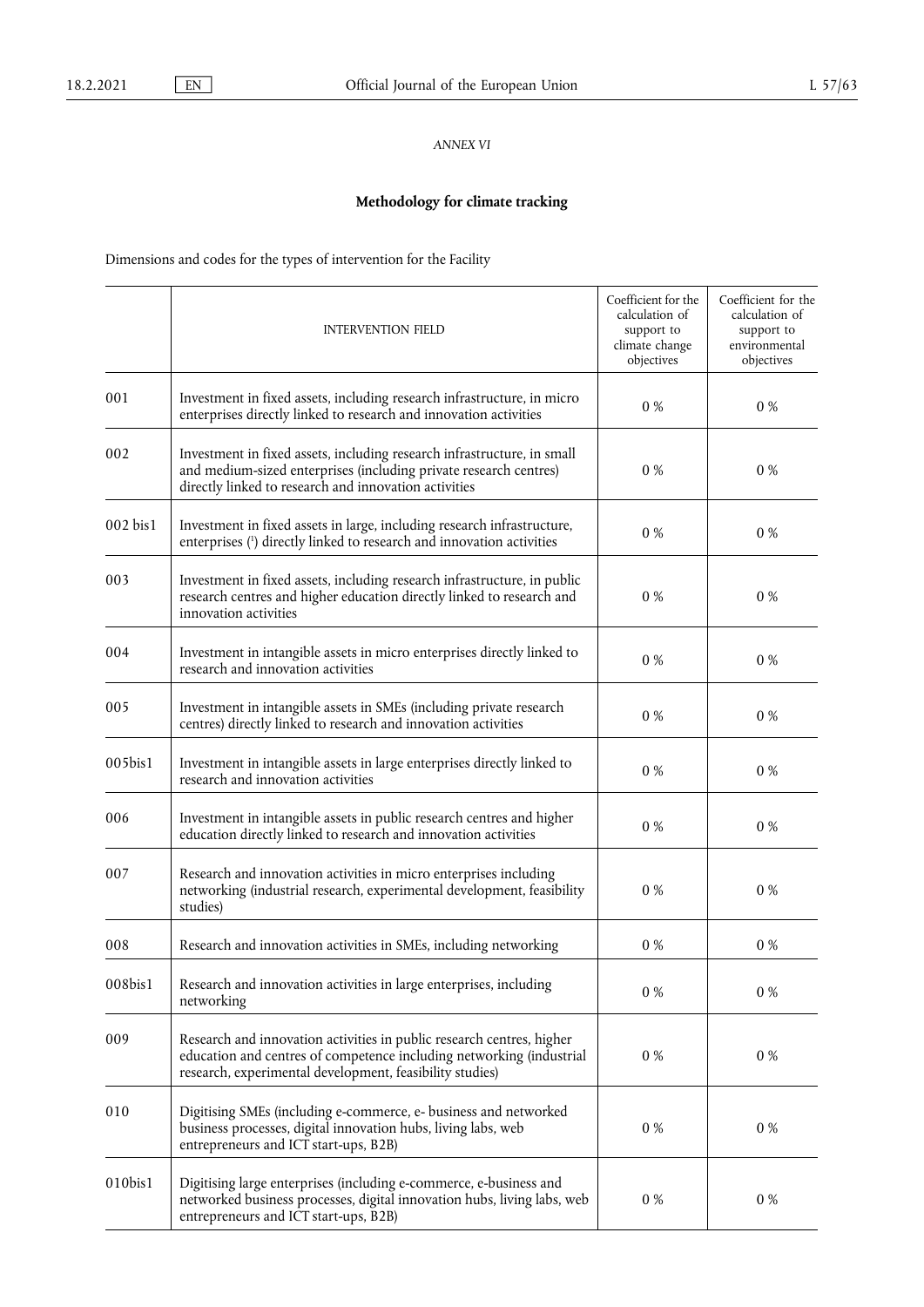<span id="page-47-0"></span>

|        | <b>INTERVENTION FIELD</b>                                                                                                                                                                                                                                                 | Coefficient for the<br>calculation of<br>support to<br>climate change<br>objectives | Coefficient for the<br>calculation of<br>support to<br>environmental<br>objectives |
|--------|---------------------------------------------------------------------------------------------------------------------------------------------------------------------------------------------------------------------------------------------------------------------------|-------------------------------------------------------------------------------------|------------------------------------------------------------------------------------|
| 010ter | Digitising SMEs or large enterprises (including e-commerce, e-business<br>and networked business processes, digital innovation hubs, living labs,<br>web entrepreneurs and ICT start-ups, B2B) compliant with GHG<br>emission reduction or energy efficiency criteria (2) | 40 %                                                                                | 0 %                                                                                |
| 011    | Government ICT solutions, e-services, applications                                                                                                                                                                                                                        | $0\ \%$                                                                             | 0 %                                                                                |
| 011bis | Government ICT solutions, e-services, applications compliant with<br>GHG emission reduction or energy efficiency criteria (2)                                                                                                                                             | 40 %                                                                                | 0 %                                                                                |
| 012    | IT services and applications for digital skills and digital inclusion                                                                                                                                                                                                     | 0 %                                                                                 | 0 %                                                                                |
| 013    | e-Health services and applications (including e-care, Internet of Things<br>for physical activity and ambient assisted living)                                                                                                                                            | $0\ \%$                                                                             | $0\%$                                                                              |
| 014    | Business infrastructure for SMEs (including industrial parks and sites)                                                                                                                                                                                                   | $0\ \%$                                                                             | $0\%$                                                                              |
| 015    | SME business development and internationalisation, including<br>productive investments                                                                                                                                                                                    | $0\ \%$                                                                             | $0\ \%$                                                                            |
| 015bis | Support for large enterprises through financial instruments, including<br>productive investments                                                                                                                                                                          | $0\ \%$                                                                             | $0\ \%$                                                                            |
| 016    | Skills development for smart specialisation, industrial transition,<br>entrepreneurship and adaptability of enterprises to change                                                                                                                                         | 0 %                                                                                 | 0 %                                                                                |
| 017    | Advanced support services for SMEs and groups of SMEs (including<br>management, marketing and design services)                                                                                                                                                            | $0\ \%$                                                                             | $0\%$                                                                              |
| 018    | Incubation, support to spin-offs and spin-outs and start-ups                                                                                                                                                                                                              | 0 %                                                                                 | 0 %                                                                                |
| 019    | Support for Innovation clusters including between businesses, research<br>organisations and public authorities and business networks primarily<br>benefiting SMEs                                                                                                         | $0\ \%$                                                                             | $0\%$                                                                              |
| 020    | Innovation processes in SMEs (process, organisational, marketing,<br>co-creation, user and demand driven innovation)                                                                                                                                                      | $0\ \%$                                                                             | 0 %                                                                                |
| 021    | Technology transfer and cooperation between enterprises, research<br>centres and higher education sector                                                                                                                                                                  | $0\ \%$                                                                             | 0 %                                                                                |
| 022    | Research and innovation processes, technology transfer and<br>cooperation between enterprises focusing on the low carbon economy,<br>resilience and adaptation to climate change                                                                                          | 100 %                                                                               | 40 %                                                                               |
| 023    | Research and innovation processes, technology transfer and<br>cooperation between enterprises focusing on circular economy                                                                                                                                                | 40 %                                                                                | 100 %                                                                              |
| 024    | Energy efficiency and demonstration projects in SMEs and supporting<br>measures                                                                                                                                                                                           | 40 %                                                                                | 40 %                                                                               |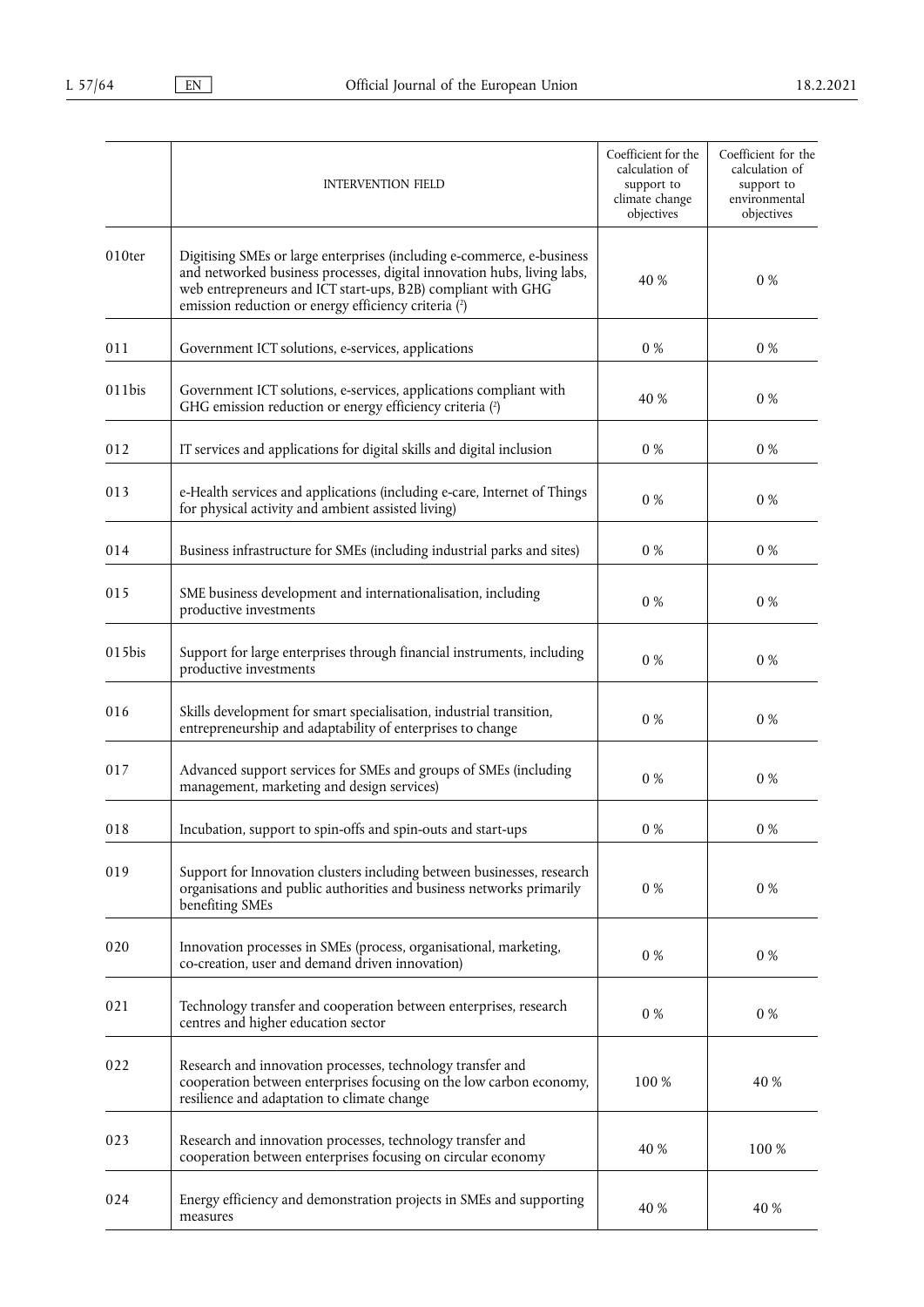<span id="page-48-6"></span><span id="page-48-5"></span><span id="page-48-4"></span><span id="page-48-3"></span><span id="page-48-2"></span><span id="page-48-1"></span><span id="page-48-0"></span>

|         | <b>INTERVENTION FIELD</b>                                                                                                                                                                                                                     | Coefficient for the<br>calculation of<br>support to<br>climate change<br>objectives | Coefficient for the<br>calculation of<br>support to<br>environmental<br>objectives |
|---------|-----------------------------------------------------------------------------------------------------------------------------------------------------------------------------------------------------------------------------------------------|-------------------------------------------------------------------------------------|------------------------------------------------------------------------------------|
| 024bis  | Energy efficiency and demonstration projects in large enterprises and<br>supporting measures                                                                                                                                                  | 40 %                                                                                | 40 %                                                                               |
| 024ter  | Energy efficiency and demonstration projects in SMEs or large<br>enterprises and supporting measures compliant with energy efficiency<br>criteria (3)                                                                                         | 100 %                                                                               | 40 %                                                                               |
| 025     | Energy efficiency renovation of existing housing stock, demonstration<br>projects and supporting measures                                                                                                                                     | 40 %                                                                                | 40 %                                                                               |
| 025bis  | Energy efficiency renovation of existing housing stock, demonstration<br>projects and supporting measures compliant with energy efficiency<br>criteria (4)                                                                                    | 100 %                                                                               | 40 %                                                                               |
| 025ter  | Construction of new energy efficient buildings (5)                                                                                                                                                                                            | 40 %                                                                                | 40 %                                                                               |
| 026     | Energy efficiency renovation or energy efficiency measures regarding<br>public infrastructure, demonstration projects and supporting measures                                                                                                 | 40 %                                                                                | 40 %                                                                               |
| 026bis  | Energy efficiency renovation or energy efficiency measures regarding<br>public infrastructure, demonstration projects and supporting measures<br>compliant with energy efficiency criteria (6)                                                | 100 %                                                                               | 40 %                                                                               |
| 027     | Support to enterprises that provide services contributing to the low<br>carbon economy and to resilience to climate change including<br>awareness-raising measures                                                                            | 100 %                                                                               | 40 %                                                                               |
| 028     | Renewable energy: wind                                                                                                                                                                                                                        | 100 %                                                                               | 40 %                                                                               |
| 029     | Renewable energy: solar                                                                                                                                                                                                                       | 100 %                                                                               | 40 %                                                                               |
| 030     | Renewable energy: biomass (7)                                                                                                                                                                                                                 | 40 %                                                                                | 40 %                                                                               |
| 030bis  | Renewable energy: biomass with high GHG savings (8)                                                                                                                                                                                           | 100 %                                                                               | 40 %                                                                               |
| 031     | Renewable energy: marine                                                                                                                                                                                                                      | 100 %                                                                               | 40 %                                                                               |
| 032     | Other renewable energy (including geothermal energy)                                                                                                                                                                                          | 100 %                                                                               | 40 %                                                                               |
| 033     | Smart Energy Systems (including smart grids and ICT systems) and<br>related storage.                                                                                                                                                          | 100 %                                                                               | 40 %                                                                               |
| 034     | High efficiency co-generation, district heating and cooling                                                                                                                                                                                   | 40 %                                                                                | 40 %                                                                               |
| 034bis0 | High efficiency co-generation, efficient district heating and cooling with<br>low lifecycle emissions (9)                                                                                                                                     | 100 %                                                                               | 40 %                                                                               |
| 034bis1 | Replacement of coal-based heating systems by gas-based heating<br>systems for climate mitigation purposes                                                                                                                                     | $0\ \%$                                                                             | $0\%$                                                                              |
| 034bis2 | Distribution and transport of natural gas substituting coal                                                                                                                                                                                   | 0 %                                                                                 | $0\%$                                                                              |
| 035     | Adaptation to climate change measures and prevention and<br>management of climate related risks: floods (including awareness<br>raising, civil protection and disaster management systems,<br>infrastructures and ecosystem based approaches) | 100 %                                                                               | 100 %                                                                              |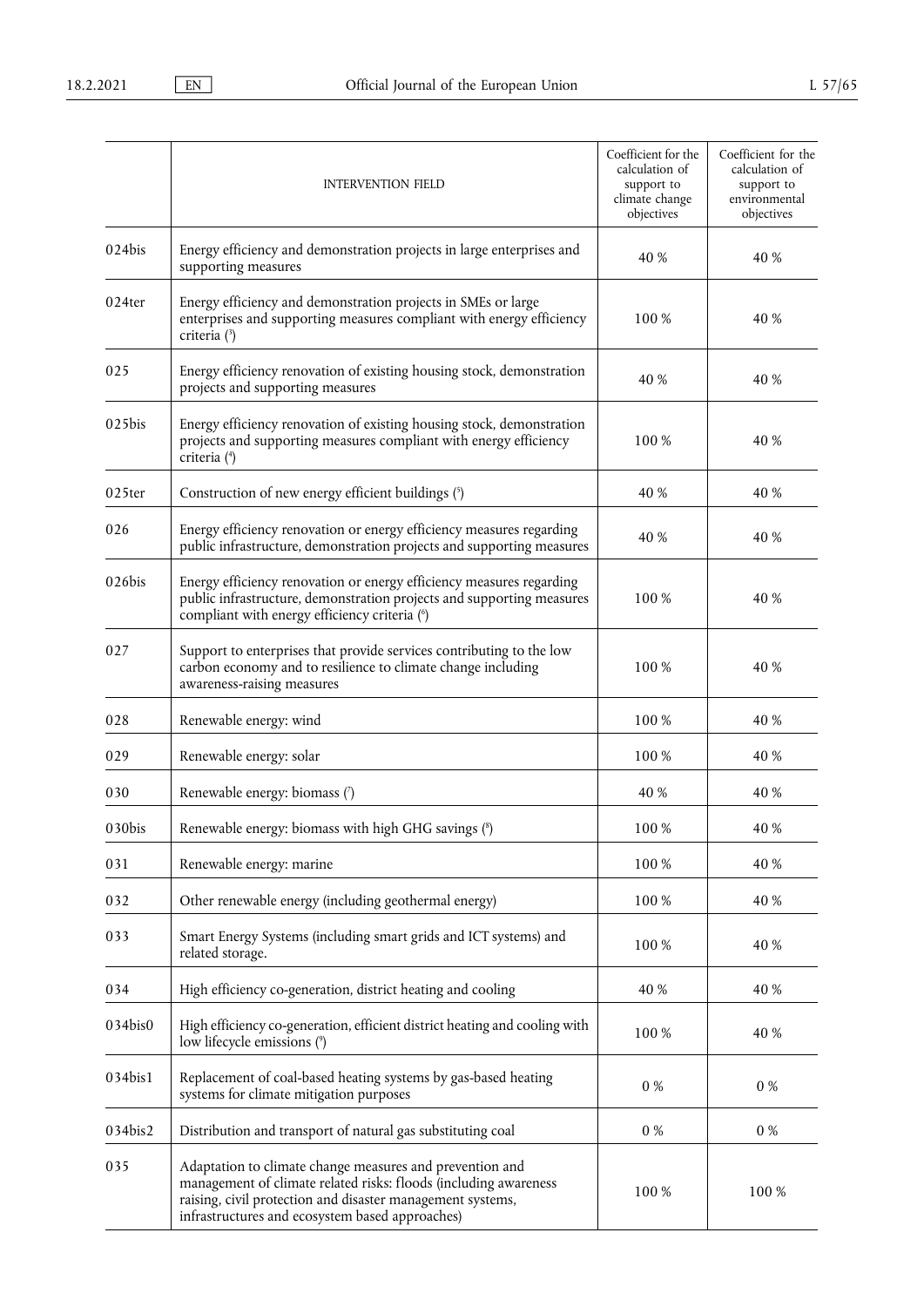<span id="page-49-3"></span><span id="page-49-2"></span><span id="page-49-1"></span><span id="page-49-0"></span>

|        | <b>INTERVENTION FIELD</b>                                                                                                                                                                                                                                                                                           | Coefficient for the<br>calculation of<br>support to<br>climate change<br>objectives | Coefficient for the<br>calculation of<br>support to<br>environmental<br>objectives |
|--------|---------------------------------------------------------------------------------------------------------------------------------------------------------------------------------------------------------------------------------------------------------------------------------------------------------------------|-------------------------------------------------------------------------------------|------------------------------------------------------------------------------------|
| 036    | Adaptation to climate change measures and prevention and<br>management of climate related risks: fires (including awareness raising,<br>civil protection and disaster management systems, infrastructures and<br>ecosystem based approaches)                                                                        | 100 %                                                                               | 100 %                                                                              |
| 037    | Adaptation to climate change measures and prevention and<br>management of climate related risks: others, e.g. storms and drought<br>(including awareness raising, civil protection and disaster management<br>systems, infrastructures and ecosystem based approaches)                                              | 100 %                                                                               | 100 %                                                                              |
| 038    | Risk prevention and management of non-climate-related natural risks<br>(for example earthquakes) and risks linked to human activities (for<br>example technological accidents), including awareness raising, civil<br>protection and disaster management systems, infrastructures and<br>ecosystem based approaches | 0 %                                                                                 | 100 %                                                                              |
| 039    | Provision of water for human consumption (extraction, treatment,<br>storage and distribution infrastructure, efficiency measures, drinking<br>water supply)                                                                                                                                                         | 0 %                                                                                 | 100 %                                                                              |
| 039bis | Provision of water for human consumption (extraction, treatment,<br>storage and distribution infrastructure, efficiency measures, drinking<br>water supply) compliant with efficiency criteria (10)                                                                                                                 | 40 %                                                                                | 100 %                                                                              |
| 040    | Water management and water resource conservation (including river<br>basin management, specific climate change adaptation measures, reuse,<br>leakage reduction)                                                                                                                                                    | 40 %                                                                                | 100 %                                                                              |
| 041    | Waste water collection and treatment                                                                                                                                                                                                                                                                                | $0\ \%$                                                                             | 100 %                                                                              |
| 041bis | Waste water collection and treatment compliant with energy efficiency<br>criteria (11)                                                                                                                                                                                                                              | 40 %                                                                                | 100 %                                                                              |
| 042    | Household waste management: prevention, minimisation, sorting,<br>reuse, recycling measures                                                                                                                                                                                                                         | 40 %                                                                                | 100 %                                                                              |
| 042bis | Household waste management: residual waste management                                                                                                                                                                                                                                                               | $0\ \%$                                                                             | 100 %                                                                              |
| 044    | Commercial, industrial waste management: prevention, minimisation,<br>sorting, reuse, recycling measures                                                                                                                                                                                                            | 40 %                                                                                | 100 %                                                                              |
| 044bis | Commercial, industrial waste management: residual and hazardous<br>waste                                                                                                                                                                                                                                            | $0\ \%$                                                                             | 100 %                                                                              |
| 045    | Promoting the use of recycled materials as raw materials                                                                                                                                                                                                                                                            | $0\ \%$                                                                             | 100 %                                                                              |
| 045bis | Use of recycled materials as raw materials compliant with the efficiency<br>criteria (12)                                                                                                                                                                                                                           | 100 %                                                                               | 100 %                                                                              |
| 046    | Rehabilitation of industrial sites and contaminated land                                                                                                                                                                                                                                                            | $0\ \%$                                                                             | 100 %                                                                              |
| 046bis | Rehabilitation of industrial sites and contaminated land compliant with<br>efficiency criteria (13)                                                                                                                                                                                                                 | 40 %                                                                                | 100 %                                                                              |
| 047    | Support to environmentally-friendly production processes and<br>resource efficiency in SMEs                                                                                                                                                                                                                         | 40 %                                                                                | 40 %                                                                               |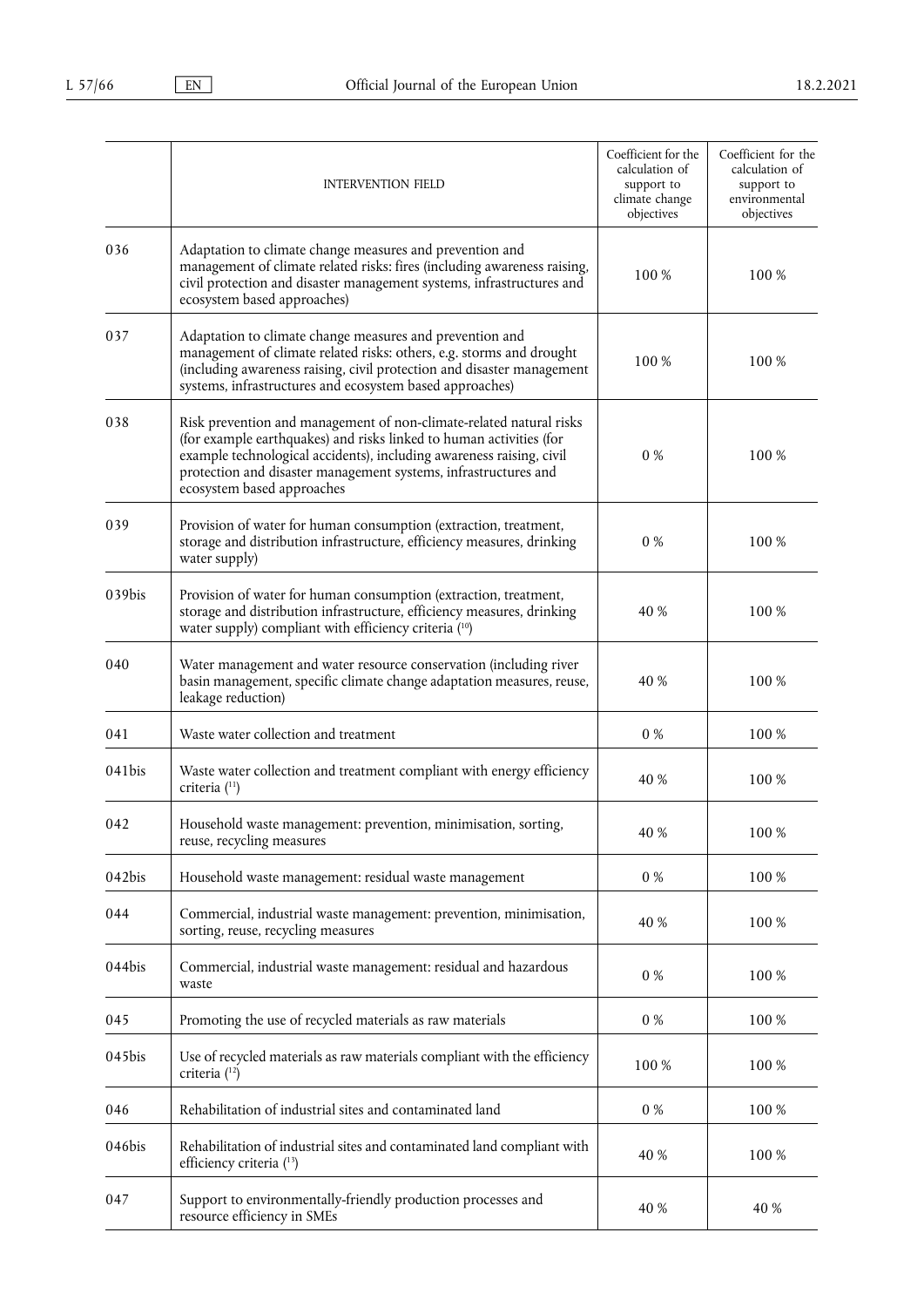<span id="page-50-0"></span>

|           | <b>INTERVENTION FIELD</b>                                                                                                                                                                                                                | Coefficient for the<br>calculation of<br>support to<br>climate change<br>objectives | Coefficient for the<br>calculation of<br>support to<br>environmental<br>objectives |
|-----------|------------------------------------------------------------------------------------------------------------------------------------------------------------------------------------------------------------------------------------------|-------------------------------------------------------------------------------------|------------------------------------------------------------------------------------|
| 047bis    | Support to environmentally-friendly production processes and<br>resource efficiency in large enterprises                                                                                                                                 | 40 %                                                                                | 40 %                                                                               |
| 048       | Air quality and noise reduction measures                                                                                                                                                                                                 | 40 %                                                                                | 100 %                                                                              |
| 049       | Protection, restoration and sustainable use of Natura 2000 sites.                                                                                                                                                                        | 40 %                                                                                | 100 %                                                                              |
| 050       | Nature and biodiversity protection, natural heritage and resources,<br>green and blue infrastructure                                                                                                                                     | 40 %                                                                                | 100 %                                                                              |
| 051       | ICT: Very High-Capacity broadband network (backbone/backhaul<br>network)                                                                                                                                                                 | 0 %                                                                                 | $0\%$                                                                              |
| 052       | ICT: Very High-Capacity broadband network (access/local loop with a<br>performance equivalent to an optical fibre installation up to the<br>distribution point at the serving location for multi-dwelling premises)                      | 0 %                                                                                 | 0 %                                                                                |
| 053       | ICT: Very High-Capacity broadband network (access/local loop with a<br>performance equivalent to an optical fibre installation up to the<br>distribution point at the serving location for homes and business<br>premises)               | 0 %                                                                                 | 0 %                                                                                |
| 054       | ICT: Very High-Capacity broadband network (access/local loop with a<br>performance equivalent to an optical fibre installation up to the base<br>station for advanced wireless communication)                                            | $0\ \%$                                                                             | $0\%$                                                                              |
| 055       | ICT: Other types of ICT infrastructure (including large-scale computer<br>resources/equipment, data centres, sensors and other wireless<br>equipment)                                                                                    | 0 %                                                                                 | 0 %                                                                                |
| $055$ bis | ICT: Other types of ICT infrastructure (including large-scale computer<br>resources/equipment, data centres, sensors and other wireless<br>equipment) compliant with the carbon emission reduction and energy<br>efficiency criteria (2) | 40 %                                                                                | 0 %                                                                                |
| 056       | Newly built or upgraded motorways and roads - TEN-T core network (14)                                                                                                                                                                    | $0\ \%$                                                                             | $0\%$                                                                              |
| 057       | Newly built or upgraded motorways and roads - TEN-T comprehensive<br>network                                                                                                                                                             | $0\ \%$                                                                             | $0\ \%$                                                                            |
| 058       | Newly built or upgraded secondary road links to TEN-T road network<br>and nodes                                                                                                                                                          | $0\ \%$                                                                             | $0\%$                                                                              |
| 059       | Newly built or upgraded other national, regional and local access roads                                                                                                                                                                  | $0\ \%$                                                                             | $0\%$                                                                              |
| 060       | Reconstructed or modernised motorways and roads - TEN-T core<br>network                                                                                                                                                                  | $0\ \%$                                                                             | $0\%$                                                                              |
| 061       | Reconstructed or modernised motorways and roads - TEN-T<br>comprehensive network                                                                                                                                                         | $0\ \%$                                                                             | $0\ \%$                                                                            |
| 062       | Other reconstructed or modernised roads (motorway, national,<br>regional or local)                                                                                                                                                       | $0\ \%$                                                                             | $0\ \%$                                                                            |
| 063       | Digitalisation of transport: road                                                                                                                                                                                                        | $0\ \%$                                                                             | $0\ \%$                                                                            |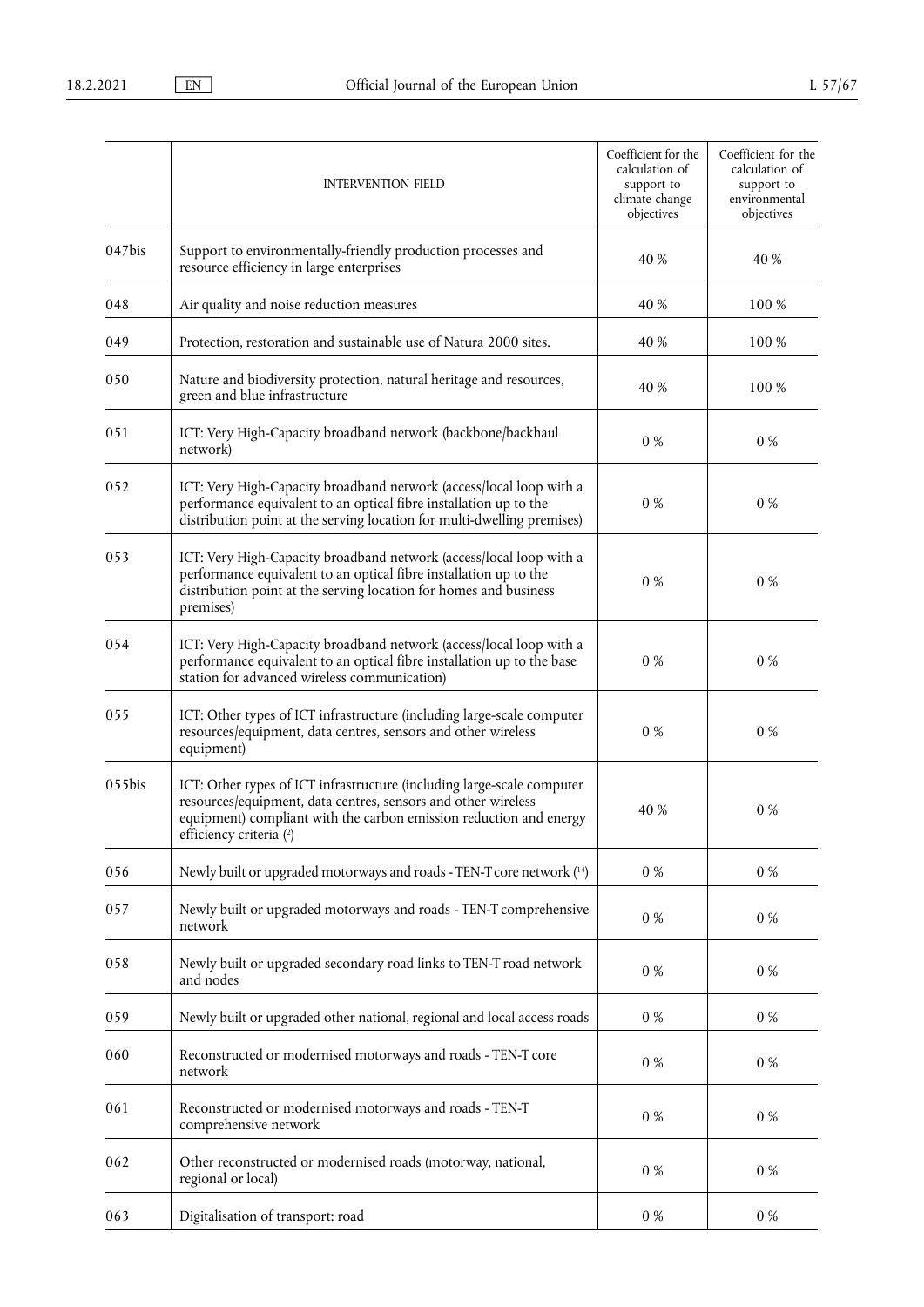<span id="page-51-4"></span><span id="page-51-3"></span><span id="page-51-2"></span><span id="page-51-1"></span><span id="page-51-0"></span>

|        | <b>INTERVENTION FIELD</b>                                                                         | Coefficient for the<br>calculation of<br>support to<br>climate change<br>objectives | Coefficient for the<br>calculation of<br>support to<br>environmental<br>objectives |
|--------|---------------------------------------------------------------------------------------------------|-------------------------------------------------------------------------------------|------------------------------------------------------------------------------------|
| 063bis | Digitalisation of transport when dedicated in part to GHG emissions<br>reduction: road            | 40 %                                                                                | 0 %                                                                                |
| 064    | Newly built or upgraded railways - TEN-T core network                                             | 100 %                                                                               | 40 %                                                                               |
| 065    | Newly built or upgraded railways - TEN-T comprehensive network                                    | 100 %                                                                               | 40 %                                                                               |
| 066    | Other newly or upgraded built railways                                                            | 40 %                                                                                | 40 %                                                                               |
| 066bis | Other newly or upgraded built railways - electric/zero emission (15)                              | 100 %                                                                               | 40 %                                                                               |
| 067    | Reconstructed or modernised railways - TEN-T core network                                         | 100 %                                                                               | 40 %                                                                               |
| 068    | Reconstructed or modernised railways - TEN-T comprehensive network                                | 100 %                                                                               | 40 %                                                                               |
| 069    | Other reconstructed or modernised railways                                                        | 40 %                                                                                | 40 %                                                                               |
| 069bis | Other reconstructed or modernised railways - electric/zero<br>emission $(15)$                     | 100 %                                                                               | 40 %                                                                               |
| 070    | Digitalisation of transport: rail                                                                 | 40 %                                                                                | 0 %                                                                                |
| 071    | European Rail Traffic Management System (ERTMS)                                                   | 40 %                                                                                | 40 %                                                                               |
| 072    | Mobile rail assets                                                                                | 0 %                                                                                 | 40 %                                                                               |
| 072bis | Mobile zero emission/electric powered (16) rail assets                                            | 100 %                                                                               | 40 %                                                                               |
| 073    | Clean urban transport infrastructure (17)                                                         | 100 %                                                                               | 40 %                                                                               |
| 074    | Clean urban transport rolling stock (18)                                                          | 100 %                                                                               | 40 %                                                                               |
| 075    | Cycling infrastructure                                                                            | 100 %                                                                               | 100 %                                                                              |
| 076    | Digitalisation of urban transport                                                                 | 0 %                                                                                 | 0 %                                                                                |
| 076bis | Digitalisation of transport when dedicated in part to GHG emissions<br>reduction: urban transport | 40 %                                                                                | $0\ \%$                                                                            |
| 077    | Alternative fuels infrastructure (19)                                                             | 100 %                                                                               | 40 %                                                                               |
| 078    | Multimodal transport (TEN-T)                                                                      | 40 %                                                                                | 40 %                                                                               |
| 079    | Multimodal transport (not urban)                                                                  | 40 %                                                                                | 40 %                                                                               |
| 080    | Seaports (TEN-T)                                                                                  | $0\ \%$                                                                             | $0\%$                                                                              |
| 080bis | Seaports (TEN-T) excluding facilities dedicated to transport of fossil<br>fuels                   | 40 %                                                                                | $0\ \%$                                                                            |
| 081    | Other seaports                                                                                    | $0\ \%$                                                                             | $0\ \%$                                                                            |
| 081bis | Other seaports excluding facilities dedicated to transport of fossil fuels                        | 40 %                                                                                | $0\ \%$                                                                            |
| 082    | Inland waterways and ports (TEN-T)                                                                | $0\ \%$                                                                             | $0\%$                                                                              |
| 082bis | Inland waterways and ports (TEN-T) excluding facilities dedicated to<br>transport of fossil fuels | 40 %                                                                                | $0\ \%$                                                                            |
| 083    | Inland waterways and ports (regional and local)                                                   | $0\ \%$                                                                             | $0\ \%$                                                                            |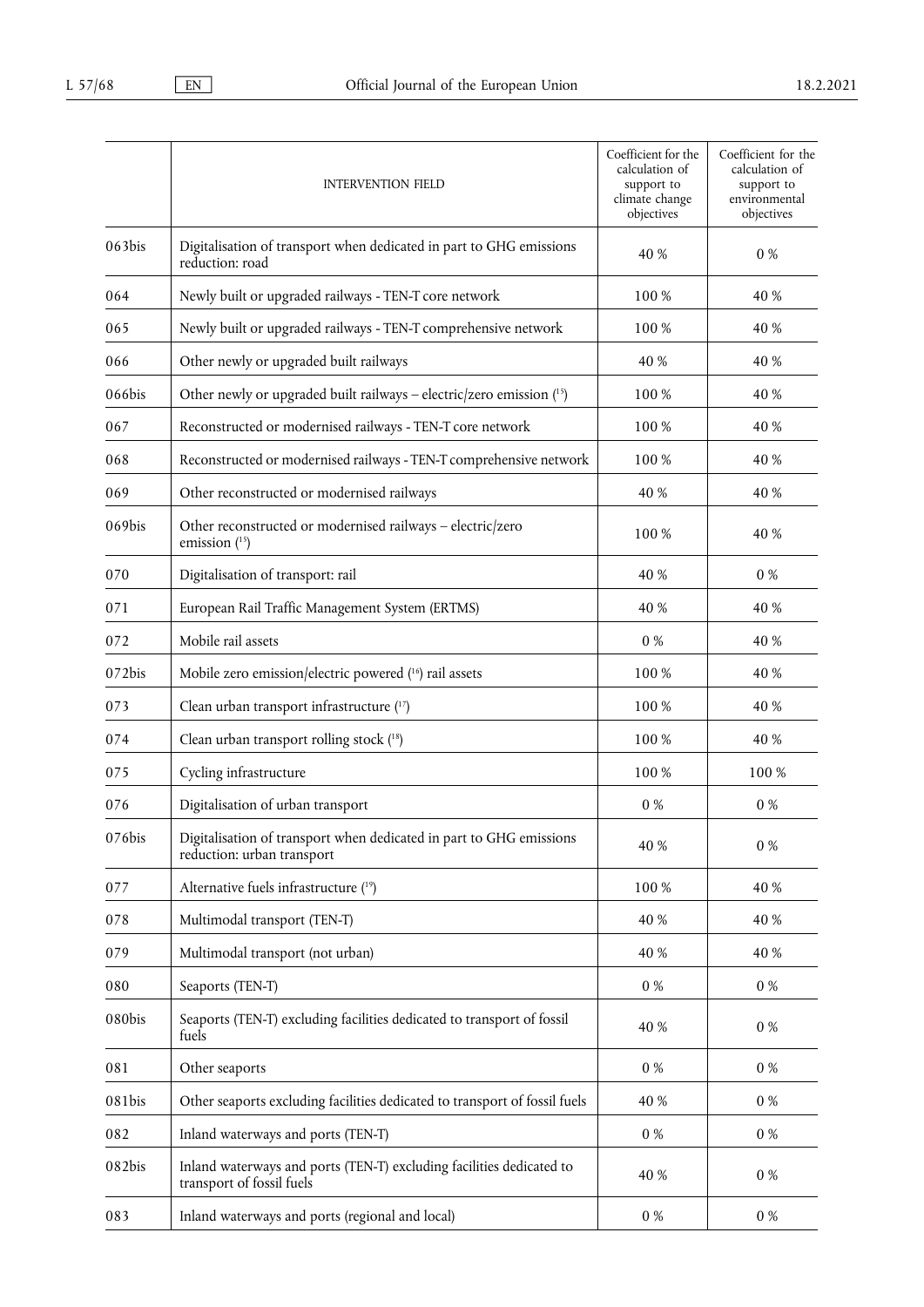|         | <b>INTERVENTION FIELD</b>                                                                                                                                                | Coefficient for the<br>calculation of<br>support to<br>climate change<br>objectives | Coefficient for the<br>calculation of<br>support to<br>environmental<br>objectives |
|---------|--------------------------------------------------------------------------------------------------------------------------------------------------------------------------|-------------------------------------------------------------------------------------|------------------------------------------------------------------------------------|
| 083bis0 | Inland waterways and ports (regional and local) excluding facilities<br>dedicated to transport of fossil fuels                                                           | 40 %                                                                                | 0 %                                                                                |
| 083bis1 | Security, safety and air traffic management systems, for existing airports                                                                                               | 0 %                                                                                 | $0\%$                                                                              |
| 084     | Digitising transport: other transport modes                                                                                                                              | 0 %                                                                                 | $0\%$                                                                              |
| 084bis  | Digitising transport when dedicated in part to GHG emissions<br>reduction: other transport modes                                                                         | 40 %                                                                                | 0 %                                                                                |
| 085     | Infrastructure for early childhood education and care                                                                                                                    | 0 %                                                                                 | 0 %                                                                                |
| 086     | Infrastructure for primary and secondary education                                                                                                                       | $0\%$                                                                               | $0\%$                                                                              |
| 087     | Infrastructure for tertiary education                                                                                                                                    | $0\ \%$                                                                             | $0\%$                                                                              |
| 088     | Infrastructure for vocational education and training and adult learning                                                                                                  | $0\ \%$                                                                             | 0 %                                                                                |
| 089     | Housing infrastructure for migrants, refugees and persons under or<br>applying for international protection                                                              | $0\ \%$                                                                             | $0\%$                                                                              |
| 090     | Housing infrastructure (other than for migrants, refugees and persons<br>under or applying for international protection)                                                 | $0\ \%$                                                                             | $0\%$                                                                              |
| 091     | Other social infrastructure contributing to social inclusion in the<br>community                                                                                         | $0\ \%$                                                                             | $0\%$                                                                              |
| 092     | Health infrastructure                                                                                                                                                    | 0 %                                                                                 | 0 %                                                                                |
| 093     | Health equipment                                                                                                                                                         | 0 %                                                                                 | $0\%$                                                                              |
| 094     | Health mobile assets                                                                                                                                                     | $0\%$                                                                               | $0\%$                                                                              |
| 095     | Digitalisation in health care                                                                                                                                            | 0 %                                                                                 | 0 %                                                                                |
| 096     | Temporary reception infrastructure for migrants, refugees and persons<br>under or applying for international protection                                                  | $0\ \%$                                                                             | $0\%$                                                                              |
| 097     | Measures to improve access to employment                                                                                                                                 | $0\ \%$                                                                             | $0\%$                                                                              |
| 098     | Measures to promote access to employment of long-term unemployed                                                                                                         | $0\ \%$                                                                             | $0\%$                                                                              |
| 099     | Specific support for youth employment and socio-economic<br>integration of young people                                                                                  | 0 %                                                                                 | $0\%$                                                                              |
| 100     | Support for self-employment and business start-ups                                                                                                                       | $0\ \%$                                                                             | $0\ \%$                                                                            |
| 101     | Support for social economy and social enterprises                                                                                                                        | 0 %                                                                                 | 0 %                                                                                |
| 102     | Measures to modernise and strengthen labour market institutions and<br>services to assess and anticipate skills needs and to ensure timely and<br>tailor-made assistance | $0\ \%$                                                                             | $0\%$                                                                              |
| 103     | Support for labour market matching and transitions                                                                                                                       | 0 %                                                                                 | $0\%$                                                                              |
| 104     | Support for labour mobility                                                                                                                                              | $0\ \%$                                                                             | $0\ \%$                                                                            |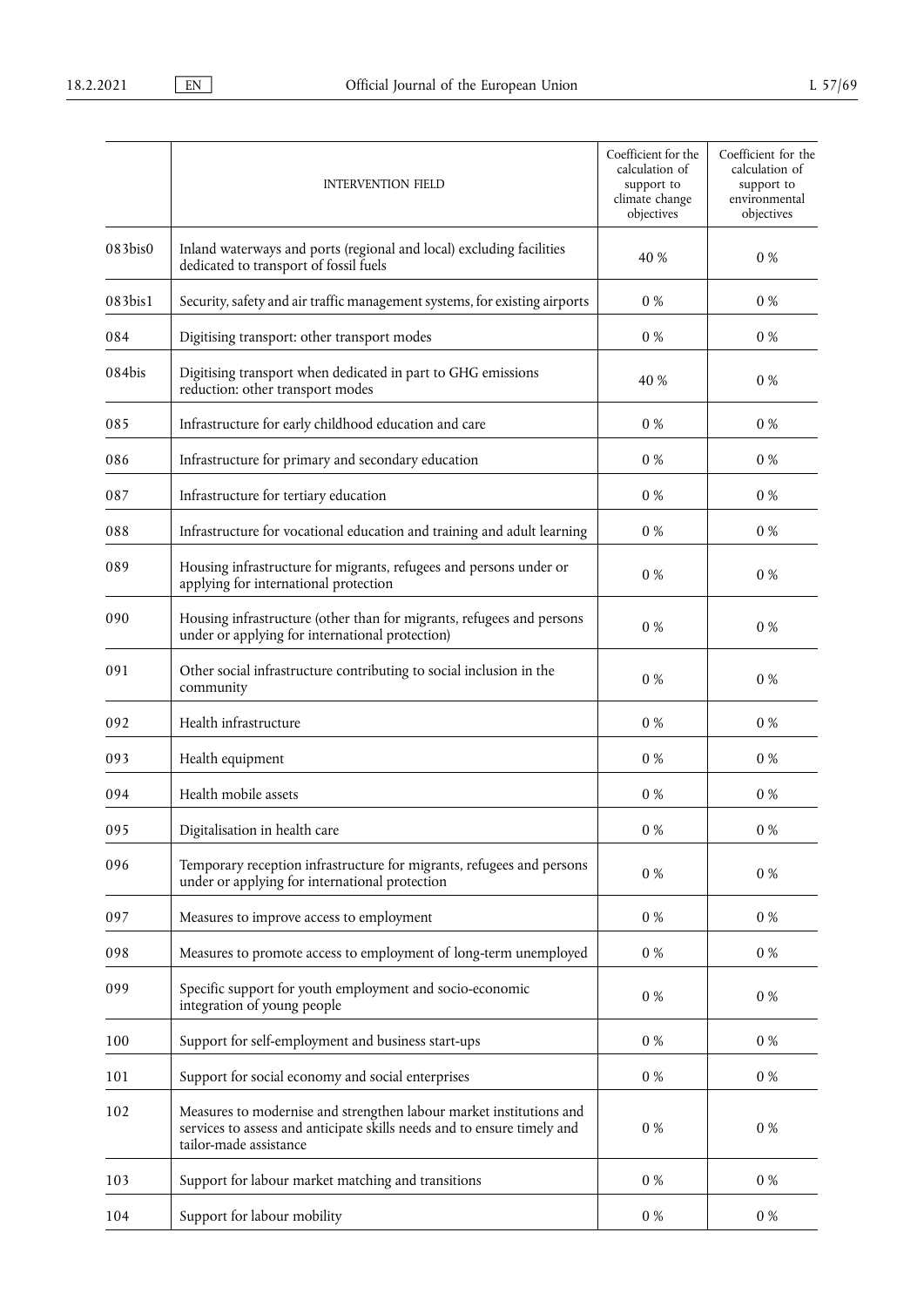|     | <b>INTERVENTION FIELD</b>                                                                                                            | Coefficient for the<br>calculation of<br>support to<br>climate change<br>objectives | Coefficient for the<br>calculation of<br>support to<br>environmental<br>objectives |
|-----|--------------------------------------------------------------------------------------------------------------------------------------|-------------------------------------------------------------------------------------|------------------------------------------------------------------------------------|
| 105 | Measures to promote women's labour market participation and reduce<br>gender-based segregation in the labour market                  | $0\ \%$                                                                             | 0 %                                                                                |
| 106 | Measures promoting work-life balance, including access to childcare<br>and care for dependent persons                                | $0\ \%$                                                                             | $0\ \%$                                                                            |
| 107 | Measures for a healthy and well-adapted working environment<br>addressing health risks, including promotion of physical activity     | 0 %                                                                                 | $0\ \%$                                                                            |
| 108 | Support for the development of digital skills                                                                                        | 0 %                                                                                 | 0 %                                                                                |
| 109 | Support for adaptation of workers, enterprises and entrepreneurs to<br>change                                                        | $0\ \%$                                                                             | $0\ \%$                                                                            |
| 110 | Measures encouraging active and healthy ageing                                                                                       | $0\ \%$                                                                             | $0\%$                                                                              |
| 111 | Support for early childhood education and care (excluding<br>infrastructure)                                                         | $0\ \%$                                                                             | $0\ \%$                                                                            |
| 112 | Support for primary to secondary education (excluding infrastructure)                                                                | $0\ \%$                                                                             | $0\ \%$                                                                            |
| 113 | Support for tertiary education (excluding infrastructure)                                                                            | $0\ \%$                                                                             | $0\ \%$                                                                            |
| 114 | Support for adult education (excluding infrastructure)                                                                               | $0\ \%$                                                                             | $0\ \%$                                                                            |
| 115 | Measures to promote equal opportunities and active participation in<br>society                                                       | 0 %                                                                                 | 0 %                                                                                |
| 116 | Pathways to integration and re-entry into employment for<br>disadvantaged people                                                     | 0 %                                                                                 | 0 %                                                                                |
| 117 | Measures to improve access of marginalised groups such as the Roma to<br>education, employment and to promote their social inclusion | 0%                                                                                  | $0\%$                                                                              |
| 118 | Support to the civil society working with marginalised communities<br>such as the Roma                                               | $0\ \%$                                                                             | $0\ \%$                                                                            |
| 119 | Specific actions to increase participation of third-country nationals in<br>employment                                               | 0 %                                                                                 | $0\ \%$                                                                            |
| 120 | Measures for the social integration of third-country nationals                                                                       | $0\ \%$                                                                             | $0\ \%$                                                                            |
| 121 | Measures to enhancing the equal and timely access to quality,<br>sustainable and affordable services                                 | $0\ \%$                                                                             | $0\%$                                                                              |
| 122 | Measures to enhancing the delivery of family and community-based<br>care services                                                    | $0\ \%$                                                                             | $0\ \%$                                                                            |
| 123 | Measures to improve the accessibility, effectiveness and resilience of<br>healthcare systems (excluding infrastructure)              | 0 %                                                                                 | $0\ \%$                                                                            |
| 124 | Measures to improve access to long-term care (excluding infrastructure)                                                              | $0\ \%$                                                                             | $0\ \%$                                                                            |
| 125 | Measures to modernise social protection systems, including promoting<br>access to social protection                                  | $0\ \%$                                                                             | $0\ \%$                                                                            |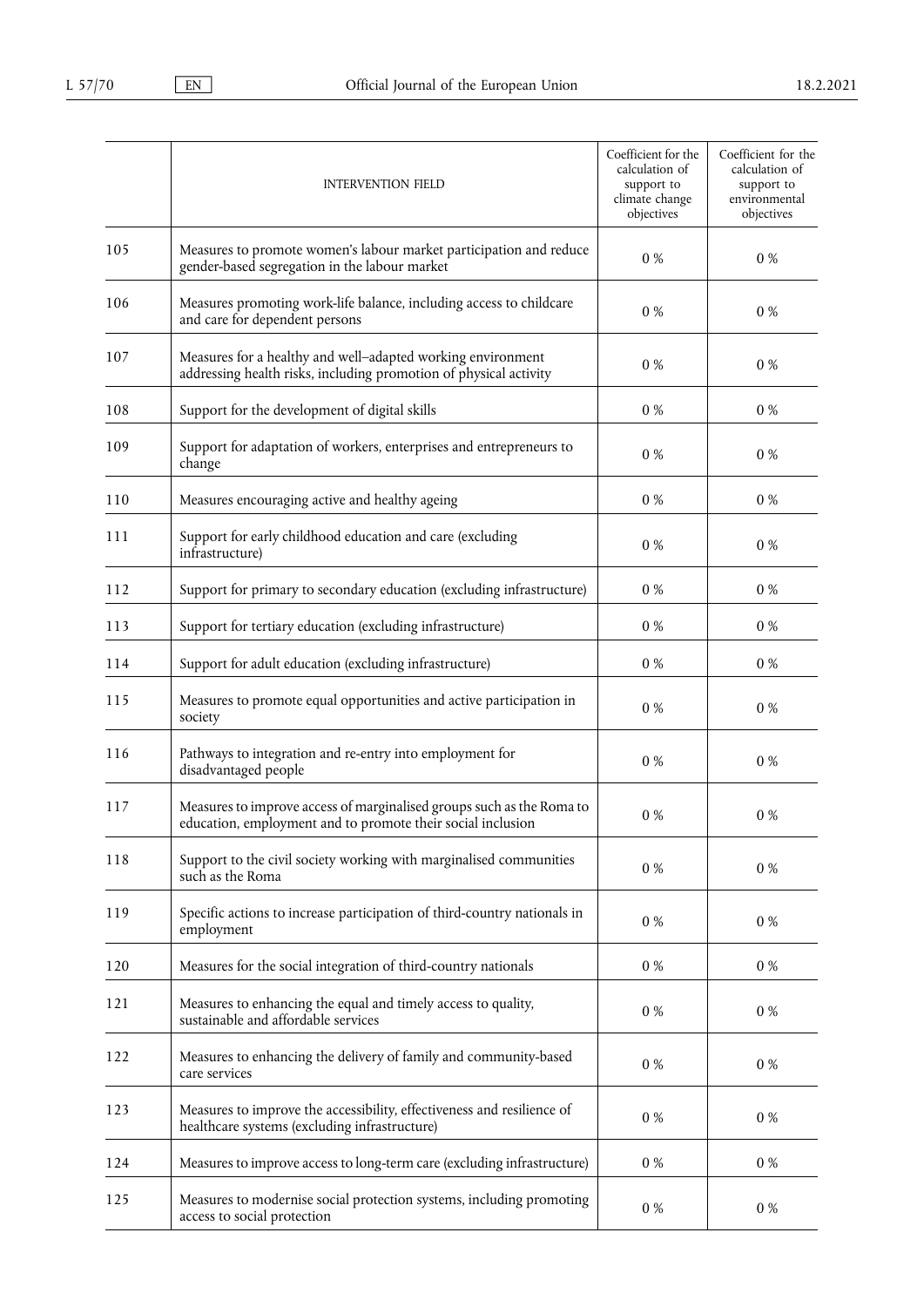|         | <b>INTERVENTION FIELD</b>                                                                                                                                                                                          | Coefficient for the<br>calculation of<br>support to<br>climate change<br>objectives | Coefficient for the<br>calculation of<br>support to<br>environmental<br>objectives |
|---------|--------------------------------------------------------------------------------------------------------------------------------------------------------------------------------------------------------------------|-------------------------------------------------------------------------------------|------------------------------------------------------------------------------------|
| 126     | Promoting social integration of people at risk of poverty or social<br>exclusion, including the most deprived and children                                                                                         | 0 %                                                                                 | 0 %                                                                                |
| 127     | Addressing material deprivation through food and/or material<br>assistance to the most deprived, including accompanying measures                                                                                   | 0 %                                                                                 | 0 %                                                                                |
| 128     | Protection, development and promotion of public tourism assets and<br>tourism services                                                                                                                             | 0 %                                                                                 | 0 %                                                                                |
| 129     | Protection, development and promotion of cultural heritage and<br>cultural services                                                                                                                                | 0 %                                                                                 | 0 %                                                                                |
| 130     | Protection, development and promotion of natural heritage and eco-<br>tourism other than Natura 2000 sites                                                                                                         | 0 %                                                                                 | 100 %                                                                              |
| 131     | Physical regeneration and security of public spaces                                                                                                                                                                | 0 %                                                                                 | 0 %                                                                                |
| 131bis  | Territorial development initiatives, including preparation of territorial<br>strategies                                                                                                                            | $0\ \%$                                                                             | $0\%$                                                                              |
| 132     | Improve the capacity of programme authorities and bodies linked to the<br>implementation of the Funds                                                                                                              | 0 %                                                                                 | 0 %                                                                                |
| 133     | Enhancing cooperation with partners both within and outside the<br>Member State                                                                                                                                    | 0 %                                                                                 | 0 %                                                                                |
| 134     | Cross-financing under the ERDF (support to ESF-type actions necessary<br>for the implementation of the ERDF part of the operation and directly<br>linked to it)                                                    | 0 %                                                                                 | $0\%$                                                                              |
| 135     | Enhancing institutional capacity of public authorities and stakeholders<br>to implement territorial cooperation projects and initiatives in a cross-<br>border, transnational, maritime and inter-regional context | 0 %                                                                                 | $0\%$                                                                              |
| 135 bis | Interreg: border crossing management and mobility and migration<br>management                                                                                                                                      | $0\ \%$                                                                             | 0 %                                                                                |
| 136     | Outermost regions: compensation of any additional costs due to<br>accessibility deficit and territorial fragmentation                                                                                              | 0 %                                                                                 | 0 %                                                                                |
| 137     | Outermost regions: specific action to compensate additional costs due<br>to size market factors                                                                                                                    | $0\ \%$                                                                             | $0\%$                                                                              |
| 138     | Outermost regions: support to compensate additional costs due to<br>climate conditions and relief difficulties                                                                                                     | 40 %                                                                                | 40 %                                                                               |
| 139     | Outermost regions: airports                                                                                                                                                                                        | 0 %                                                                                 | 0 %                                                                                |
| 140     | Information and communication                                                                                                                                                                                      | $0\%$                                                                               | $0\%$                                                                              |
| 141     | Preparation, implementation, monitoring and control                                                                                                                                                                | $0\ \%$                                                                             | $0\%$                                                                              |
| 142     | Evaluation and studies, data collection                                                                                                                                                                            | $0\ \%$                                                                             | 0 %                                                                                |
| 143     | Reinforcement of the capacity of Member State authorities,<br>beneficiaries and relevant partners                                                                                                                  | 0 %                                                                                 | $0\%$                                                                              |
| 01      | Contributing to green skills and jobs and the green economy                                                                                                                                                        | 100 %                                                                               |                                                                                    |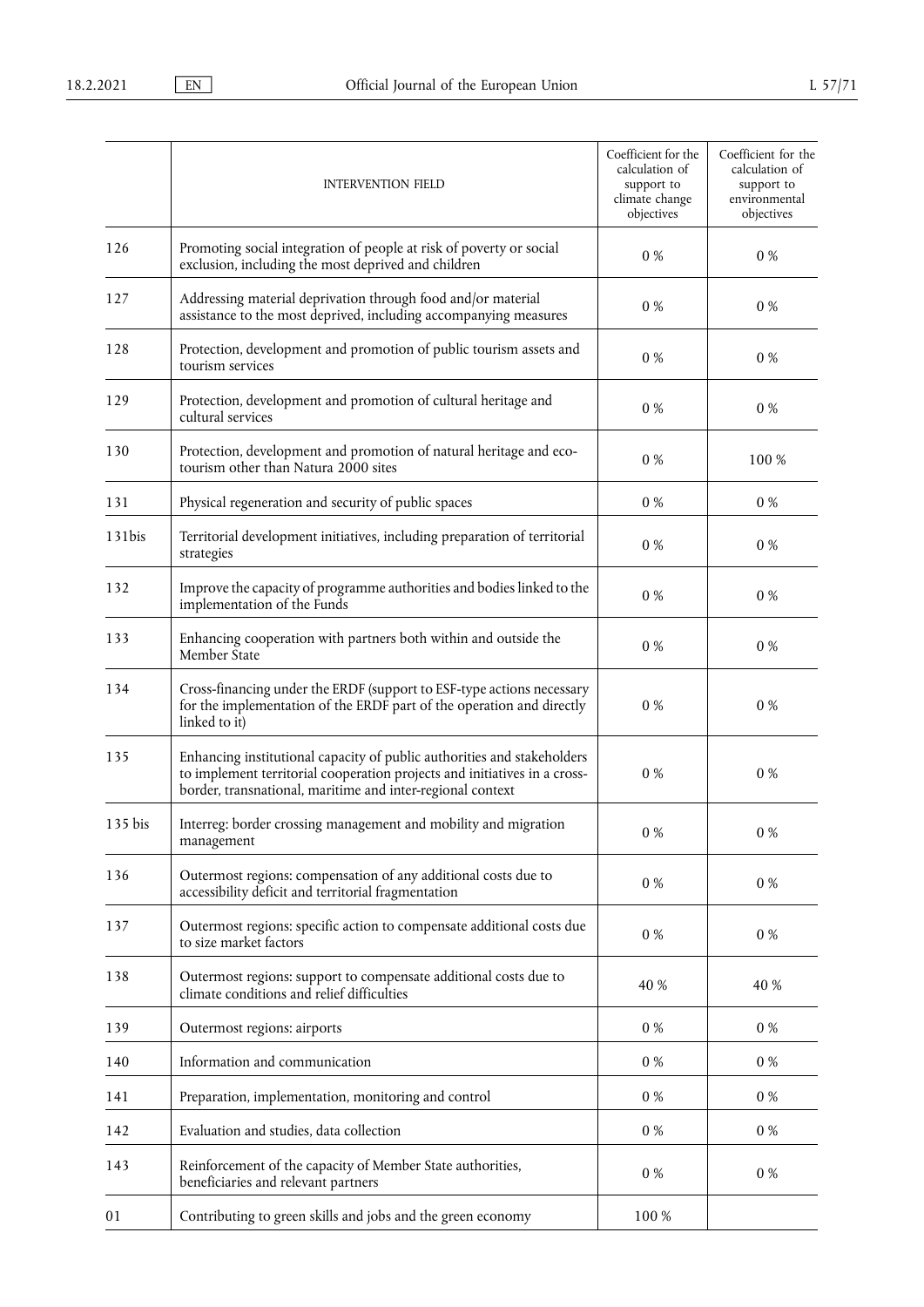- <span id="page-55-0"></span>( 1 [\)](#page-46-0) Large enterprises are all enterprises other than SMEs, including small mid-cap companies.
- <span id="page-55-1"></span>( 2 [\)](#page-47-0) If the objective of the measure is that the activity has to process or collect data to enable GHG emission reductions that result in demonstrated substantial life-cycle GHG emissions savings. If the objective of the measure requires data centres to comply with "European Code of Conduct on Data Centre Energy Efficiency".
- <span id="page-55-2"></span>(\*[\)](#page-48-0) (a) If the objective of the measure is to achieve, on average, at least a medium-depth level renovation as defined in Commission Recommendation on Building Renovation (EU) 2019/786 or (b) if the objective of the measures is to achieve, on average, at least a 30 % reduction of direct and indirect GHG emissions compared to the ex-ante emissions.
- <span id="page-55-3"></span>( 4 [\)](#page-48-1) If the objective of the measure is to achieve, on average, at least a medium-depth level renovation as defined in Commission Recommendation on Building Renovation (EU) 2019/786. The renovation of buildings is also meant to include infrastructure in the sense of intervention fields 85 to 92.
- <span id="page-55-4"></span>( 5 [\)](#page-48-2) If the objective of the measures concerns the construction of new buildings with a Primary Energy Demand (PED) that is at least 20 % lower than the NZEB requirement (nearly zero-energy building, national directives). The construction of new energy efficient buildings is also meant to include infrastructure in the sense of intervention fields 85 to 92.
- <span id="page-55-5"></span>( 6 [\)](#page-48-3) If the objective of the measure is (a) to achieve, on average, at least a medium-depth level renovation as defined in Commission Recommendation on Building Renovation (EU) 2019/786 or (b) to achieve, on average, at least a 30 % reduction of direct and indirect GHG emissions compared to the ex-ante emissions. The renovation of buildings is also meant to include infrastructure in the sense of intervention fields 85 to 92.
- <span id="page-55-6"></span>( 7 [\)](#page-48-4) If the objective of the measure relates to the production of electricity or heat from biomass in line with Directive (EU) 2018/2001 of the European Parliament and of the Council of 11 December 2018 on the promotion of the use of energy from renewable sources (OJ L 328, 21.12.2018, p. 82).
- <span id="page-55-7"></span>( 8 [\)](#page-48-5) If the objective of the measure relates to the production of electricity or heat from biomass in line with Directive (EU) 2018/2001; and if the objective of the measure is to achieve at least 80 % GHG emission savings at the facility from the use of biomass in relation to the GHG saving methodology and the relative fossil fuel comparator set out in Annex VI to Directive (EU) 2018/2001. If the objective of the measure relates to the production of biofuel from biomass (excluding food and feed crops), in line with Directive (EU) 2018/2001; and if the objective of the measure is to achieve at least 65 % GHG emission savings at the facility from the use of biomass for this purpose in relation to the GHG saving methodology and the relative fossil fuel comparator set out in Annex V to Directive (EU) 2018/2001.
- <span id="page-55-8"></span>(\*[\)](#page-48-6) In case of high-efficiency cogeneration, if the objective of the measure is to achieve life cycle emissions that are lower than 100gCO<sub>2</sub> e/kWh or heat/cool produced from waste heat. In case of district heating/cooling, if the associated infrastructure follows the Directive 2012/27/EU of the European Parliament and of the Council of 25 October 2012 on energy efficiency, amending Directives 2009/125/EC and 2010/30/EU and repealing Directives 2004/8/EC and 2006/32/EC (OJ L 315, 14.11.2012, p. 1) or the existing infrastructure is refurbished to meet the definition of the efficient district heating and cooling, or the project is an advanced pilot system (control and energy management systems, Internet of Things) or leads to a lower temperature regime in the district heating and cooling system.
- <span id="page-55-9"></span>( [10\)](#page-49-0) If the objective of the measure is for the constructed system to have an average energy consumption of ≤ 0,5 kWh or an Infrastructure Leakage Index (ILI) of  $\leq 1.5$ , and for the renovation activity to decrease the average energy consumption by more than 20 % or decrease leakage by more than 20 %.
- <span id="page-55-10"></span>( [11\)](#page-49-1) If the objective of the measure for the constructed front-to-end waste water system to have net zero energy use or for the renewal of the front-to-end waste water system to lead to a decreased average energy use by at least 10 % (solely by energy efficiency measures and not by material changes or changes in load).
- <span id="page-55-11"></span> $(1<sup>2</sup>)$  If the objective of the measure is to convert at least 50 %, in terms of weight, of the processed separately collected non-hazardous waste into secondary raw materials.
- <span id="page-55-12"></span>( [13\)](#page-49-3) If the objective of the measure is to turn industrial sites and contaminated land into a natural carbon sink.
- <span id="page-55-13"></span> $(14)$  $(14)$  For intervention fields 56 to 62, intervention fields 73, 74 and 77 can be used for elements of the measures that relate to interventions in alternative fuels, including EV charging, or public transport.
- <span id="page-55-14"></span> $(15)$  $(15)$  If the objective of the measure relates to electrified trackside and associated subsystems or if there is a plan for electrification or it will be fit for use by zero tailpipe emission trains within 10 years.
- <span id="page-55-15"></span>( [16\)](#page-51-1) Also applies to bi-mode trains.
- <span id="page-55-16"></span>( [17\)](#page-51-2) Clean urban transport infrastructure refers to infrastructure that enables the operation of zero-emission rolling stock.
- <span id="page-55-17"></span>( [18\)](#page-51-3) Clean urban transport rolling stock refers to zero-emission rolling stock.
- <span id="page-55-18"></span>( [19\)](#page-51-4) If the objective of the measure is in line with Directive (EU) 2018/2001.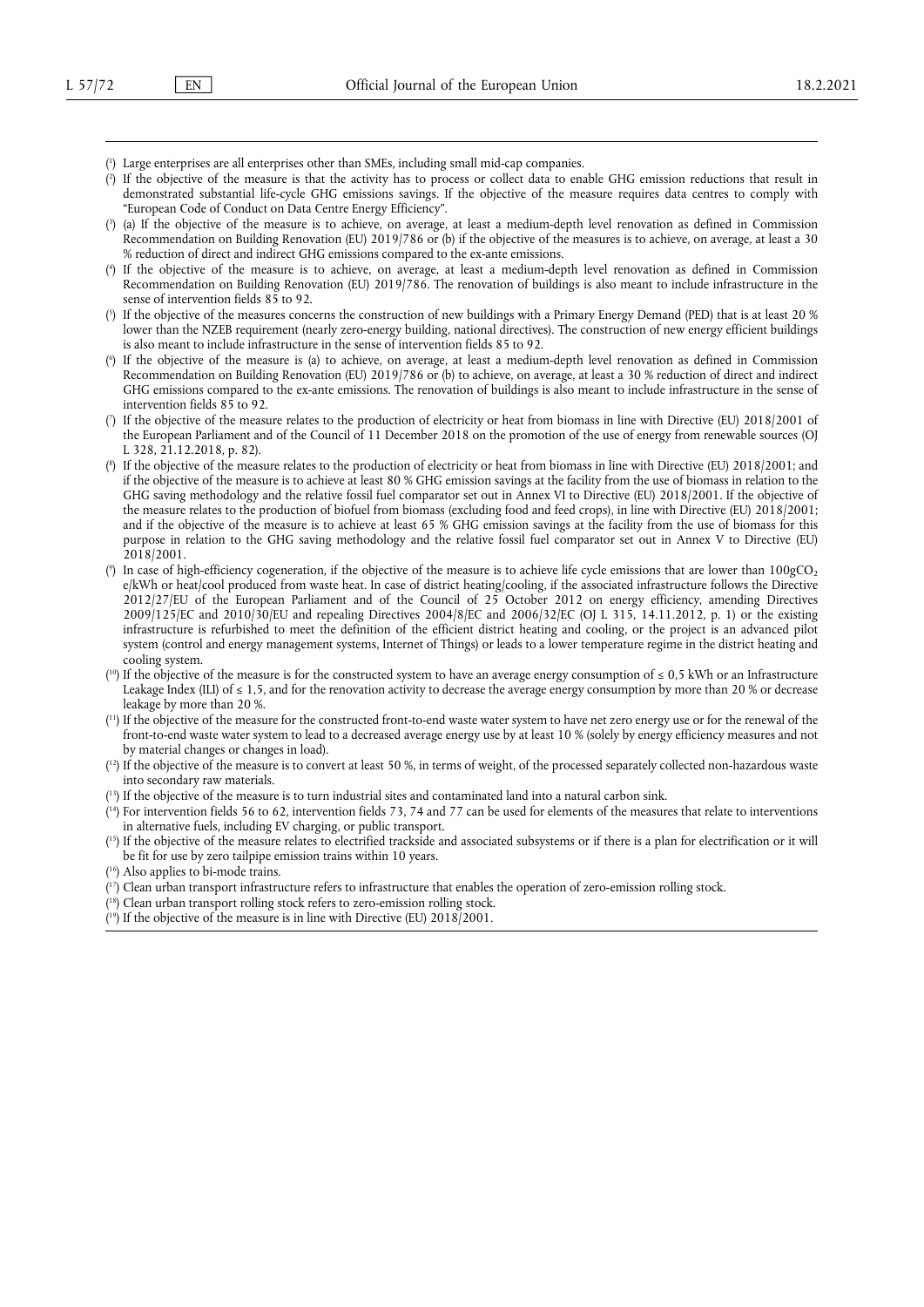# *ANNEX VII*

# **Methodology for digital tagging under the Facility**

Methodology for digital tagging:

Intervention table

<span id="page-56-6"></span><span id="page-56-5"></span><span id="page-56-4"></span><span id="page-56-3"></span><span id="page-56-2"></span><span id="page-56-1"></span><span id="page-56-0"></span>

| Code      | Intervention field and type of intervention (1)                                                                                                                                                                                                                           | Coefficient for the<br>calculation of<br>support to digital<br>transition |
|-----------|---------------------------------------------------------------------------------------------------------------------------------------------------------------------------------------------------------------------------------------------------------------------------|---------------------------------------------------------------------------|
|           | Intervention field 1: Connectivity<br>DESI dimension 1: Connectivity                                                                                                                                                                                                      |                                                                           |
| 051       | Very High-Capacity broadband network (backbone/backhaul network) (2)                                                                                                                                                                                                      | 100 %                                                                     |
| 052       | Very High-Capacity broadband network (access/local loop with a performance equivalent<br>to an optical fibre installation up to the distribution point at the serving location for multi-<br>dwelling premises)                                                           | 100 %                                                                     |
| 053       | Very High-Capacity broadband network (access/local loop with a performance equivalent<br>to an optical fibre installation up to the distribution point at the serving location for homes<br>and business premises)                                                        | 100 %                                                                     |
| 054       | Very High-Capacity broadband network (access/local loop with a performance equivalent<br>to an optical fibre installation up to the base station for advanced wireless<br>communication) (3)                                                                              | 100 %                                                                     |
| 054bis    | 5G network coverage, including uninterrupted provision of connectivity along transport<br>paths; Gigabit connectivity (networks offering at least 1 Gbps symmetric) for socio-<br>economic drivers, such as schools, transport hubs and main providers of public services | 100 %                                                                     |
| $054$ ter | Mobile data connectivity with wide territorial coverage                                                                                                                                                                                                                   | 100 %                                                                     |
|           | Intervention field 2: Digital-related investment in R&D<br>DESI: "The EU ICT Sector and its R&D Performance"                                                                                                                                                              |                                                                           |
| 009bis    | Investment in digital-related R&I activities (including excellence research centres, industrial<br>research, experimental development, feasibility studies, acquisition of fixed or intangible<br>assets for digital related R&I activities)                              | 100 %                                                                     |
|           | Intervention field 3: Human Capital<br>DESI dimension 2: Human Capital                                                                                                                                                                                                    |                                                                           |
| 012       | IT services and applications for digital skills and digital inclusion (4)                                                                                                                                                                                                 | 100 %                                                                     |
| 016       | Skills development for smart specialisation, industrial transition, entrepreneurship, and<br>adaptability of enterprises to change                                                                                                                                        | 40 %                                                                      |
| $108\,$   | Support for the development of digital skills (5)                                                                                                                                                                                                                         | 100 %                                                                     |
| 099       | Specific support for youth employment and socio-economic integration of young people                                                                                                                                                                                      | 40 %                                                                      |
| 100       | Support for self-employment and business start-ups                                                                                                                                                                                                                        | 40 %                                                                      |
|           | Intervention field 4: e-government, digital public services and local digital ecosystems<br>DESI dimension 5: Digital Public services                                                                                                                                     |                                                                           |
| 011       | Government ICT solutions, e-services, applications (6)                                                                                                                                                                                                                    | 100 %                                                                     |
| 011bis    | Government ICT solutions, e-services, applications compliant with GHG emission<br>reduction or energy efficiency criteria (7)                                                                                                                                             | 100 %                                                                     |
| 011ter    | Deployment of the European digital identity scheme for public and private use                                                                                                                                                                                             | 100 %                                                                     |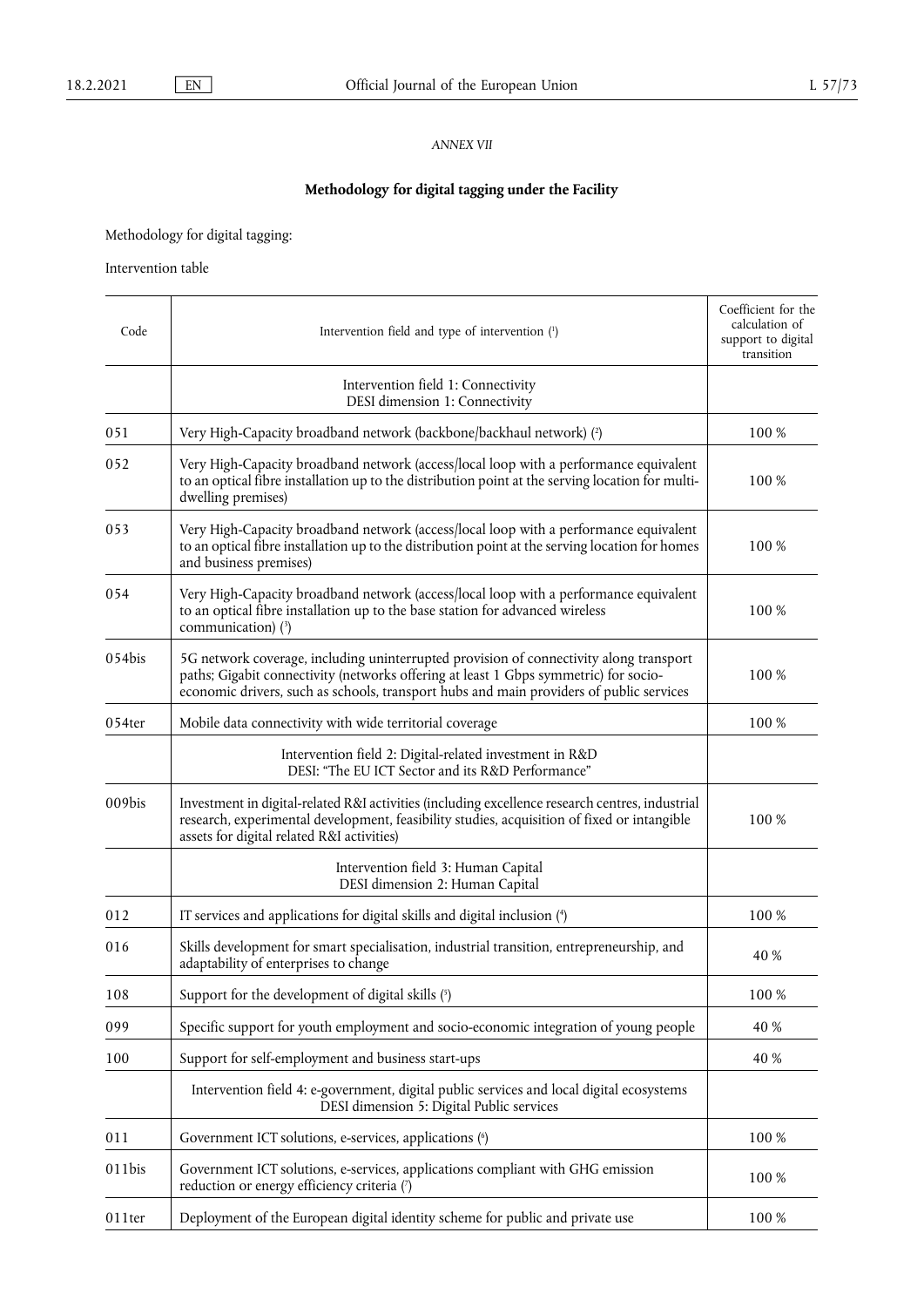<span id="page-57-1"></span><span id="page-57-0"></span>

| Code              | Intervention field and type of intervention (1)                                                                                                                                                                                                                         | Coefficient for the<br>calculation of<br>support to digital<br>transition |
|-------------------|-------------------------------------------------------------------------------------------------------------------------------------------------------------------------------------------------------------------------------------------------------------------------|---------------------------------------------------------------------------|
| 013               | e-Health services and applications (including e-Care, Internet of Things for physical activity<br>and ambient assisted living)                                                                                                                                          | 100 %                                                                     |
| 095               | Digitalisation in health care                                                                                                                                                                                                                                           | 100 %                                                                     |
| 063               | Digitalisation of transport: road                                                                                                                                                                                                                                       | 100 %                                                                     |
| 063bis            | Digitalisation of transport when dedicated in part to GHG emissions reduction: road                                                                                                                                                                                     | 100 %                                                                     |
| 070               | Digitalisation of transport: rail                                                                                                                                                                                                                                       | 100 %                                                                     |
| 071               | European Rail Traffic Management System (ERTMS)                                                                                                                                                                                                                         | 100 %                                                                     |
| 076               | Digitalisation of urban transport                                                                                                                                                                                                                                       | 100 %                                                                     |
| 076bis            | Digitalisation of transport when dedicated in part to GHG emissions reduction: urban<br>transport                                                                                                                                                                       | 100 %                                                                     |
| 084               | Digitising transport: other transport modes                                                                                                                                                                                                                             | 100 %                                                                     |
| 084bis            | Digitising transport when dedicated in part to GHG emissions reduction: other transport<br>modes                                                                                                                                                                        | 100 %                                                                     |
| 033               | Smart Energy Systems (including smart grids and ICT systems) and related storage                                                                                                                                                                                        | 40 %                                                                      |
| $011$ qua-<br>ter | Digitalisation of Justice Systems                                                                                                                                                                                                                                       | 100 %                                                                     |
|                   | Intervention field 5: Digitalisation of businesses<br>DESI dimension 4: Integration of digital technologies                                                                                                                                                             |                                                                           |
| 010               | Digitising SMEs (including e-Commerce, e-Business and networked business processes,<br>digital innovation hubs, living labs, web entrepreneurs and ICT start-ups, B2B)                                                                                                  | 100 %                                                                     |
| 010bis            | Digitising large enterprises (including e-Commerce, e-Business and networked business<br>processes, digital innovation hubs, living labs, web entrepreneurs and ICT start-ups, B2B)                                                                                     | 100 %                                                                     |
| 010ter            | Digitising SMEs or large enterprises (including e-Commerce, e-Business and networked<br>business processes, digital innovation hubs, living labs, web entrepreneurs and ICT start-<br>ups, B2B) compliant with GHG emission reduction or energy efficiency criteria (7) | 100 %                                                                     |
| 014               | Business infrastructure for SMEs (including industrial parks and sites) (8)                                                                                                                                                                                             | 40 %                                                                      |
| 015               | SME business development and internationalisation, including productive investments (8)                                                                                                                                                                                 | 40 %                                                                      |
| 017               | Advanced support services for SMEs and groups of SMEs (including management,<br>marketing and design services) (8)                                                                                                                                                      | 40 %                                                                      |
| 018               | Incubation, support to spin offs and spin outs and start ups $\binom{8}{2}$                                                                                                                                                                                             | 40 %                                                                      |
| 019               | Support for innovation clusters including between businesses, research organisations and<br>public authorities and business networks primarily benefiting SMEs (8) (9)                                                                                                  | 40 %                                                                      |
| 020               | Innovation processes in SMEs (process, organisational, marketing, co-creation, user and<br>demand driven innovation) (8)                                                                                                                                                | 40 %                                                                      |